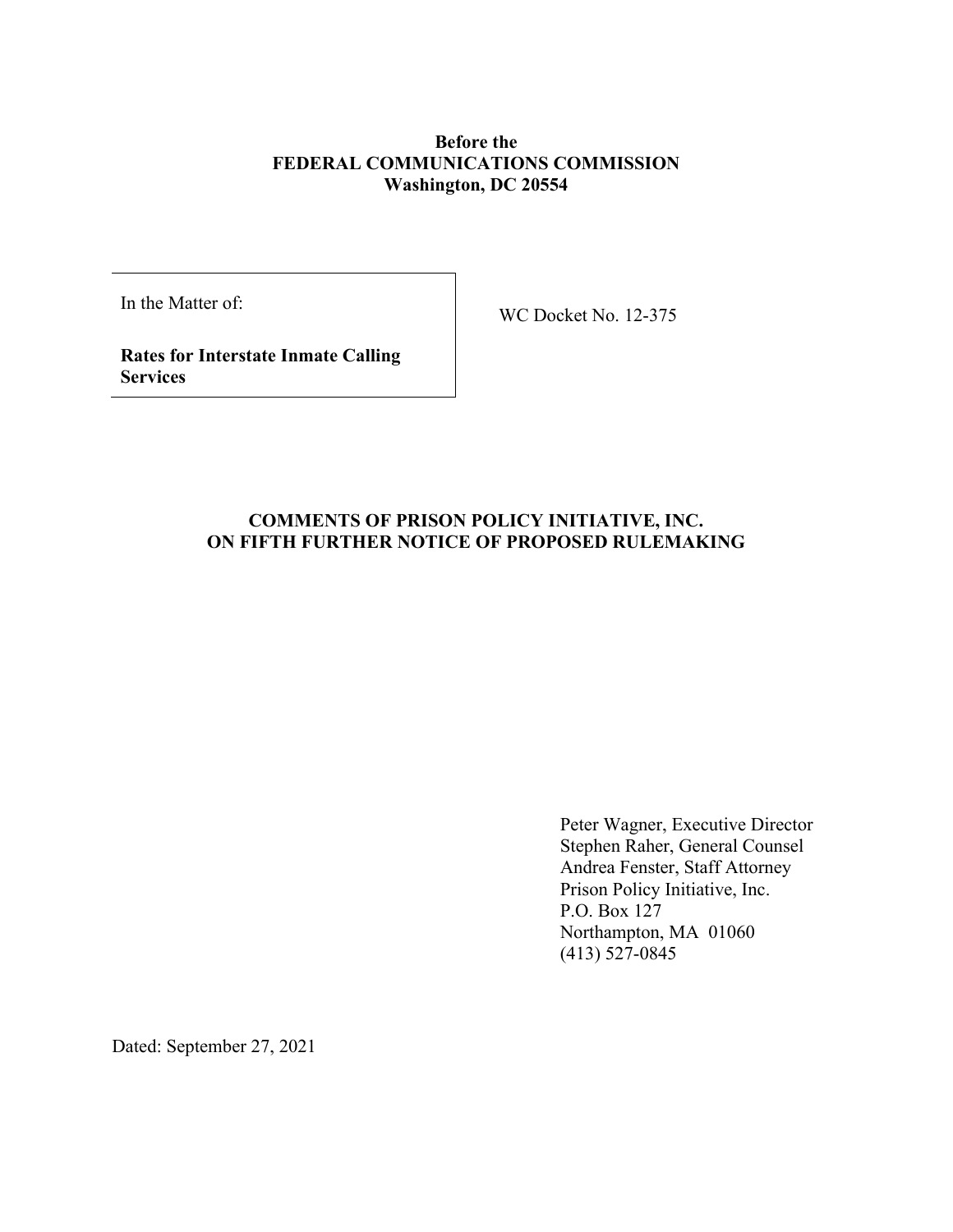# **TABLE OF CONTENTS**

| Ι.   |           | While the Commission Has Made Progress on Lowering Prison Phone Rates,                                                                               |
|------|-----------|------------------------------------------------------------------------------------------------------------------------------------------------------|
| II.  |           | The Commission Should Take Steps to Reduce Economic Burdens Created by                                                                               |
|      | A.        | The Commission Should Stop Unfair Practices Related to Third-Party                                                                                   |
|      | <b>B.</b> |                                                                                                                                                      |
|      | C.        | Single-Call Fees Should be Subject to the Same Caps as Automated                                                                                     |
| III. |           | The Commission Should Seek Legislative Authority to Exempt ICS Customers                                                                             |
| IV.  |           | Current Rules Inflate the Amount that Customers Pay in Locational Rents  13                                                                          |
|      | A.        | The 2015 NSA Survey is Not Adequate Evidence for Purposes of Rate                                                                                    |
|      | <b>B.</b> | Site Commissions Should Only be Allowed to the Extent that They Cover<br>Facility Costs that are Reasonably and Directly Related to the Provision of |
| V.   |           | Available Evidence Indicates Procurement Practices Favor the Dominant Carriers                                                                       |
|      | A.        | Contract Durations are Long and Incumbent Carriers Frequently Evade<br>Competitive Rebidding through Serial Contract Extensions 19                   |
|      | <b>B.</b> | The Prevalence of Bundled Contracts is a Critical Fact that the                                                                                      |
| VI.  |           | The Commission Should Carefully Structure its Actions, Including the Upcoming<br>Mandatory Data Collection, to Provide Information Relevant to Other |
|      | А.        |                                                                                                                                                      |
|      | <b>B.</b> | Carriers Must Provide Substantial Information before the Commission                                                                                  |
|      | C.        | The Commission Should Ensure that Non-Filing Companies Are Required<br>to Become Compliant and Participate in the Mandatory Data Collection 24       |
|      | D.        |                                                                                                                                                      |
| VII. |           |                                                                                                                                                      |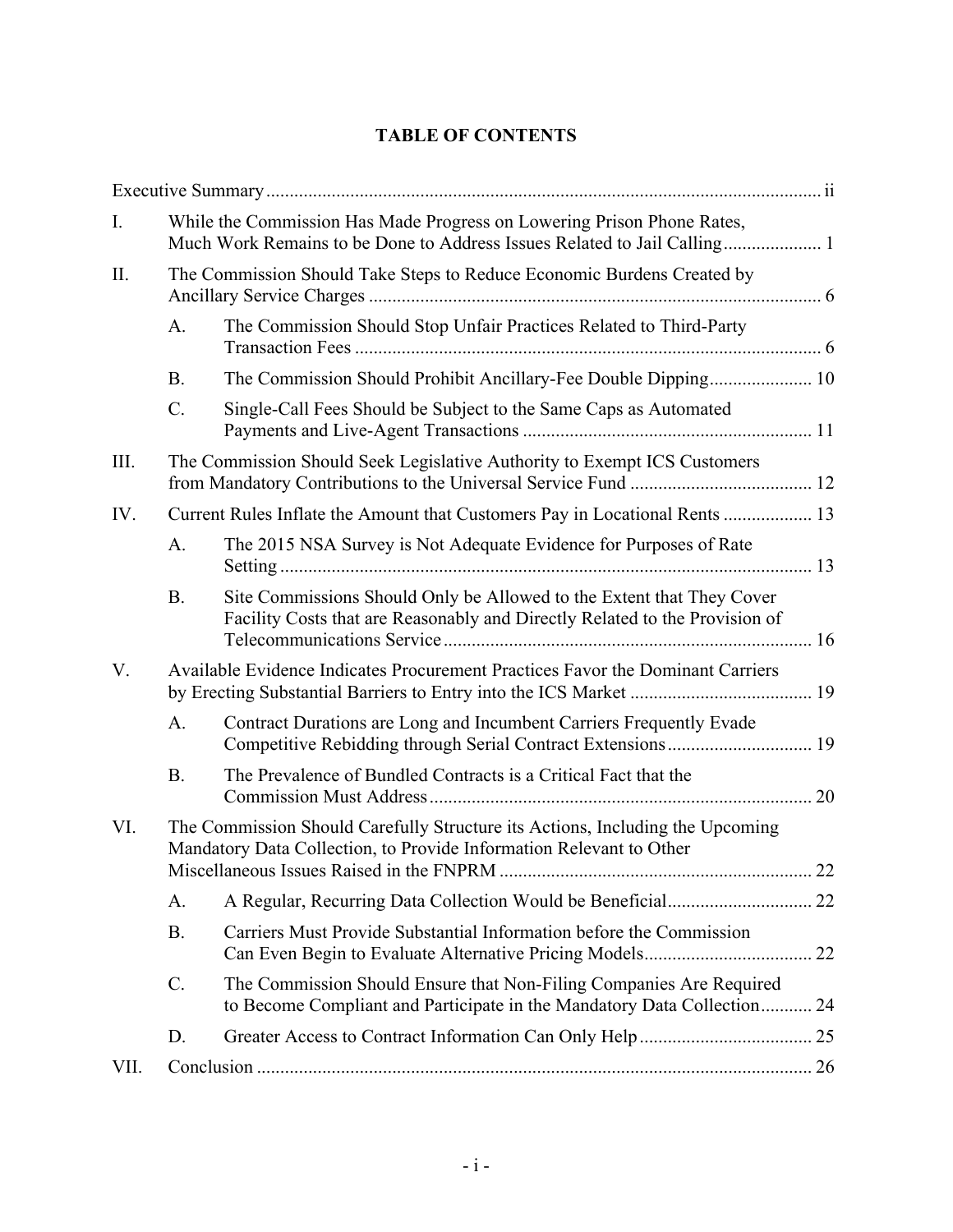#### **EXECUTIVE SUMMARY**

<span id="page-2-0"></span>The genesis for this proceeding occurred nearly eighteen years ago, when the Wright Petitioners came to the Commission seeking relief from exorbitant phone rates. In the intervening years, the Commission has confronted recalcitrant telecommunications companies, a changing technological landscape, new methods of circumventing the Commission's rules, partial vacation by the D.C. Circuit Court of Appeals, and changes in composition of the Commission. In the face of these challenges, the commissioners and Commission staff have worked diligently to provide meaningful relief to inmate calling services ("ICS") ratepayers.

While the Commission should be proud of the progress it has made, substantial work remains, and Prison Policy Initiative welcomes a new phase of this rulemaking. We have paid careful attention to the questions posed in the notice of rulemaking, and we aim to provide data and ideas that will help the Commission further lower rates and fees in the ICS industry.

We begin in section I by explaining why a concerted focus on the unique issues of jail ICS is necessary at this time. We then discuss various ways to further reduce end-user costs, starting with much-needed reforms to current ancillary fee rules (section II), and then outlining a proposal for legislative relief from Universal Service Fund assessments (section III). In section IV, we review the record concerning correctional-facility costs and make suggestions for further actions the Commission should take. Section V responds the Commission's questions about procurement practices and competition in the ICS market. And we conclude in section VI with various miscellaneous issues that the Commission should address in the next phases of this proceeding.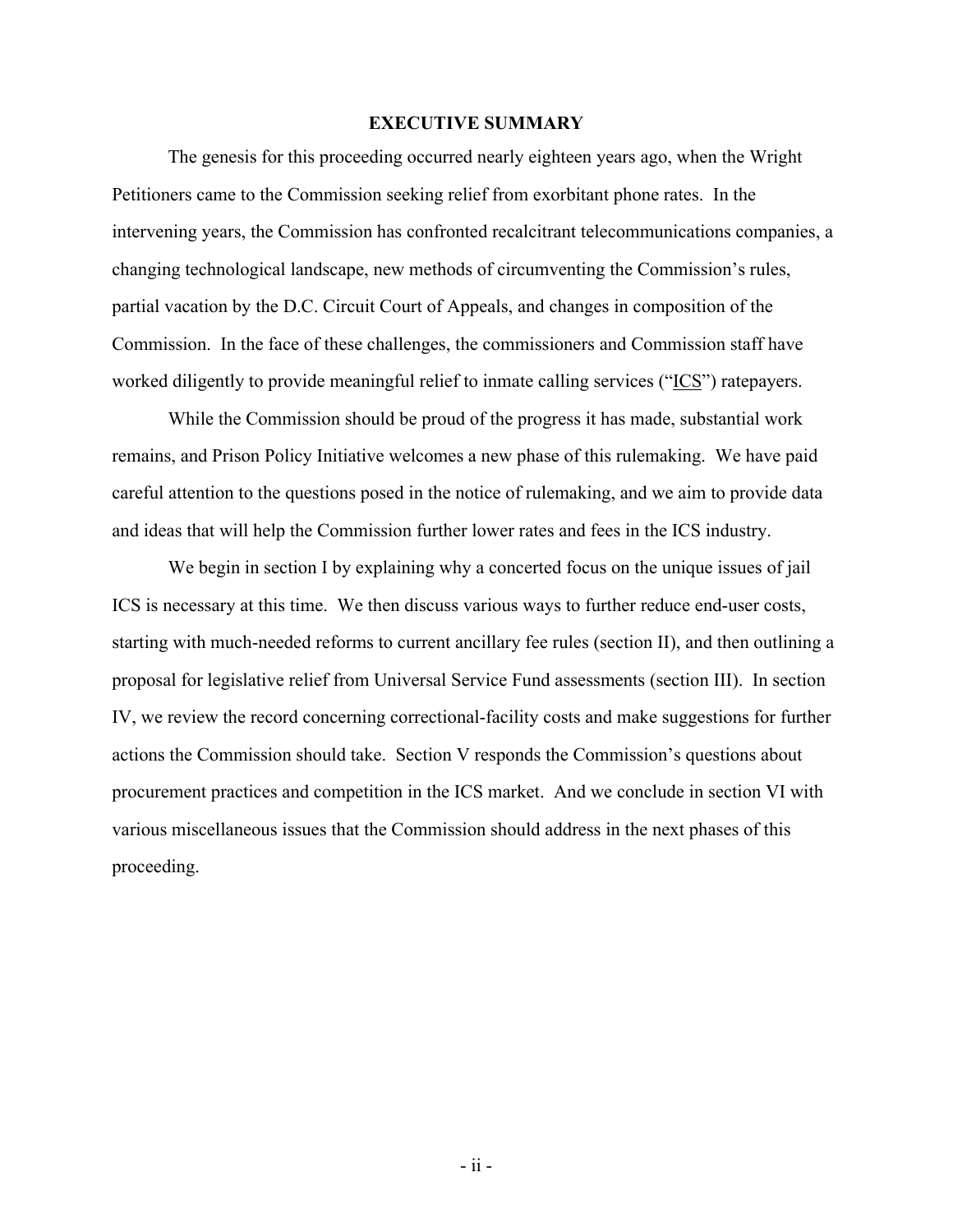### **Before the FEDERAL COMMUNICATIONS COMMISSION Washington, DC 20554**

In the Matter of:

WC Docket No. 12-375

**Rates for Interstate Inmate Calling Services**

# **COMMENTS OF PRISON POLICY INITIATIVE, INC. ON FIFTH FUTHER NOTICE OF PROPOSED RULEMAKING**

Pursuant to the Commission's Fifth Further Notice of Proposed Rulemaking (the "Fifth  $FNPRM$ "),<sup>[1](#page-3-1)</sup> the Prison Policy Initiative (" $PPI$ ") submits these comments regarding additional steps needed to bring fairness to the ICS market. The stated purpose of the Fifth FNPRM is to obtain "further evidence and comments from stakeholders to consider additional reforms to inmate calling services rates, services, and practices within [the Commission's] jurisdiction."<sup>[2](#page-3-2)</sup> In support of this objective, PPI provides the following information, comment, and suggestions for the Commission's consideration.

# <span id="page-3-0"></span>**I. While the Commission Has Made Progress on Lowering Prison Phone Rates, Much Work Remains to be Done to Address Issues Related to Jail Calling**

PPI has, both independently and in coalition with the Wright Petitioners, worked diligently to fight unfair ICS rates and practices for the past nine years. During this time, our organization has received correspondence from incarcerated and non-incarcerated ICS users in virtually all states in the country. These cumulative contacts reveal trends and patterns that we hope will inform the Commission's actions going forward. In particular, we receive many complaints regarding high rates and confusing or unreasonable payment provisions in small jails.

<span id="page-3-1"></span> $186$  Fed. Reg. 40416 (Jul. 28, 2021).

<span id="page-3-2"></span> $2$  Fifth FNPRM  $\parallel$  262, 86 Fed. Reg. at 40420. All citations to the Fifth FNPRM in these comments refer to the paragraph numbering contained in the [Third Report and Order, Order on](https://ecfsapi.fcc.gov/file/0524685718516/FCC-21-60A1.pdf)  [Reconsideration, and Fifth Further Notice of Proposed Rulemaking](https://ecfsapi.fcc.gov/file/0524685718516/FCC-21-60A1.pdf) [hereinafter "Third R&O"], Dkt. No. 12-375 (May 24, 2021), not the version published in the Federal Register.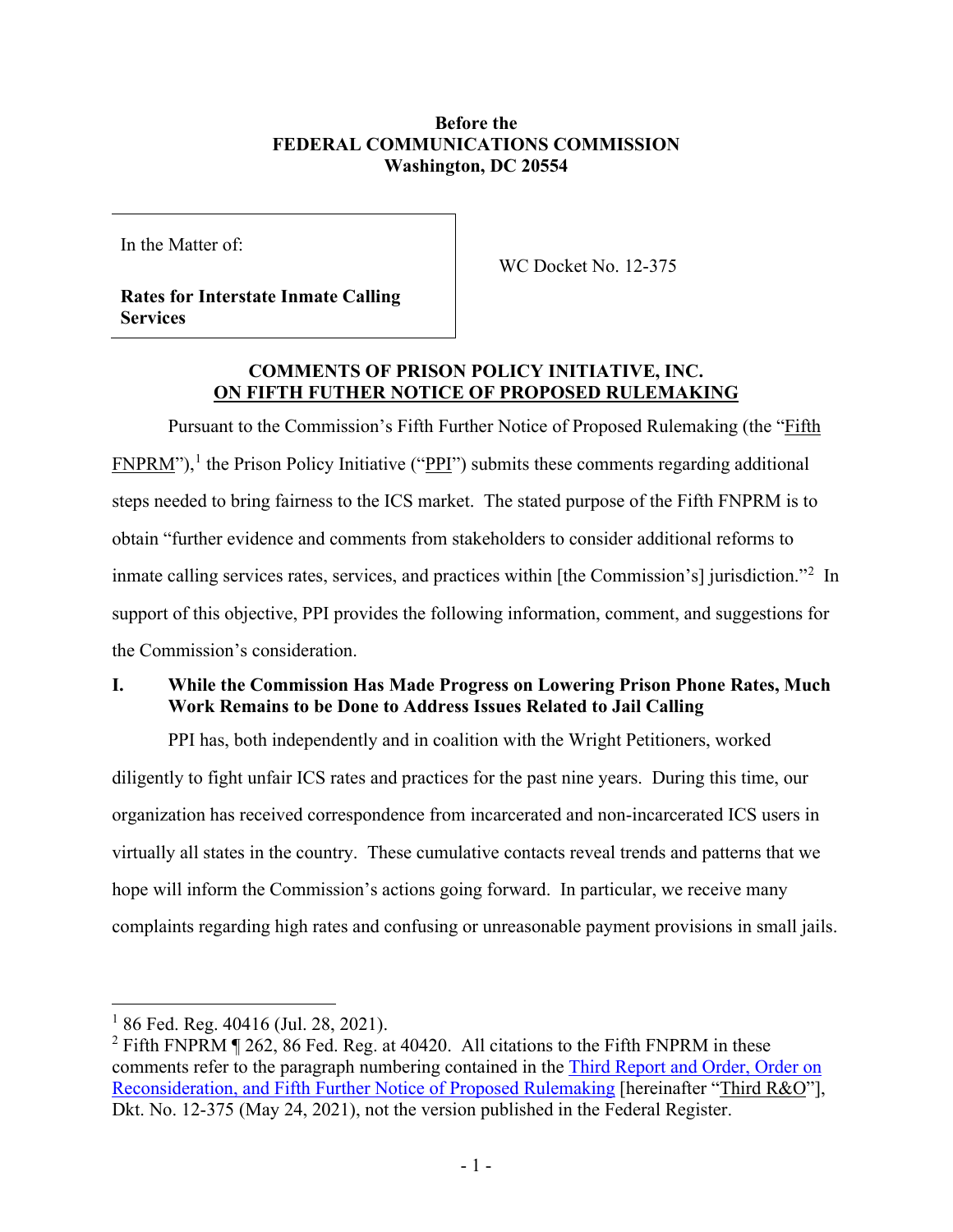With the new interim rates announced in the Third Report & Order, the Commission reaffirmed its intent to allow higher rates in smaller jails because "*based on the current record*, providers appear to incur somewhat higher costs in serving jails with average daily populations  $[$ "ADP"] less than 1,000."<sup>[3](#page-4-0)</sup> We encourage the Commission to refine its data analysis with respect to facility size, with a goal of discontinuing the use of tiered rate caps. Throughout these comments, we will discuss several inter-related components that relate to facility size, including the consumer perspective (discussed in the immediately following paragraphs), facility costs (discussed in section [IV.B\)](#page-18-0), and carrier costs (discussed throughout).

While we continue to advocate for permanent rate caps at significantly lower levels than the current interim caps, the new caps announced in the Third Report & Order do represent progress for many consumers, particularly those incarcerated in large jails. PPI collected ICS rate information as of June 2021 (prior to the effective date of the Third Report & Order) for 105 jurisdictions with average daily jail populations over 1,000.<sup>[4](#page-4-1)</sup> Of these jurisdictions, 70% imposed interstate rates in excess of the newly promulgated cap of 16¢ for large jails, with average interstate rate among these facilities of  $21¢$  per minute. The new interim rate caps will provide financial relief for approximately 170,000 people housed in those jurisdictions (see summary in **Table 1**, on the following page, and complete data in **Appendix 1**).

 $\frac{1}{2}$ 

 $\langle\langle\langle\rangle\rangle\rangle$ 

 $\frac{1}{2}$ 

<span id="page-4-0"></span><sup>&</sup>lt;sup>3</sup> Third R&O  $\P$  47 (emphasis added).

<span id="page-4-1"></span><sup>4</sup> We used the source data from the Bureau of Justice Statistics' *Census of Jails, 2013* (available at [https://www.icpsr.umich.edu/web/NACJD/studies/36128/summary\)](https://www.icpsr.umich.edu/web/NACJD/studies/36128/summary) to identify a total of 139 county jails with average daily populations over 1,000. Fifteen facilities are excluded from our analysis because we could not find rate information; we also excluded four large jails in New York City that do not charge incarcerated people for phone calls. Of the remaining 120 large jails, 25 are located in 10 counties that operate multiple large jails. Because these 25 facilities are all governed by county-level contracts with uniform rates at all facilities within the relevant county, we have consolidated the facilities and list data by county, not facility. Thus, Appendix 1 lists rates for 105 jurisdictions.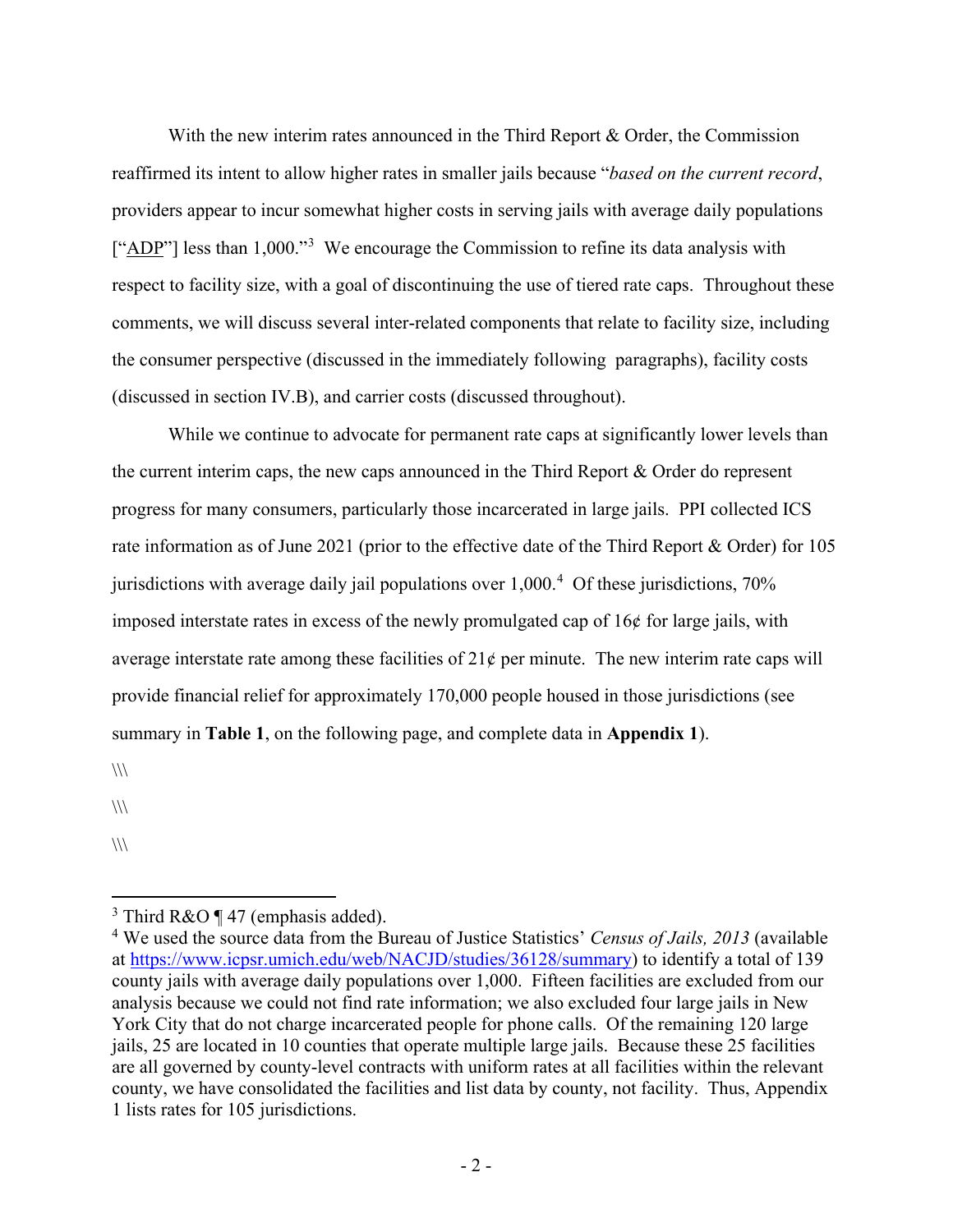|                       | Jail    |          |      | Interstate Rates  |
|-----------------------|---------|----------|------|-------------------|
|                       | Systems | Jail ADP |      | Average Std. Dev. |
| Rates over 16¢        | 73      | 169,782  | 0.21 | 0.08              |
| Rates at or below 16¢ | 32      | 61,563   | 0.10 | 0.05              |

**Table 1. Summary of Large Jail Rate Survey (Jun. 2021)**

Source: Rate data comes from survey conducted by Prison Policy Initiative in June 2021. Average daily population (ADP) comes from BJS Census of Jails 2013. Complete results can be found in Appendix 1 to these comments.

In contrast, we believe that the new interim rate caps will provide more modest relief to customers in prison. We conducted a similar rate survey of the fifty state prison systems (see **Appendix 2**) and discovered an average per-minute rate of 10¢. Sixteen jurisdictions lowered the price of calling since 2018, with an average reduction of 33%. Massachusetts and Rhode Island's prison systems increased rates by 20% and 25%, respectively. Notably three state prison systems feature higher rates for intrastate calls than for interstate calling; whereas six systems feature lower interstate rates.

Of all of the people currently incarcerated in the United States, roughly one-third are in jails,<sup>[5](#page-5-0)</sup> yet jails seem to receive far less than one-third of the attention of policymakers, including telecommunications regulators. For that reason, several of our proposals focus on reducing the economic burdens borne by ICS customers in the jail sector. When evaluating these proposals, we hope the Commission keeps three key facts in mind related to the experience of ICS customers in jails.

First: jail churn is key to understanding the profile of ICS customers. While jails only hold half as many people as state and federal prisons on a given day, jail churn is immense and many more people are impacted by jail policies. Every year, over 600,000 people enter *prison* gates, but people go to *jail* 10.6 million times each year.[6](#page-5-1) Because people in prison are there for longer periods of time, there is more opportunity for a culture of accountability to develop in

<span id="page-5-1"></span><span id="page-5-0"></span><sup>5</sup> Wendy Sawyer & Peter Wagner, *[Mass Incarceration: The Whole Pie 2020](https://www.prisonpolicy.org/reports/pie2020.html)* (Mar. 24, 2020). <sup>6</sup> Bureau of Justice Statistics, *[Prisoners in 2017](https://bjs.ojp.gov/content/pub/pdf/p17.pdf)* at tbl. 7 (Apr. 2019), Bureau of Justice Statistics, *Jail Inmates in 2016*, tbl. 1 (Feb. 2018).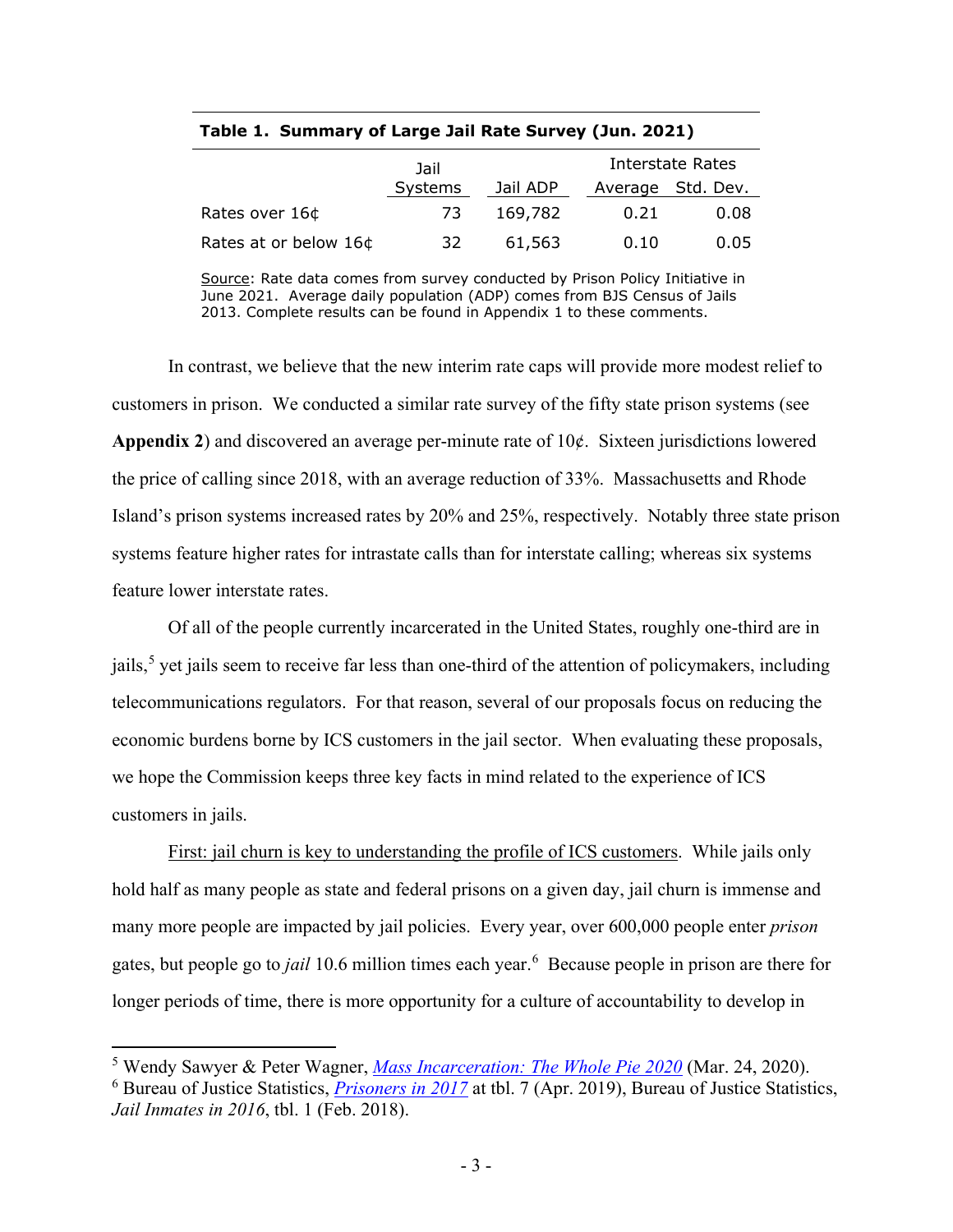correctional systems, with incarcerated people and their family-support networks successfully lobbying administrators for better treatment, including in the form of reasonable phone rates. But because of the comparatively transient population, such advocacy in jails is rare, and things like the award of ICS contracts often go unchecked by public-interest advocates.

Second: Compared to people in prison, callers in jail spend less time on the phone but pay substantially more on calls. In addition to collecting comprehensive rate data, we have analyzed ICS usage data from a number of prison and jail systems (see **Table 2**). Using ICS rates from five states, and estimating usage figures based on a sample of facilities, we estimate that the average ICS caller in jail spends 16% less time on the phone in a typical month than a caller in prison, but pays twice as much for calls due to inflated jail rates.

|           |                                             | <b>Jails</b>                           |                                       |                                             | <b>Prisons</b>                 |                                       |                                                        |                                                               |
|-----------|---------------------------------------------|----------------------------------------|---------------------------------------|---------------------------------------------|--------------------------------|---------------------------------------|--------------------------------------------------------|---------------------------------------------------------------|
|           | Est. per<br>capita<br>monthly<br><b>MOU</b> | Avg.<br>per-<br>minute<br>rate<br>(\$) | Avg. cost<br>per<br>person<br>(\$/mo) | Est. per<br>capita<br>monthly<br><b>MOU</b> | Per-<br>minute<br>rate<br>(\$) | Avg. cost<br>per<br>person<br>(\$/mo) | Jail<br>excess<br>spending<br>per<br>person<br>(\$/mo) | Jail<br>excess<br>spending<br>as $%$ of<br>prison<br>spending |
| Colorado  | 340                                         | 0.43                                   | 147.33                                | 403                                         | 0.11                           | 43.26                                 | 104.08                                                 | 241%                                                          |
| Illinois  | 340                                         | 0.47                                   | 161.16                                | 403                                         | 0.01                           | 3.76                                  | 157.40                                                 | 4185%                                                         |
| Michigan  | 340                                         | 0.80                                   | 272.68                                | 403                                         | 0.16                           | 64.48                                 | 208.20                                                 | 323%                                                          |
| New York  | 340                                         | 0.52                                   | 176.57                                | 403                                         | 0.04                           | 17.46                                 | 159.11                                                 | 911%                                                          |
| Wisconsin | 340                                         | 0.53                                   | 181.11                                | 403                                         | 0.06                           | 24.18                                 | 156.93                                                 | 649%                                                          |
| Averages  | $\qquad \qquad -$                           | 0.55                                   | 187.77                                | --                                          | 0.08                           | 153.14                                | 157.14                                                 | 103%                                                          |

#### **Table 2. Consumer Spending on ICS in Jails vs. Prisons**

**Notes** 

1. "MOU" means minutes of use (voice calling).

2. Per capita jail MOU is estimated based on data reviewed from a sample of 72 jails in 12 states. Source documents are on file at the Prison Policy Initiative, and are available to the FCC or any party-in-interest participating in WCB Docket 12-375, upon request.

3. Average jail calling rates are from 2019, and come from data in "The Biggest priorities for prison and jail phone justice in 40 states," Table 3: https://www.prisonpolicy.org/blog/2019/09/11/worststatesphones/ (the rates published in this report reflect the cost of a 15-minute call; the per-minute rate used here is the published rate divided by 15).

4. Per capita prison MOU comes from an analysis of monthly ICS call reports from a sample of five state prison systems. Calculations and source documents are available at https://www.prisonpolicy.org/scans/phones/PrisonMOUSourceDocs.pdf

5. Prison calling rates are from 2021 and were obtained by PPI staff from corrections department and phone carrier websites.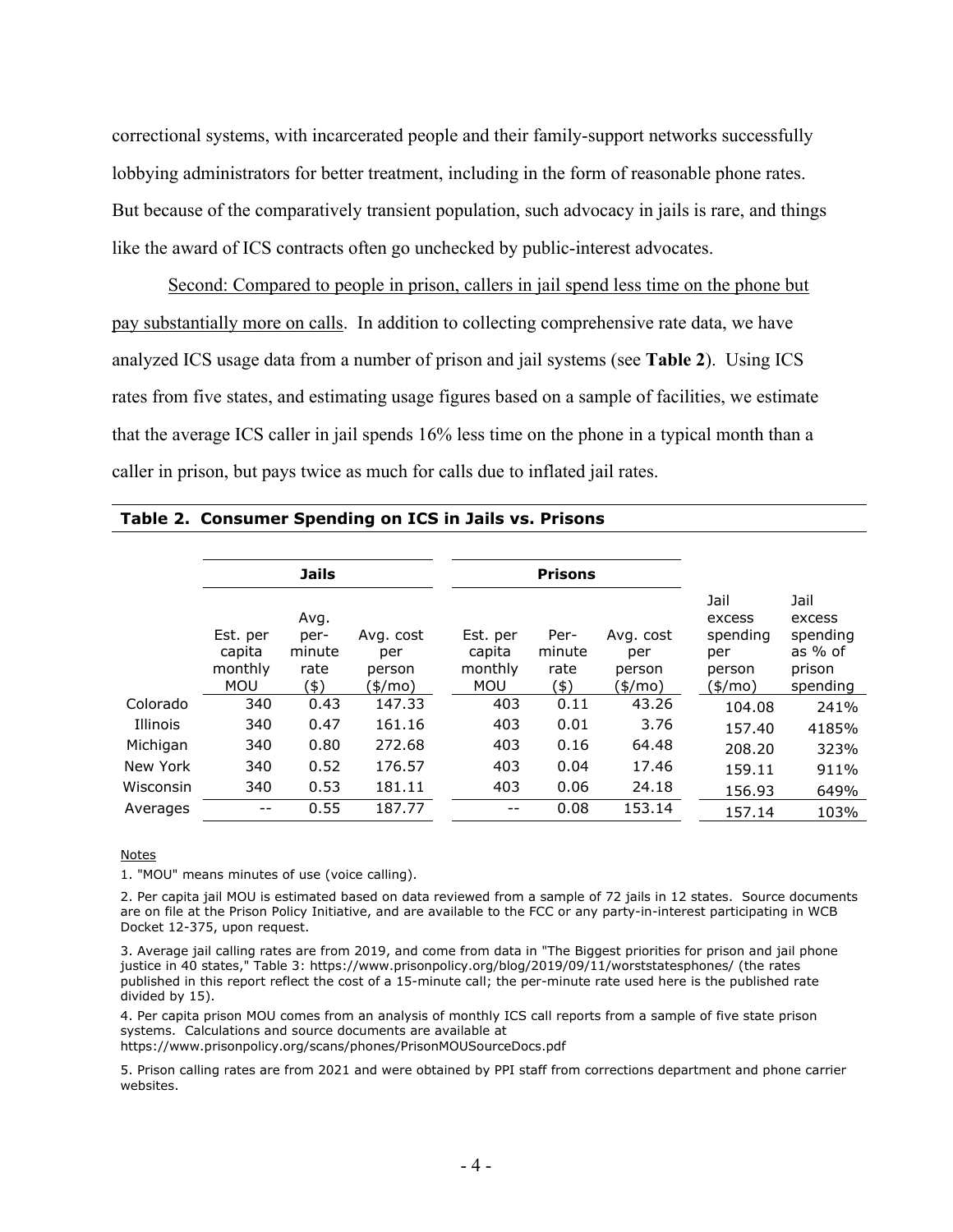<span id="page-7-5"></span>Higher jail rates appear to be due at least in part to the nature of incentives and bargaining power related to bidding and procurement processes at local jails.<sup>[7](#page-7-0)</sup> Local governments are often more dependent on non-appropriated revenue, and are thus more eager to reap income from ICS site commissions. At the same time, some carriers appear to have developed a concerted strategy of negotiating jail contracts with higher-than-average rates and lower-than-average site commissions.<sup>[8](#page-7-1)</sup> Due to information asymmetry, counties with underresourced procurement staff are particularly vulnerable to agreeing to these high-rate, lowcommission contracts—which serves merely to enrich ICS carriers at the expense of low-income ratepayers.

Third: People in jail are under immense pressure and are more susceptible to unfair carrier practices. People in jail have often been forcibly removed from their homes and are facing a profoundly uncertain future.<sup>[9](#page-7-2)</sup> This makes jail ICS customers vulnerable not only to paying high rates, but also using financially-ineffective single-call products that incur unnecessary transactional fees on a per-call basis (as opposed to funding a prepaid account and incurring fees only when adding funds).<sup>[10](#page-7-3)</sup> Different areas of law have long recognized the need to guard against business practices that exploit consumers who are under stress.<sup>[11](#page-7-4)</sup> The Commission should crack down on such exploitation, beginning by granting the petition for reconsideration recently filed by NCIC Inmate Communications ("NCIC") (we discuss this petition in greater detail in section [II.C,](#page-13-0) below).

<span id="page-7-1"></span>[https://www.prisonpolicy.org/phones/state\\_of\\_phone\\_justice.html#whobenefits.](https://www.prisonpolicy.org/phones/state_of_phone_justice.html#whobenefits) <sup>8</sup> *Id.*, text accompanying n.7.

<span id="page-7-0"></span><sup>7</sup> *See* Peter Wagner & Alexi Jones, *State of Phone Justice: Local Jails, State Prisons, and Private Providers* (Feb. 2019), at

<span id="page-7-2"></span><sup>9</sup> *See* Wendy Sawyer, ["Why expensive phone calls can be life-altering for people in jail—and](https://www.prisonpolicy.org/blog/2019/02/05/jail-phone-calls/)  [can derail the justice process"](https://www.prisonpolicy.org/blog/2019/02/05/jail-phone-calls/) (Feb. 5, 2019).

<span id="page-7-3"></span><sup>10</sup> *See* PPI, Notice of *Ex Parte* [Presentation,](https://ecfsapi.fcc.gov/file/1051360326349/2021-05-13%20-%20Ex%20parte%20draft%20Report%20and%20Order.pdf) at 2-3 and attachment "Single Calls" (p.5) (May 13, 2021).

<span id="page-7-4"></span><sup>&</sup>lt;sup>11</sup> Stephen Raher, *The Company Store and the Literally Captive Market: Consumer Law in [Prisons and Jails](https://repository.uchastings.edu/cgi/viewcontent.cgi?article=1143&context=hastings_race_poverty_law_journal)*, 17 Hastings Race & Poverty L.J. 3, 35, n.146-148 and accompanying text (2020).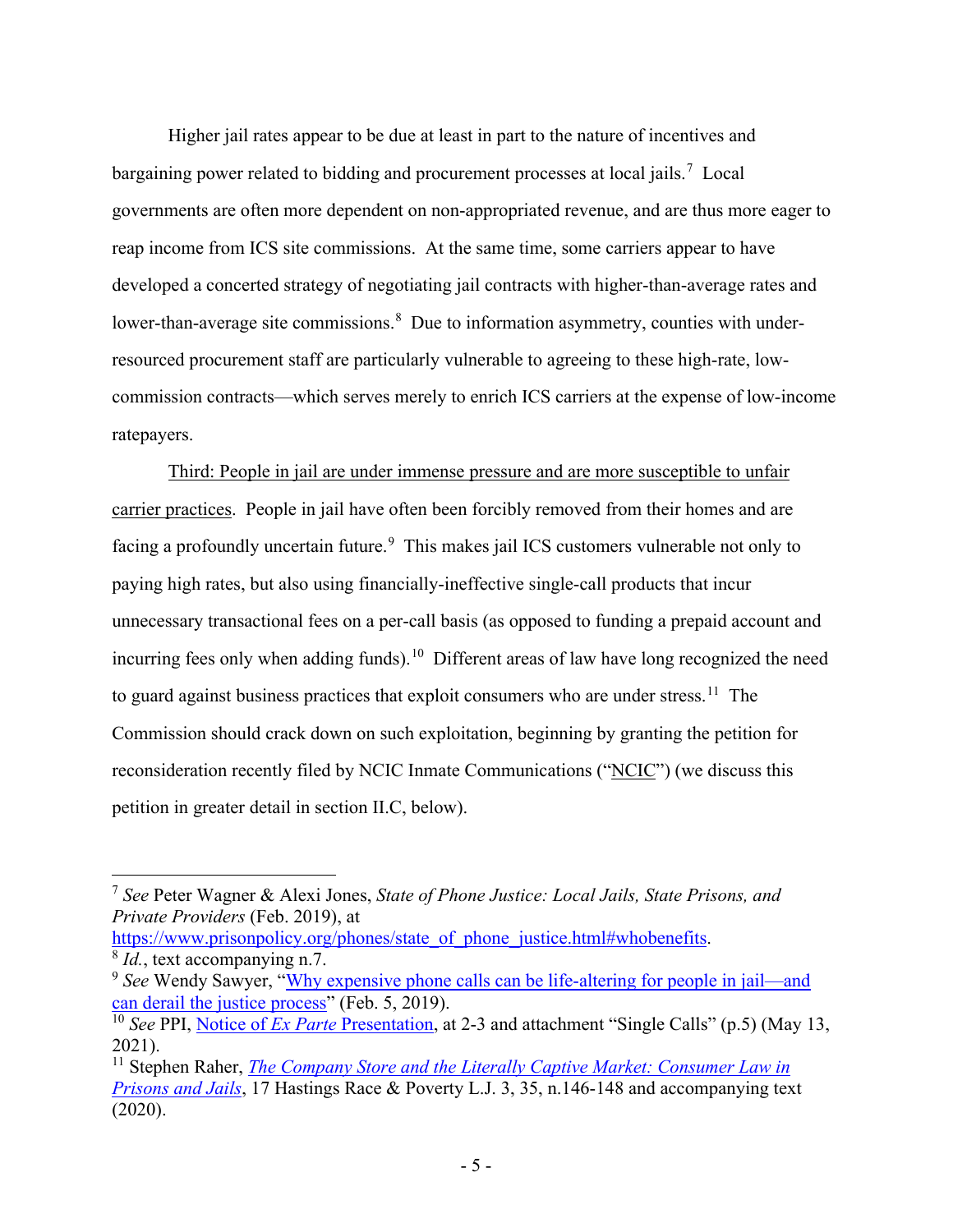Having reviewed these three key facts related to jail ICS, we turn now to specific proposals for action.

#### <span id="page-8-0"></span>**II. The Commission Should Take Steps to Reduce Economic Burdens Created by Ancillary Service Charges**

When the Commission first took steps to regulate ancillary service charges, it did so because the record established that ICS carriers used unreasonable, non-cost-based fees as a profit center.<sup>12</sup> Although the Commission has subsequently restricted the type and amount of ancillary charges, carriers are no less motivated to exploit every available opportunity to continue deriving unreasonable profits from such fees. The Commission asks whether current ancillary-fee rules should be modified,  $13$  to which PPI answers emphatically: yes.

In this section, we propose three actions that the Commission should take to reduce the economic damage that families incur as a result of paying inflated ancillary fees. First, with regards to "pass-through" third-party fees allowed under 47 C.F.R. § 64.6020(b)(5), the Commission should lower the current price cap and prohibit revenue-sharing agreements. Second, the Commission should prohibit the practice of double dipping used by several ICS carriers. Finally, the Commission should explore ways to counter the problems of single-call products, beginning by granting the currently-pending petition for reconsideration filed by NCIC. These three steps would represent a major step forward in the decades-long fight against oppressive, non-cost-based fees. Each proposal is discussed in more detail below.

#### <span id="page-8-1"></span>**A. The Commission Should Stop Unfair Practices Related to Third-Party Transaction Fees**

Some of the most common and burdensome ancillary charges are so-called third-party pass-through fees. In actuality, many interested parties confuse two distinct types of third-party pass-through fees: those related to single calls (allowed under 47 C.F.R. § 64.6020(b)(2)) and those related to financial transactions (allowed under  $\S$  64.6020(b)(5)). Although both of these

<span id="page-8-2"></span><sup>12</sup> *Rates for Interstate Inmate Calling Services*, WC Dkt. 12-375, [Report and Order and Further](https://ecfsapi.fcc.gov/file/7520945713.pdf)  [Notice of Proposed Rulemaking](https://ecfsapi.fcc.gov/file/7520945713.pdf) [hereinafter "First R&O"] ¶¶ 90-91, 28 FCC Rcd. 14156-14158 (Sep. 26, 2013).

<span id="page-8-3"></span><sup>&</sup>lt;sup>13</sup> Fifth FNPRM ¶ 326, 86 Fed. Reg. at 40432.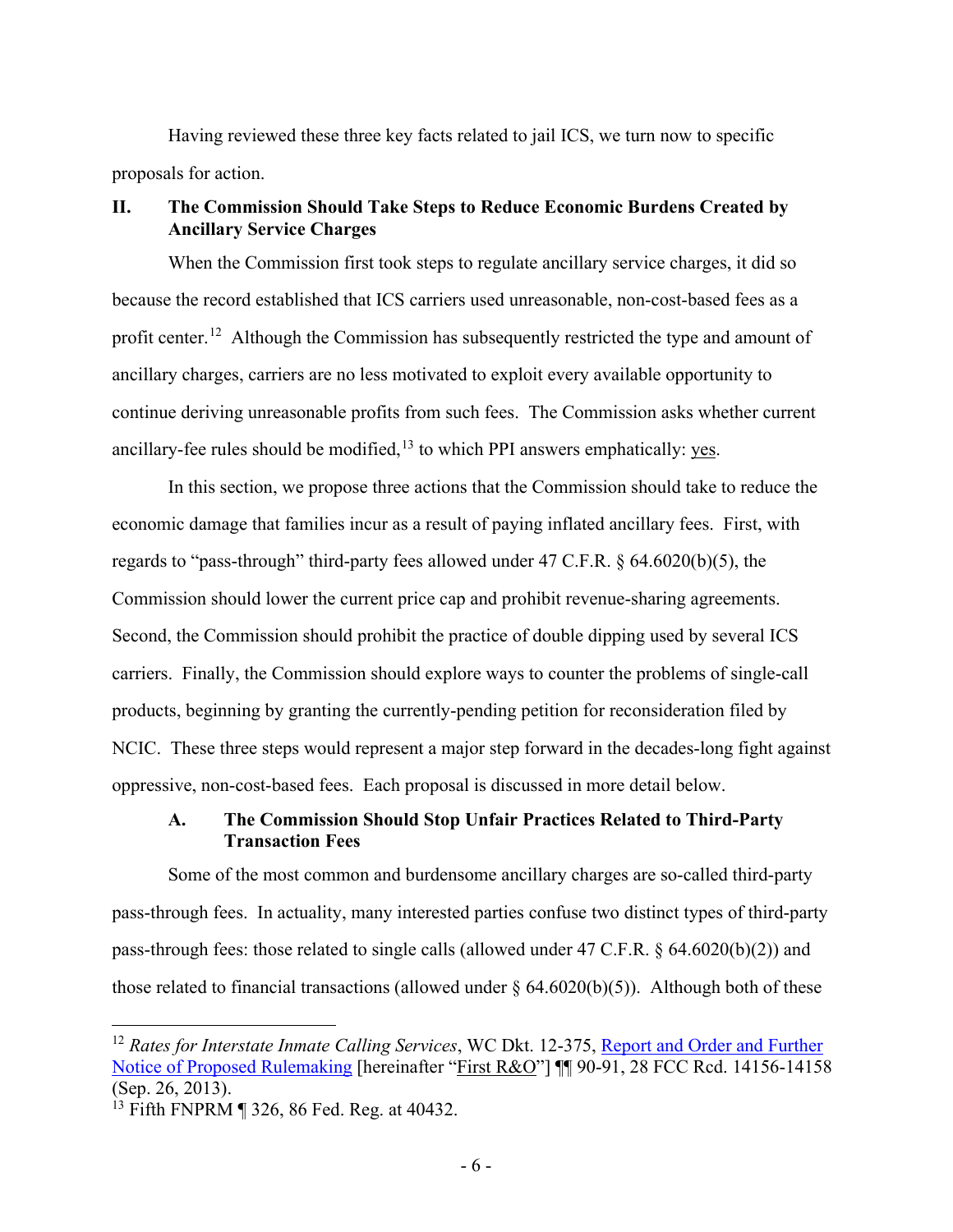categories diffuse accountability by involving a non-transparent third-party entity, they are functionally and legally different. PPI addresses financial transaction pass-through fees (i.e., those for making payments and funding prepaid accounts) in this section. Single-call fees are addressed later, at page [11.](#page-13-0)

PPI has focused our recent ICS-related research on addressing third-party fees, but collecting definitive and comprehensive information is difficult. Given the level of difficulty encountered by experienced researchers, it should be obvious that consumers face even steeper challenges in understanding alternative fee structures and making informed decisions. As an example, investigating a carrier's automated payment fees can usually be done with one visit to a website, whereas determining fees charged by Western Union or MoneyGram (which are levied at physical locations and can vary even among the same money transmitter) is far more challenging.

In addition, carriers have disclosed third-party transaction fees that may be legal (at least under the rules in place prior to the Third Report & Order), but which are suspiciously high. PPI discovered that Global Tel\*Link's ("GTL") 2019 annual report identifies 140 correctional facilities with fees above \$6.95, which exceeds any known fee charged by a bona fide money transmitter like Western Union or MoneyGram. These fees often approach \$10 per transaction, and in one case, rise to \$12.95 per transaction. PPI brought this to the Commission's attention early this year,<sup>[14](#page-9-0)</sup> but to our knowledge no action has been taken, and GTL again listed similarly high fees in their 2020 annual report.<sup>[15](#page-9-1)</sup>

PPI suggests that the Commission take two actions to address the unreasonable financial burden created by inflated third-party transaction fees. First, we recommend temporarily capping such fees at \$3 and \$5.95 for automated payments and live-agent transactions,

<span id="page-9-0"></span><sup>14</sup> PPI, *Ex Parte* [Submission Re: Transaction Fees Reported by GTL](https://ecfsapi.fcc.gov/file/10225233345757/Ex%20Parte%20Letter%20re%20GTL%20High%20Deposit%20Fees%20.pdf) (Feb. 25, 2021).

<span id="page-9-1"></span><sup>&</sup>lt;sup>15</sup> GTL, FCC Form  $2301(a)$  – [Inmate Calling Services Annual Report,](https://www.fcc.gov/ecfs/filing/10401206277492) Tab III. Ancillary Fees, Column E (filed Apr. 1, 2021).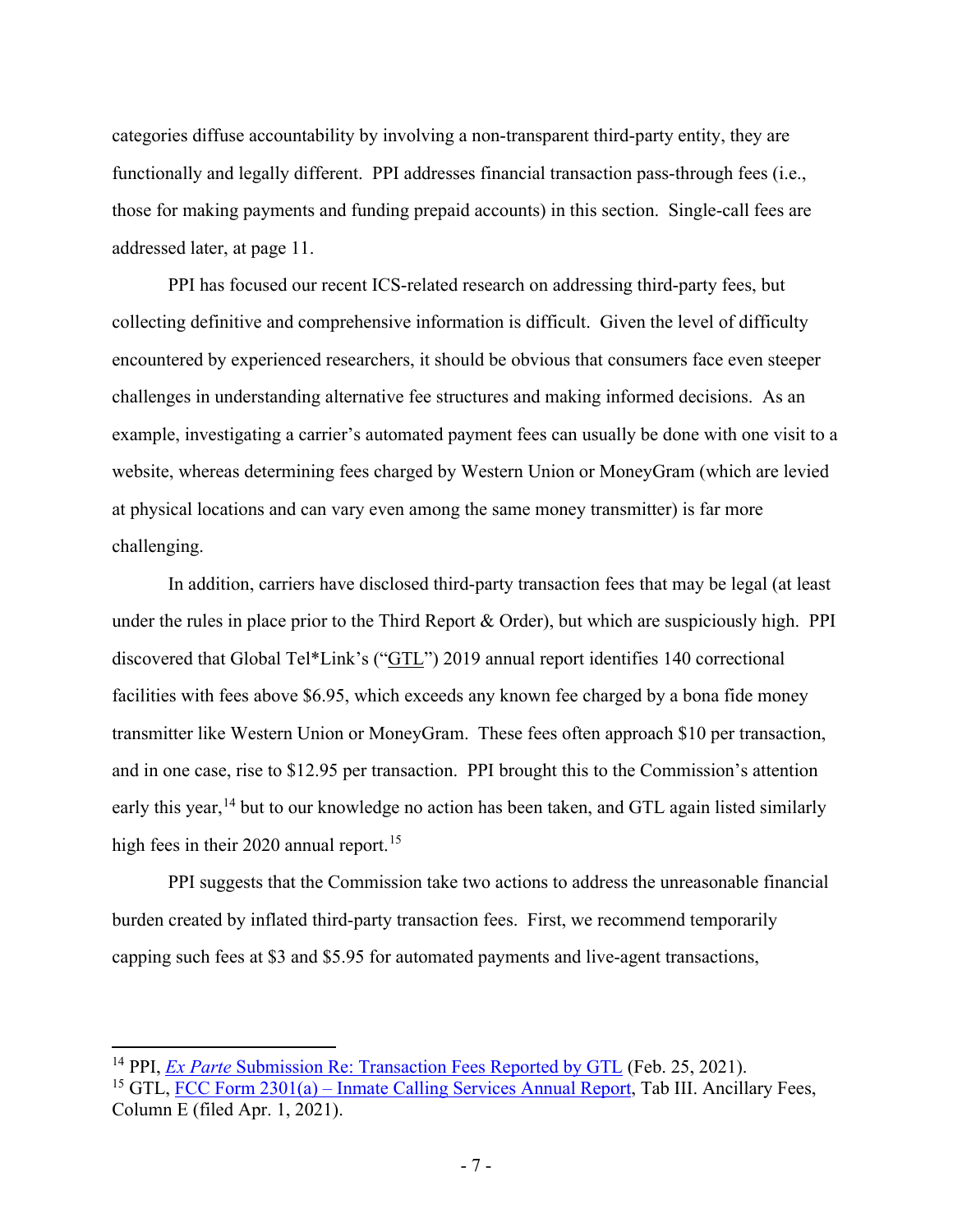respectively.<sup>16</sup> This action should be an interim measure, with the ultimate goal of imposing even lower caps after the Commission has completed its third mandatory data collection.

The second sorely-needed action is to prohibit revenue sharing between ICS carriers and third-party money transmitters or payment processors. As a matter of law and fact, such revenue sharing is contrary to the spirit of the Commission's existing rules, and it serves no purpose other than to extract unreasonable profits from consumers.<sup>[17](#page-10-1)</sup> Specifically, the Commission set ancillary-fee caps for the purpose of "allow[ing] ICS providers to recover the costs incurred for providing the ancillary service associated with the relevant fee *while ensuring just, reasonable and fair rates to end users.*"[18](#page-10-2) Thus, any portion of the third-party fee that is kicked back to the carrier represents an end-run around the Commission's carefully constructed rules. Worse yet, in the case of "pass through" fees defined in 47 C.F.R.  $\S$  64.6000(a)(5), carriers are required to pass through the "exact fee[], with no markup." This pass-through mechanism is designed to prevent ICS carriers from using these fees as a revenue source; therefore, any revenue the carrier receives with respect to such fees is functionally equivalent to a "markup" and is *per se* unreasonable.

Inmate Calling Solutions, LLC ("ICSolutions") suggests that the rules should be modified to crack down on "third party" entities that are affiliated with the carrier.<sup>[19](#page-10-3)</sup> While PPI supports this suggestion, it does not go far enough because carriers can still profit from fees charged by bona fide third parties if there is a contractual agreement to "share" or kick back revenue from the third-party to the carrier. Accordingly, we advocate for a complete prohibition on carriers receiving any payments or consideration in connection with any fees that are levied under 47 C.F.R. § 64.6020(b)(5). This solution is the simplest and most administratively efficient to

<span id="page-10-0"></span><sup>&</sup>lt;sup>16</sup> This proposal is explained in more detail in NCIC's [Petition for Reconsideration](https://ecfsapi.fcc.gov/file/1082733619116/Petition%20for%20Reconsideration.pdf) [hereinafter] "NCIC Petition"], at 4-5 (Aug. 27, 2021).

<span id="page-10-1"></span><sup>&</sup>lt;sup>17</sup> Rates for Interstate Inmate Calling Services, WC Dkt. 12-375, Second Report & Order and [Third Further Notice of Proposed Rulemaking](https://ecfsapi.fcc.gov/file/60001333338.pdf) [hereinafter "Second R&O"] ¶ 161, 30 FCC Rcd. 12763, 12845 (Nov. 5, 2015); *see also* Fifth FNPRM ¶ 333, 86 Fed. Reg. at 40434 ("[W]e remain concerned about the adverse effect of revenue-sharing arrangements between calling service providers and third-party financial institutions.").

<span id="page-10-2"></span><sup>&</sup>lt;sup>18</sup> Second R&O  $\P$  166, 30 FCC Rcd. at 12847 (emphasis added).

<span id="page-10-3"></span><sup>19</sup> ICSolutions, *Ex Parte* [Submission](https://ecfsapi.fcc.gov/file/1051395277574/ICSolutions) [hereinafter "ICS *Ex Parte*"] at 5 (May 12, 2021).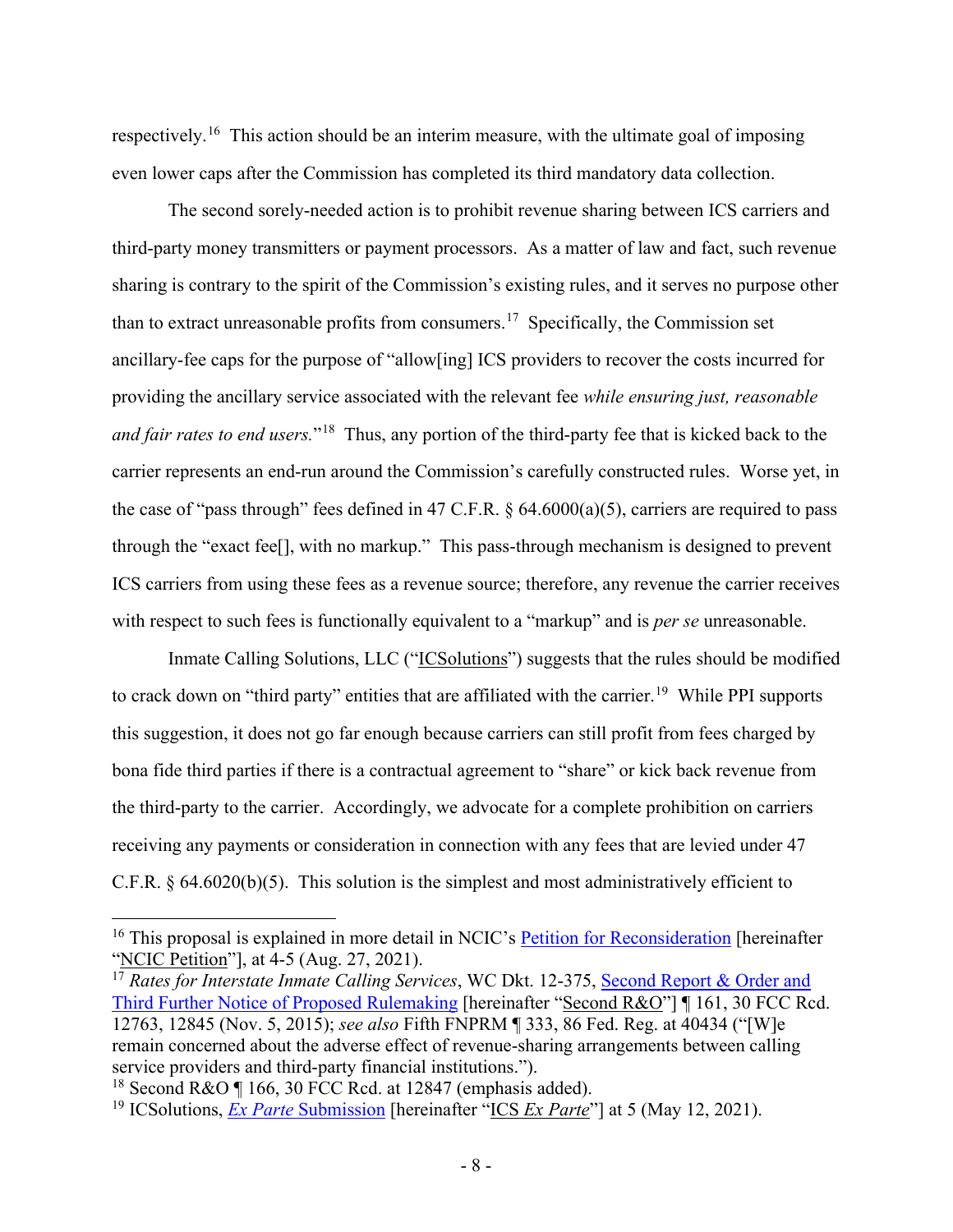implement, and is strongly rooted in the Commission's long-standing framework regarding thirdparty fees. [20](#page-11-0) 

In the Fifth FNPRM, the Commission asks for "renewed comment on how revenue sharing arrangements work in the context of ancillary service charges, including concrete evidence of these arrangements."<sup>21</sup> As explained above, we believe the fairest and most efficient approach is to prohibit revenue sharing outright, in which case extensive factual investigation may not be necessary. Nonetheless, to the extent that the Commission finds it necessary to collect additional information on this topic, we would respond by stating that our organization is unable to provide any greater detail with respect to these arrangements than we already have.<sup>[22](#page-11-2)</sup> ICS carriers tightly guard their contractual relationships with financial-service providers, and in the rare instance when PPI has been able to examine such contracts, it has been pursuant to a protective order that strictly prohibits our using such information in a setting such as this proceeding.

Carriers will obviously not voluntarily disclose the terms of their revenue-sharing agreements, since doing so would potentially jeopardize the regulatory loophole that currently allows for collection of unregulated kick-back revenue. Accordingly, if the Commission does conduct further investigation of this topic, PPI proposes a two-step approach to collecting relevant evidence. First, the forthcoming mandatory data collection should require all carriers to provide: (a) full contracts with any entity that receives or processes payments from end-users on the carrier's behalf (including payment-card processors, acquiring banks, and money

<span id="page-11-0"></span> $20$  A different approach has been adopted by the Alabama Public Service Commission, which uses an indirect prohibition (or at least constraint) on revenue sharing, based on a disclosure requirement. *See* Alabama Pub. Serv. Comm'n, *Generic Proceeding Considering the Promulgation of Tel. Rules Governing Inmate Phone Serv.*, Dkt. 15957, [Further Order Adopting](https://www.pscpublicaccess.alabama.gov/pscpublicaccess/PSC/PSCDocumentDetailsPage.aspx?DocumentId=0f6138bd-364d-4bb5-955b-8f3ffe4c28b2&Class=Order)  [Revised Inmate Phone Service Rules,](https://www.pscpublicaccess.alabama.gov/pscpublicaccess/PSC/PSCDocumentDetailsPage.aspx?DocumentId=0f6138bd-364d-4bb5-955b-8f3ffe4c28b2&Class=Order) appx G at 13 (Dec. 9, 2014). This approach still allows revenue sharing (something that is never warranted, in our opinion), but at least confines it with reference to the total cost imposed on consumers.

<span id="page-11-1"></span><sup>&</sup>lt;sup>21</sup> Fifth FNPRM  $\parallel$  333, 86 Fed. Reg. at 40434.

<span id="page-11-2"></span><sup>22</sup> *See* Wagner & Jones, *State of Phone Justice*, *supra* n. [7,](#page-7-5) at [https://www.prisonpolicy.org/phones/state\\_of\\_phone\\_justice.html/#moneytransfer.](https://www.prisonpolicy.org/phones/state_of_phone_justice.html/#moneytransfer)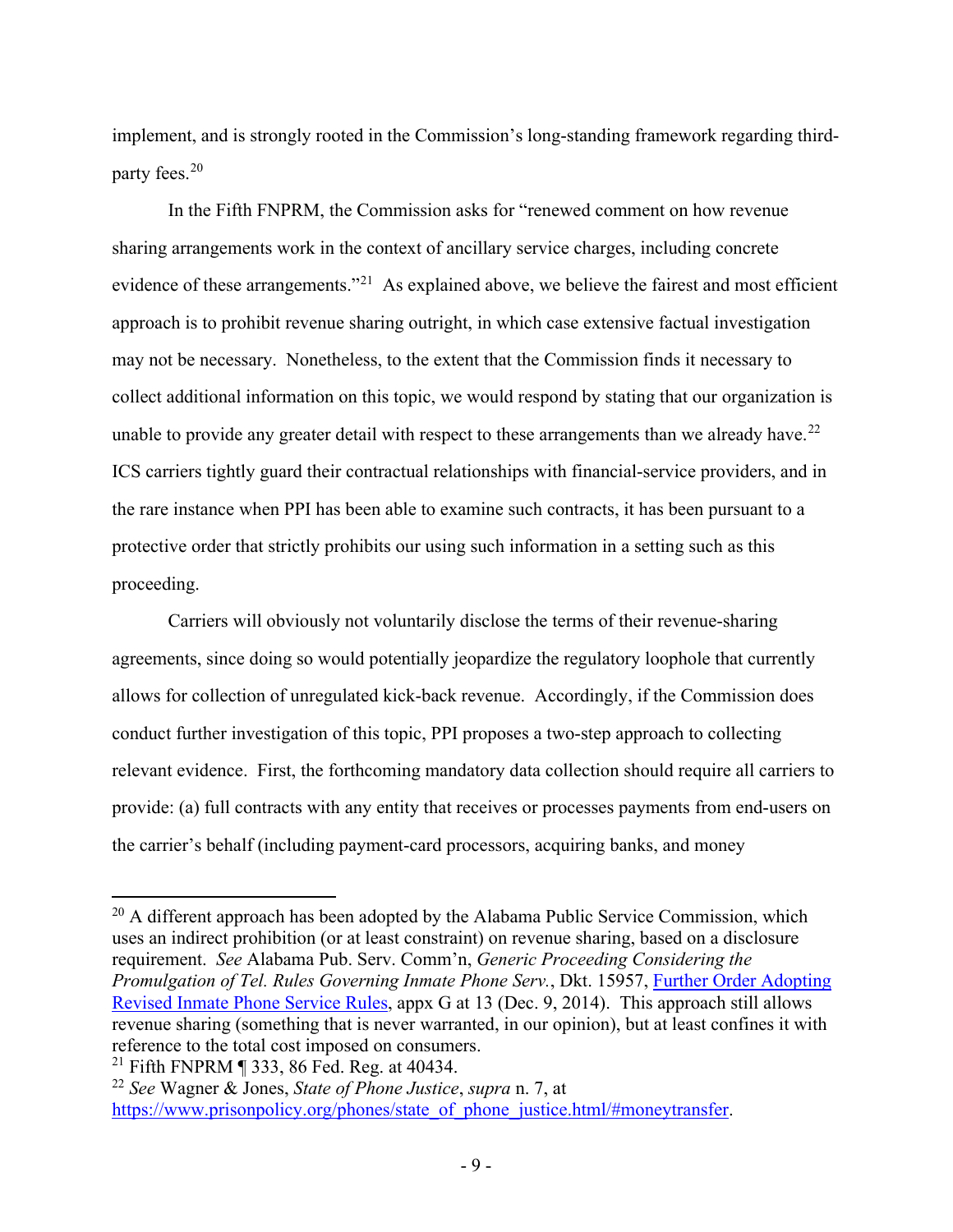transmitters); and, (b) a detailed accounting of all consideration (whether in the form of monetary payments, account credits, or other value) the carrier has received from such entities in the last three years.

The second step in any investigation of revenue sharing should be to verify the accuracy of the information produced by the carriers. To do this, the Wireline Competition Bureau should subpoena relevant contracts and accounting documents directly from the third-party entities that are known to serve ICS carriers (this would include, at a minimum, Western Union, MoneyGram, and PayNearMe, as well as any other processors disclosed during the carrier data collection). The Bureau has the power to subpoena relevant information from non-parties, and the course of this proceeding vividly illustrates the high degree to which this particular information is relevant to the Commission's ongoing attempts to address unreasonable practices related to ancillary charges. $^{23}$  $^{23}$  $^{23}$ 

#### **B. The Commission Should Prohibit Ancillary-Fee Double Dipping**

<span id="page-12-0"></span>PPI has previously alerted the Commission to the troublesome practice of at least five ICS carriers who charge automated payment fees while also passing through their alleged payment-card processing costs.<sup>24</sup> The Fifth FNPRM asks several questions about this practice and whether the Commission should act in response.<sup>[25](#page-12-3)</sup> PPI believes that this practice of double dipping is entirely unjustified, and it constitutes the newest iteration of the rent-seeking game of "whack-a-mole" that carriers have been perpetuating for decades. The Commission should act as quickly as possible to cease this bad-faith practice.

<span id="page-12-1"></span><sup>&</sup>lt;sup>23</sup> 47 C.F.R. § 0.291 ("The Chief of the Wireline Competition Bureau or her/his designee is authorized to issue non-hearing related subpoenas for the . . . production of books, papers, correspondence, memoranda, schedules of charges, contracts, agreements, and any other records deemed relevant to the investigation of matters within the jurisdiction of the Wireline Competition Bureau."); *Authority to Issue Subpoenas* (FCC 94-319), Order, 10 FCC Rcd. 707 (Dec. 21, 1994) ("The agency's power of subpoena is not confined to those over whom it exercises regulatory jurisdiction, but extends to private individuals and entities over whom it does not.").

<span id="page-12-2"></span><sup>&</sup>lt;sup>24</sup> PPI, *Ex Parte* Submission Re: Informal Complaints Regarding Improper Assessment of [Ancillary Fees](https://ecfsapi.fcc.gov/file/103231968900023/2021-03-23%20-%20Ex%20Parte%20re%20Informal%20Complaints.pdf) (Mar. 23, 2021).

<span id="page-12-3"></span> $\frac{25 \text{ Fifth FNPRM}}{11}$  327-329, 86 Fed. Reg. at 40432.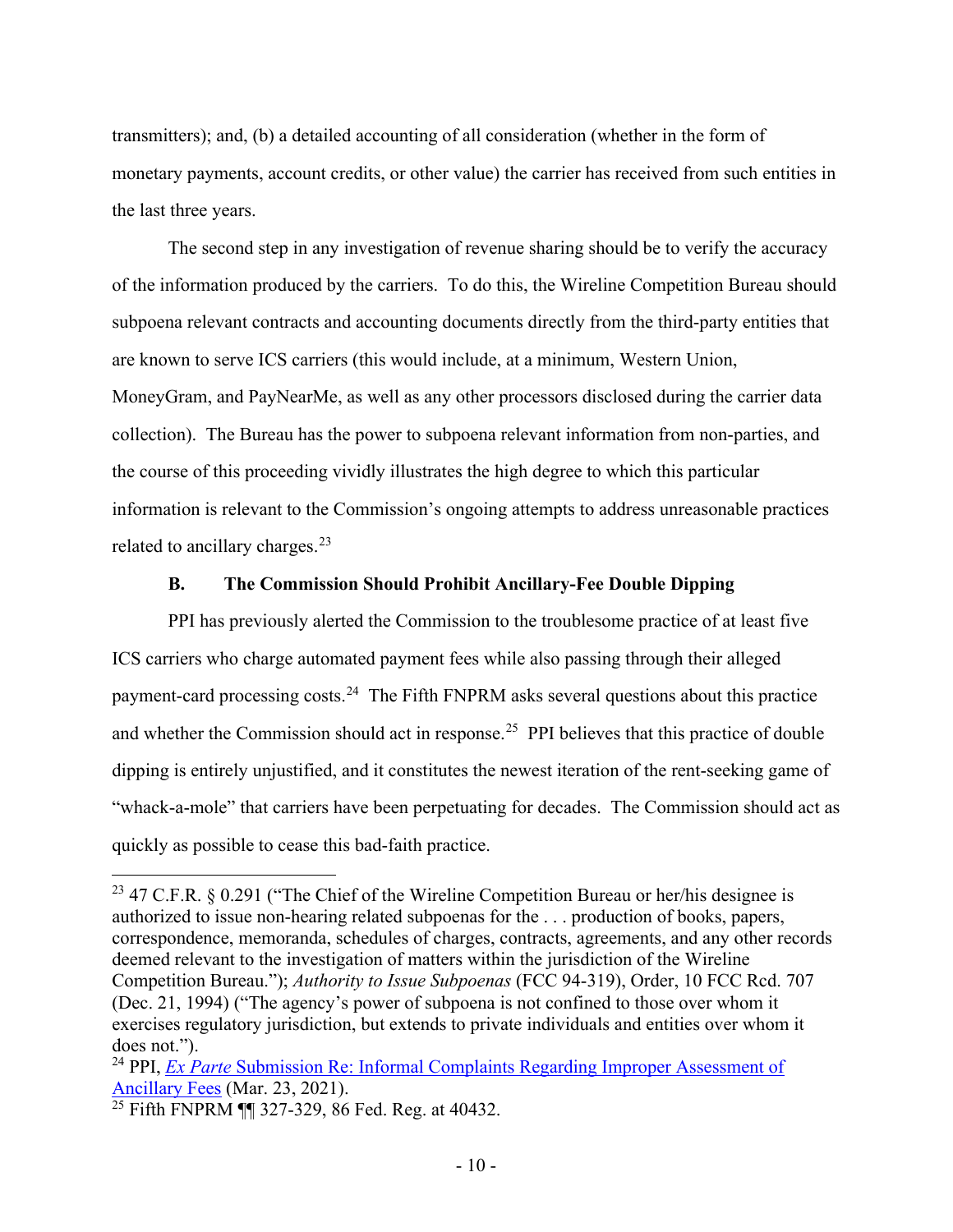The fundamental problem of double dipping is that carriers are recouping payment-card processing costs twice over. The Commission allowed carriers to charge automated payment fees of \$3, with the express goal of allowing carriers to recoup the costs of accepting payments via credit and debit cards.<sup>[26](#page-13-1)</sup> When carriers impose the \$3 fee allowed under 47 C.F.R. § 64.6020(b)(1) while also making customers pay the carrier's card-processing costs under § 64.6020(b)(5), this constitutes an unreasonable charge, unjust enrichment, and circumvention of the Commission's stated purpose in promulgating ICS rules. On May 12, 2021, ICSolutions proposed a clarifying amendment that would allow carriers to charge only one type of funding fee per transaction.<sup>[27](#page-13-2)</sup> PPI supports this proposal, and we encourage the Commission to amend 47 C.F.R. § 64.6020 to specify that carriers may only charge one type of funding fee in relation to any single transaction.<sup>[28](#page-13-3)</sup>

#### <span id="page-13-0"></span>**C. Single-Call Fees Should be Subject to the Same Caps as Automated Payments and Live-Agent Transactions**

As mentioned previously, people in jail are uniquely susceptible to overpaying for calls by incurring multiple unnecessary transaction fees levied on "single call" products.<sup>[29](#page-13-4)</sup> NCIC has raised these concerns in its petition for reconsideration, noting two steps that the Commission should take. First, NCIC expressly requests that the Commission reconsider its interim rules by capping single-call fees at \$3 for automated transactions, and \$5.95 for live-agent transactions.<sup>[30](#page-13-5)</sup> Second, while not explicitly requested in the petition, NCIC voices general support for a required number of free jail calls for each customer, which would allow newly incarcerated people to "connect immediately with family or friends to expedite their release, and reduce the reliance on single-call services in general."<sup>[31](#page-13-6)</sup> PPI agrees with NCIC that the Commission's recent decision

<span id="page-13-1"></span><sup>26</sup> Second R&O ¶ 167, 30 FCC Rcd. 12848.

<span id="page-13-2"></span><sup>27</sup> ICS *Ex Parte* at 3-6.

<span id="page-13-3"></span> $28$  We adopt ICS olutions' usage of the phrase "funding fee" to refer to the automated-payment fee, live-agent fee, and third-party financial transaction fee described in 47 C.F.R. § 64.6020(b)(1), (3), and (5), respectively. *See* ICS *Ex Parte* at 5-6.

<span id="page-13-4"></span><sup>29</sup> *See supra*, at 5.

<span id="page-13-5"></span><sup>&</sup>lt;sup>30</sup> NCIC Petition at 4-5.

<span id="page-13-6"></span> $31$  *Id.* at 4.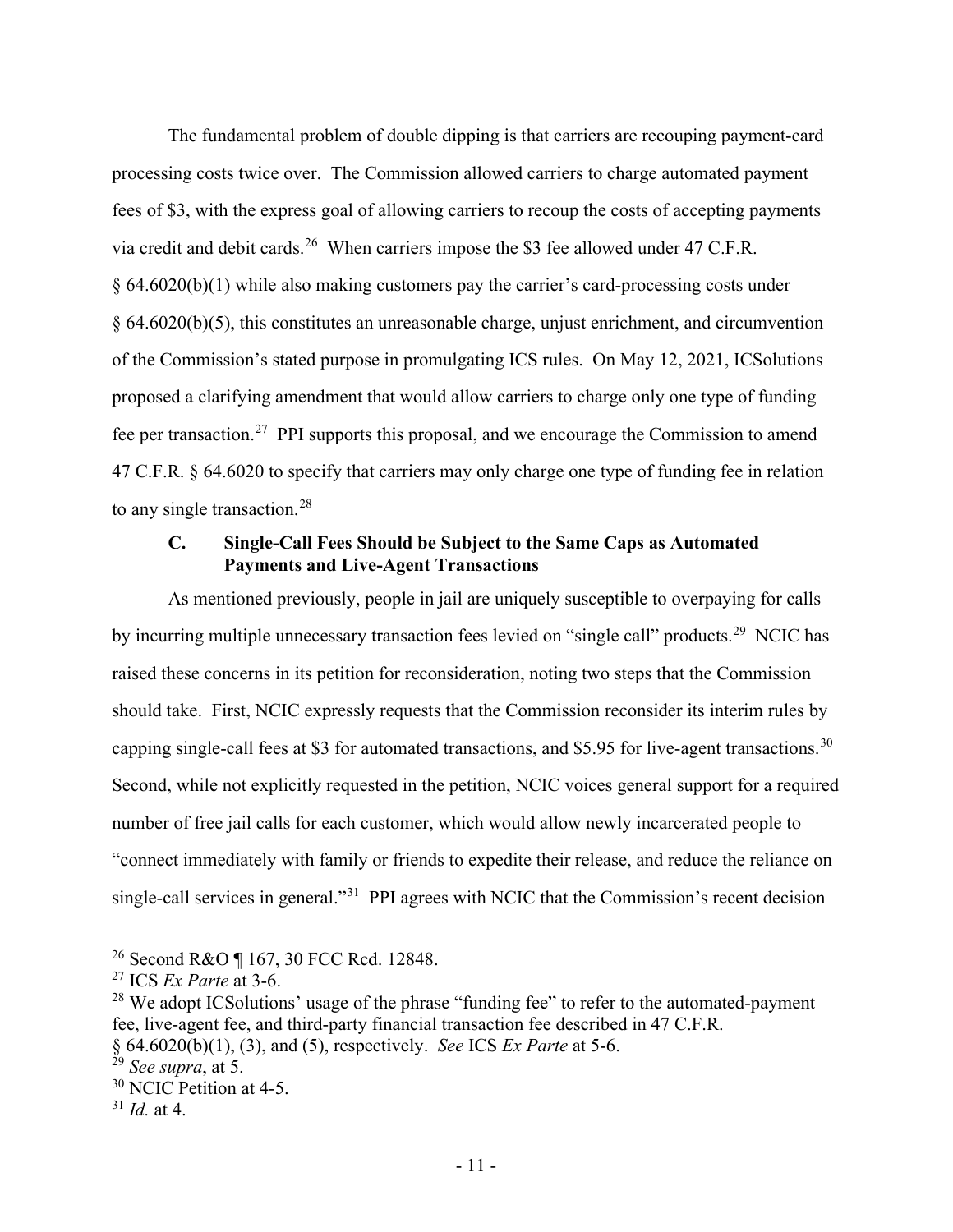to cap third-party fees at \$6.95 will simply encourage some carriers to steer customers toward unnecessarily expensive calling options. We therefore support NCIC's suggestions, both in terms of "fee cap parity" and mandatory free calls.<sup>[32](#page-14-1)</sup>

### <span id="page-14-0"></span>**III. The Commission Should Seek Legislative Authority to Exempt ICS Customers from Mandatory Contributions to the Universal Service Fund**

One frequent issue that ICS customers have raised with PPI is the high cumulative amounts that they pay in Universal Service Fund ("USF") assessments. In Docket No. 19-232, the Commission denied several requests to waive USF contributions via waiver or forbearance. As an organization that works with low-income communities on matters related to communications technology, we wholeheartedly support the policy underlying the universal service program. But, as we noted in Docket No. 19-232, ICS ratepayers are disproportionately low-income, and the policy goals of the universal service program would be best served by not requiring ICS end-users to make contributions in connection with ICS calls.<sup>33</sup> Indeed, in order to even receive calls from an incarcerated family member, a non-incarcerated ICS customer is likely paying for mobile or wireline phone service, in which case they are already paying USF assessments. Requiring that customer to make additional USF contributions through ICS rates is inequitable.

The Commission denied previous requests for USF relief, questioning whether it had the authority to waive assessments, and finding that the statutory criteria for forbearance had not been met.<sup>[34](#page-14-3)</sup> PPI respects the Commission's determination regarding the scope of its authority, but we remain concerned about the financial burdens caused by USF assessments in connection

<span id="page-14-1"></span><sup>&</sup>lt;sup>32</sup> While NCIC suggests two free calls per caller, PPI would advocate for a higher number. A newly incarcerated person may have numerous parties to notify (domestic partners, employers, children, attorneys, landlords), and may have to call multiple persons before a call recipient actually answers. Accordingly, four calls would be more practical, even if such calls are subject to fairly short durational limit.

<span id="page-14-2"></span><sup>33</sup> *Petition of NCIC for Forbearance & Securus Request for Wavier*, WC Dkt. 19-232, [Comments of PPI](https://ecfsapi.fcc.gov/file/108302703608538/Prison%20Policy%20Initiative%20Comment%20on%2019-232%20re%20USF.pdf) (Aug. 30, 2019).

<span id="page-14-3"></span><sup>34</sup> *Petition of NCIC for Forbearance & Securus Request for Wavier*, WC Dkt. 19-232, [Order,](https://www.fcc.gov/ecfs/filing/0731719716395) 35 FCC Rcd. 8348 (Jul. 31, 2020).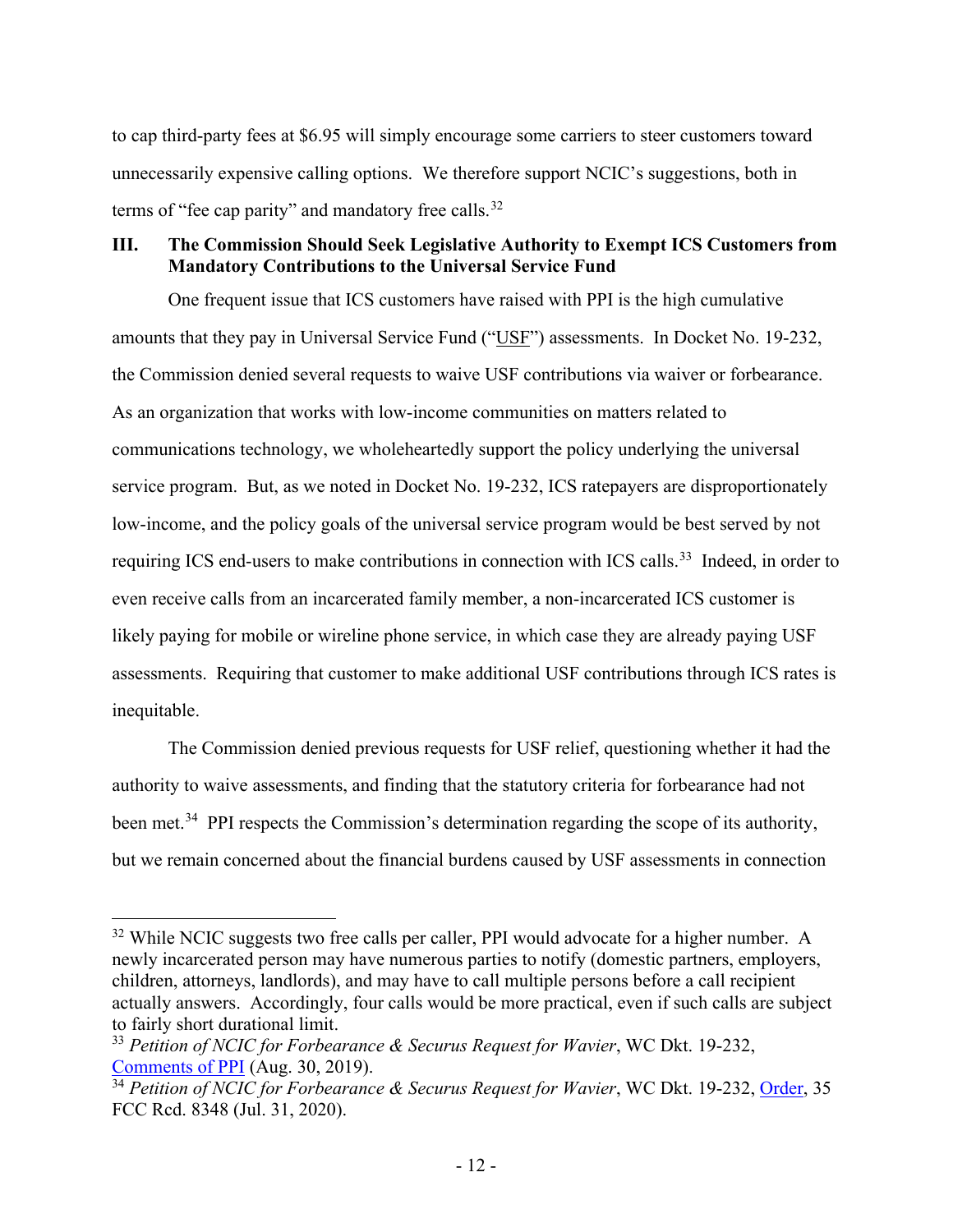with ICS calls. We are aware of no evidence suggesting that an exemption for ICS callers would jeopardize the fiscal health of the USF, and we believe that an exemption would provide material and much-needed relief for ICS ratepayers. Accordingly, PPI respectfully suggests that the Commission seek a legislative amendment to 47 U.S.C. § 254(d) that would allow the Commission to exempt ICS carriers from USF contributions. If the Commission seeks such an amendment, PPI is committed to supporting such a proposal.

#### <span id="page-15-0"></span>**IV. Current Rules Inflate the Amount that Customers Pay in Locational Rents**

The Commission's Third Report & Order sensibly reaffirms the obvious fact ICS operates as a locational monopoly, and that site commissions have historically been used in large part to extract locational rents from ratepayers.<sup>[35](#page-15-2)</sup> At the same time, the Commission is tasked with implementing the ruling in *GTL v. FCC*, which "[left] it to the Commission to assess on remand which portions of site commissions might be directly related to the provision of ICS and therefore legitimate, and which are not."<sup>36</sup> As part of this undertaking, the Commission asks how to distinguish between facility costs that are properly versus improperly recovered through site commissions.[37](#page-15-4) In response, PPI encourages the Commission to adhere to its original determination that ICS rates may only be used to recover costs that are reasonably and directly related to the provision of ICS.<sup>[38](#page-15-5)</sup> More specifically, the Commission should use this opportunity to correct serious problems with the evidentiary record and to formulate a detailed standard for defining legitimate facility costs.

#### **A. The 2015 NSA Survey is Not Adequate Evidence for Purposes of Rate Setting**

<span id="page-15-1"></span>As an interim measure, the Commission has allowed prisons and large jails to recover up to  $2\phi$  per minute from ratepayers for payment of site commissions. No comparable cap currently applies to smaller jails.[39](#page-15-6) The way in which the Commission frames this issue raises the

<span id="page-15-2"></span><sup>&</sup>lt;sup>35</sup> Third R&O ¶ 7, 31 at n.82, 86 at n.262, 107, 115, 147 at n.450, and 312.

<span id="page-15-3"></span><sup>36</sup> *Global Tel\*Link Corp. v. FCC*, 866 F.3d 397 (D.C. Cir. 2017).

<span id="page-15-4"></span><sup>37</sup> Fifth FNPRM ¶ 312, 86 Fed. Reg. at 40429.

<span id="page-15-5"></span><sup>38</sup> First R&O ¶ 53, 28 FCC Rcd. at 14134-35.

<span id="page-15-6"></span><sup>39</sup> Third R&O ¶ 140.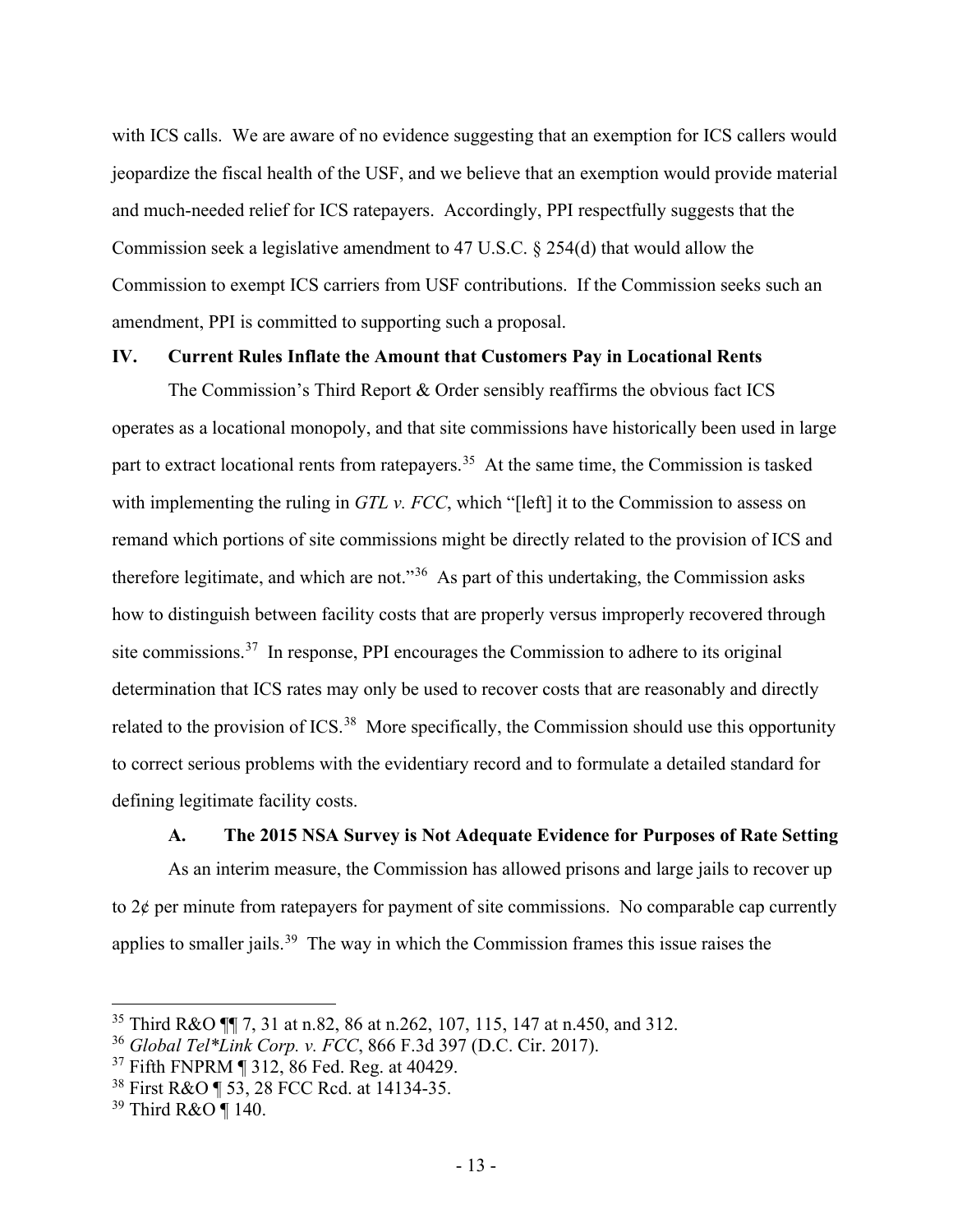possibility that the current rulemaking will result in tiered caps on site-commission recovery charges. While PPI would strongly prefer the simplicity of uniform caps, we are not necessarily opposed to tiered caps if reliable evidence demonstrates that such a structure is warranted. Yet the National Sheriffs' Association ("NSA") and others continue to point to the NSA's 2015 "survey" of jail ICS costs (the "NSA 2015 Survey")<sup>[40](#page-16-0)</sup> as justification for allowing higher sitecommission recovery (and, by extension, higher rates) in smaller jails.<sup>41</sup> As the Commission itself acknowledges, the NSA 2015 Survey suffers from a plethora of problems. It should not be used to calculate permanent rate caps. Specifically, PPI would make three points in regards to the data contained in the 2015 Survey.

First, the NSA's filing is deficient as a matter of law because the only information in the record is scanned copy of a spreadsheet that is, in several instances, illegible due to poor graphic quality. When a federal agency relies on data in promulgating a regulation, the agency "generally has an obligation under the [Administrative Procedure Act] to provide such data for public inspection."[42](#page-16-2) This requirement is designed to allow the public to test and challenge underlying data relied upon in a rulemaking. $43$  The public is denied such an opportunity here, where the record only contains a semi-illegible document not in its native file format.

Second, as discussed in the following section, the NSA's definition of ICS-related costs is overbroad. Given these inappropriately expansive descriptions—and the fact that survey relies entirely on self-reported data from correctional facilities that often have a financial interest in boosting site-commission revenue—there is serious reason to doubt the accuracy of the stafftime figures in the survey.

<span id="page-16-0"></span><sup>40</sup> [Comments of the Nat'l Sheriffs' Ass'n.,](https://ecfsapi.fcc.gov/file/60001012851.pdf) exh. A (Jan. 12, 2015).

<span id="page-16-1"></span><sup>41</sup> Fifth FNPRM ¶ 316, n.944, 86 Fed. Reg. at 40430.

<span id="page-16-2"></span><sup>42</sup> *Endangered Species Comm. of the Bldg. Industry Ass'n of Southern Calif. v. Babbitt*, 852 F.Supp. 32, 36 (D.D.C. 1994).

<span id="page-16-3"></span><sup>43</sup> *Id.* at 36-37 (*quoting Chemical Mfrs. Ass'n v. Envt'l Protection Agency*, 870 F.2d 177, 200 (5th Cir. 1989)).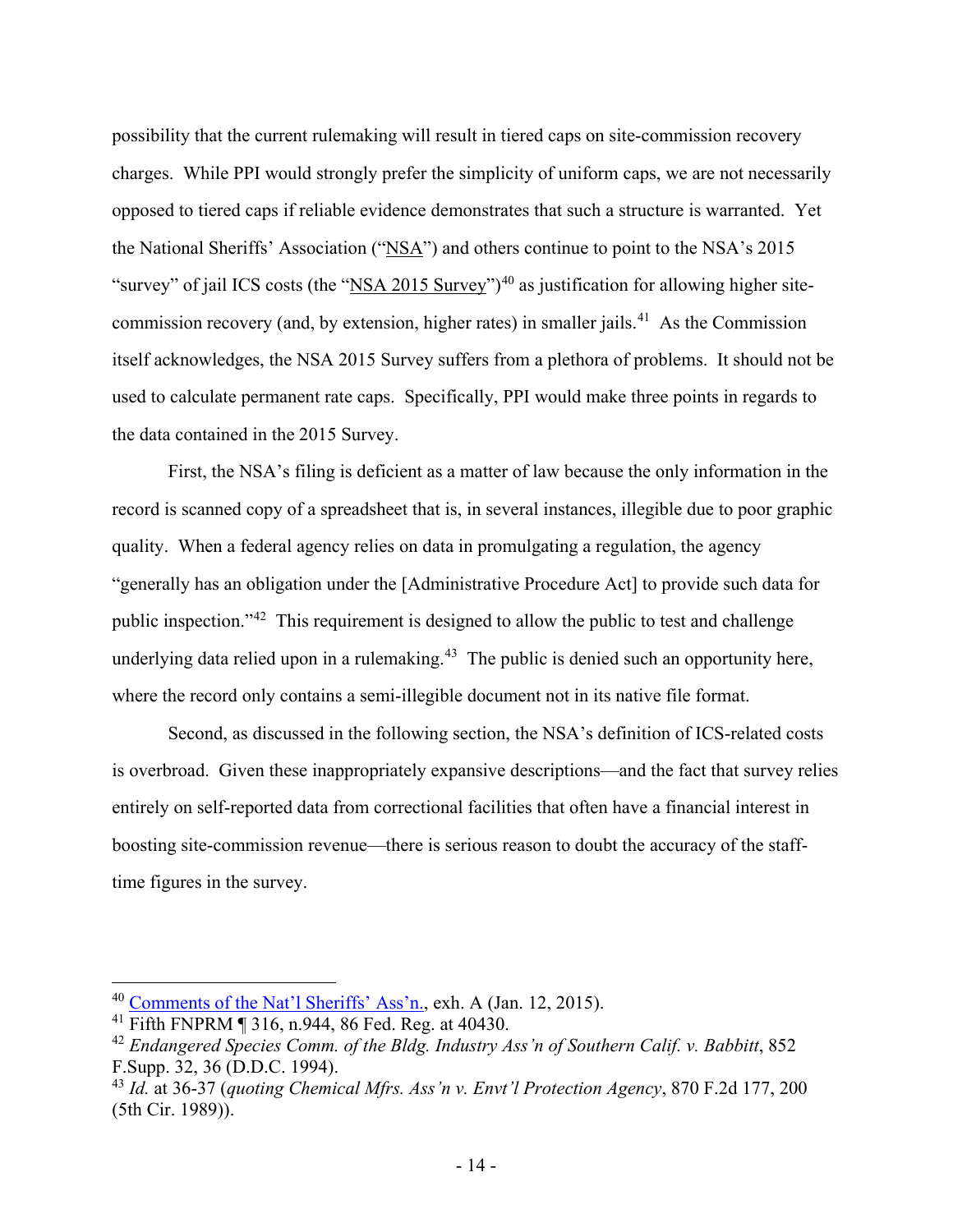Finally, even if one could set aside the reliability problems inherent in the survey, the results, as presented, do not support a factual finding that facility costs are directly related to calling volume or inversely related to facility size. PPI manually retyped the staff-time and minutes-of-use data from the NSA 2015 Survey, and found no correlation between facility size, staff-time allegedly spent on ICS, and ICS minutes of use.[44](#page-17-0) As shown in **Figure 1**, when comparing average per-capita minutes of use in a facility with total staff time allegedly spent on





Using data from the NSA 2015 Survey, the vertical (*y*) axis shows the number of hours that facility staff time claim to spend on ICS-related tasks. The horizontal (x) axis shows the average per-capita minutes of phone time at that same facility. Facilities are grouped into four size categories, reflected by color.

<span id="page-17-0"></span><sup>44</sup> *See also* Fifth FNPRM ¶ 317, 86 Fed. Reg. at 40430 ("[T]he [NSA's] survey data for jails with fewer incarcerated people varied far too widely to comfortably estimate any values that would withstand scrutiny today). PPI's reconstruction of the NSA 2015 Survey, along with an explanation of how we completed this project, is available at [https://www.prisonpolicy.org/scans/phones/NSA-data-for-web.xlsx.](https://www.prisonpolicy.org/scans/phones/NSA-data-for-web.xlsx)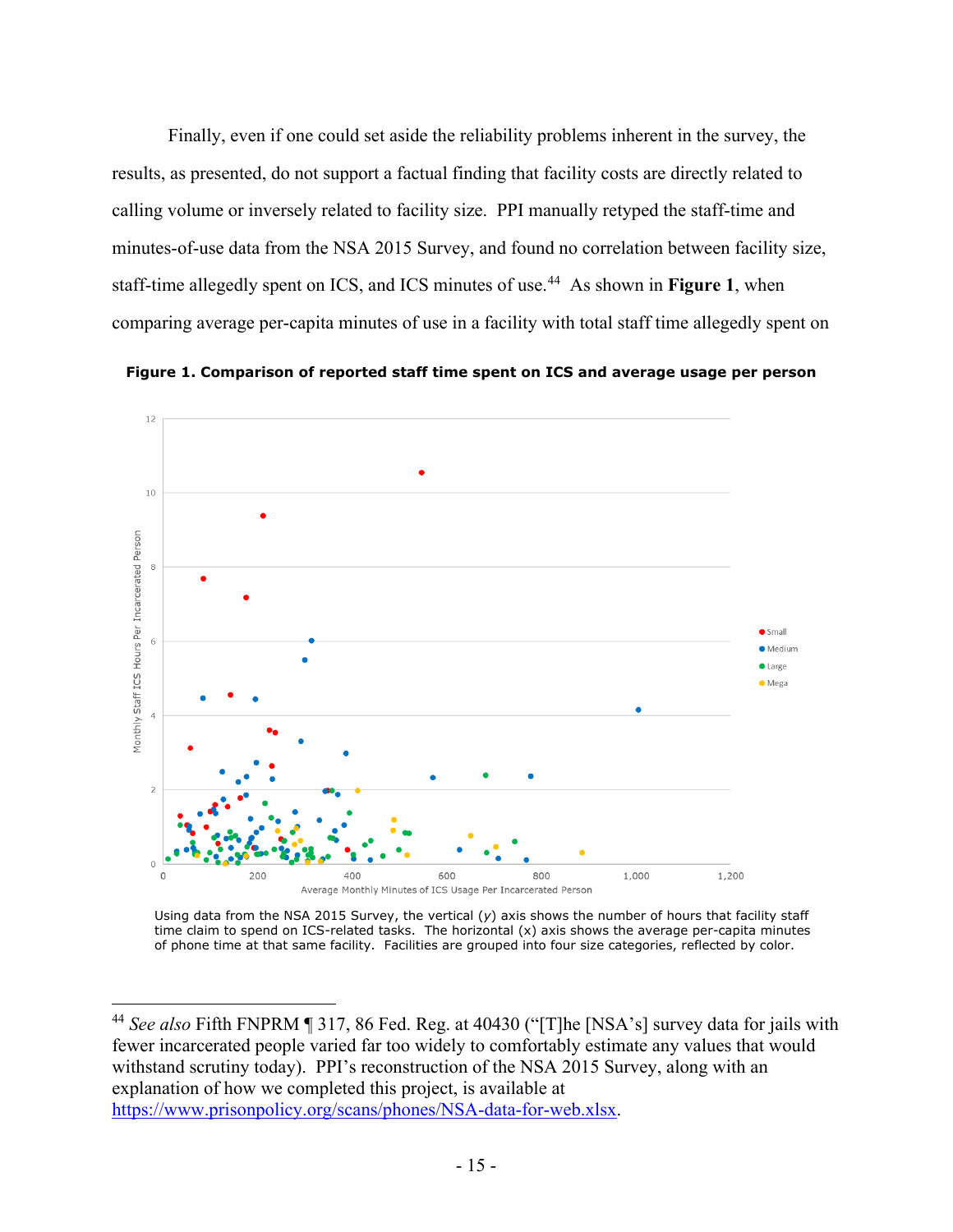ICS-related tasks, there is no obvious overall trend, nor is there any significant trend by facility size.<sup>[45](#page-18-1)</sup>

Because of the numerous problems inherent in the NSA 2015 Survey, the Commission should not rely on that data for purposes of estimating correctional facility costs. Moreover, because parties like the NSA bear the burden of proof when advocating for a rule,  $46$  the Commission should not allow any site-commission recovery in excess of the current  $2\phi$  per minute (for facilities of any size), unless and until a representative number of facilities come forward with substantial verifiable evidence of their costs.

# <span id="page-18-0"></span>**B. Site Commissions Should Only be Allowed to the Extent that They Cover Facility Costs that are Reasonably and Directly Related to the Provision of Telecommunications Service**

The record conclusively shows that payments to correctional facilities are a major component of ICS rates. PPI therefore supports any lawful action that the Commission can take to address exorbitant site commissions. While this could potentially include a prohibition on contractual payments, $47$  such a bold move cannot realistically be implemented without substantial planning. As just one example: if the Commission prohibited contractual site commissions for interstate and international calling, one likely impact would be that sitecommission agreements would simply focus on intrastate calls, thereby creating even greater incentives for regulatory arbitrage than exist currently. Dynamics like this deserve careful consideration before a categorical prohibition on contractual site commissions can be adopted.

Unless and until the Commission decides to directly prohibit or regulate contractual site commissions, it should ensure that site commission payments are not recovered from ratepayers unless such payments are used to cover costs that are legitimately related to the facility's cost of

<span id="page-18-1"></span><sup>&</sup>lt;sup>45</sup> For facility size, we have used the same four categories that NSA used in presenting its survey. We label a facility with average daily population of 1-99 as small, 100-349 as medium, 350-999 as large, and over 1,000 as mega.

<span id="page-18-2"></span><sup>&</sup>lt;sup>46</sup> 5 U.S.C. § 556(d) ("[T]he proponent of a rule or order has the burden of proof.").

<span id="page-18-3"></span><sup>47</sup> *See* Fifth FNPRM ¶ 314, 86 Fed. Reg. at 40430 ("[S]hould we simply consider prohibiting providers from entering into any contract requiring the payment of contractually prescribed site commissions for interstate and international calling services?").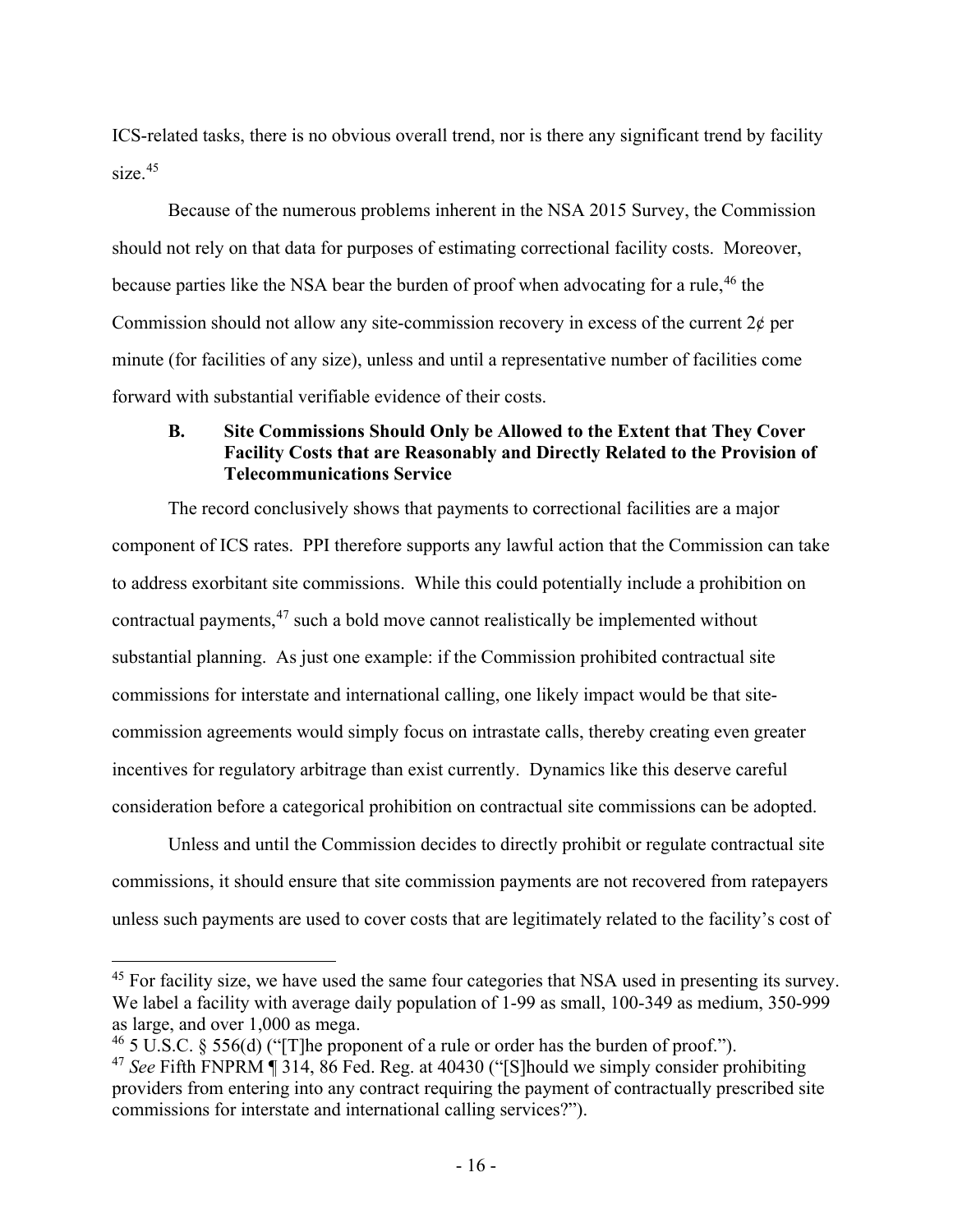providing telecommunications services. PPI proposes that such a determination should be made under the following standard: expenses recovered through site commissions should only be regarded as "legitimate" ICS expenses if they are: (a) incurred by the correctional facility, (b) relate directly to the provision of telecommunication service, and (c) would not be incurred but for the facility's provision of ICS. The contours and reasons for each of these three requirements are discussed in more detail below.

Incurred by facilities. It is axiomatic that facilities can only recover expenses that they actually incur, but the NSA's reference to vague categories of expenses makes it necessary to clarify this elemental point. As one example, many counties mention the cost of monitoring calls. In the next paragraph and Table 3, we discuss whether ratepayers should pay for security services; but, even assuming for the sake of argument that such costs are properly recovered through site commission payments, many monitoring activities are not paid for by the correctional facility in the first place. Securus Technologies' ("Securus") "guarded exchange" program provides call monitoring services in exchange for a non-commissionable fee that is "deducted from [the] call when engaged."<sup>48</sup> Thus, in the facilities that use programs like this, ratepayers are already covering the cost of monitoring, and no additional recovery through site commission payments is appropriate.

Directly related to the provision of telecommunications service*.* In its 2015 comments, and in more recent filings,<sup>[49](#page-19-1)</sup> the NSA describes facility costs by rote recitation of various types of tasks that jail staff allegedly perform. In response to the questions posed by the Commission in paragraph 312 of the Fifth FNPRM, we list the NSA's categories of tasks in **Table 3** and explain whether each category is directly related to the provision of telecommunications services.

<span id="page-19-0"></span><sup>48</sup> *See e.g.,* Contract between Securus and Plymouth County (MA) Sheriff's Dept., attch. C at 4 (Nov. 2018), available at

<span id="page-19-1"></span>[https://www.prisonpolicy.org/scans/mass\\_contracts/plymouth\\_securus\\_nov\\_2018.pdf.](https://www.prisonpolicy.org/scans/mass_contracts/plymouth_securus_nov_2018.pdf) <sup>49</sup> [Comments of the Nat'l Sheriffs' Ass'n,](https://ecfsapi.fcc.gov/file/60001012851.pdf) (Jan. 12, 2015) and [Comments of the Nat'l Sheriff's](https://ecfsapi.fcc.gov/file/1123280121139/NSA%20Comments.12-375.pdf)  [Ass'n](https://ecfsapi.fcc.gov/file/1123280121139/NSA%20Comments.12-375.pdf) (Nov. 23, 2020).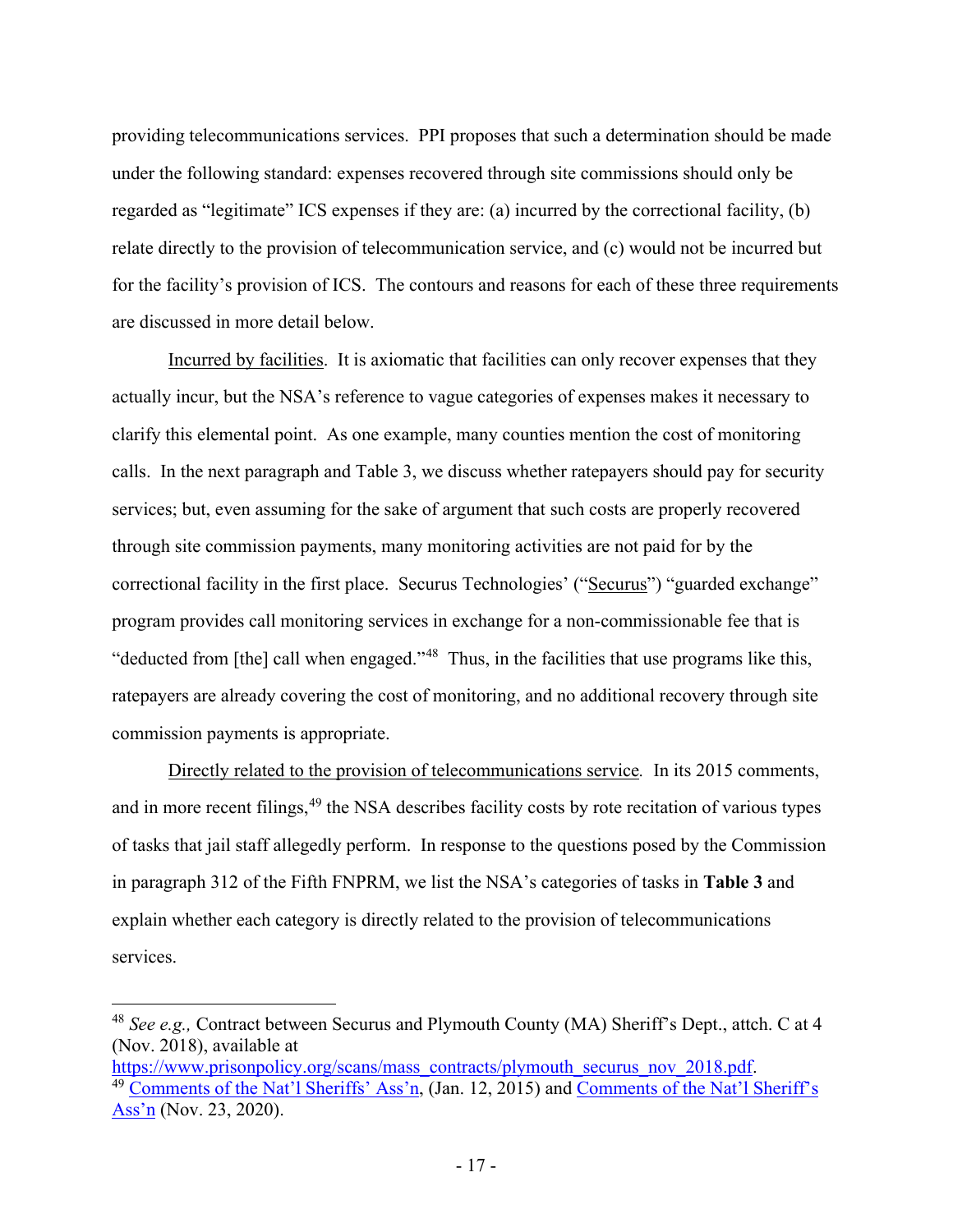| <b>Task Category</b>                | <b>Directly Related?</b>                                                                                              |  |  |  |
|-------------------------------------|-----------------------------------------------------------------------------------------------------------------------|--|--|--|
| Call monitoring                     | No. These are all security costs that are only indirectly related                                                     |  |  |  |
| Responding to alerts                | to telecommunications. Security functions are properly                                                                |  |  |  |
| Call recording analysis and         | viewed as overhead in a correctional environment, <sup>50</sup> and                                                   |  |  |  |
| interacting with external           | recovering such costs from ratepayers is inequitable and                                                              |  |  |  |
| investigators                       | contrary to the policies set forth in 47 U.S.C. § 201(b).                                                             |  |  |  |
| Enrolling users in voice biometrics |                                                                                                                       |  |  |  |
| Blocking/unblocking numbers         |                                                                                                                       |  |  |  |
| System administration               | Potentially. The time that staff spend directly administering                                                         |  |  |  |
| Interacting with ICS company        | the ICS system and interacting with the carrier could be                                                              |  |  |  |
|                                     | considered directly related. However, carriers routinely                                                              |  |  |  |
|                                     | advertise their systems by emphasizing how much staff-time                                                            |  |  |  |
|                                     | is saved through technology. Accordingly, it's unclear whether                                                        |  |  |  |
|                                     | this is a significant time commitment for facilities.                                                                 |  |  |  |
| Answering questions from end-       | No. Issuing PINs to incarcerated customers and otherwise                                                              |  |  |  |
| users                               | training them on the use of ICS systems is part of orienting                                                          |  |  |  |
| Administering PIN system            | new admittees to the facility-no different than assigning an                                                          |  |  |  |
| Training incarcerated users on use  | inmate number or explaining the disciplinary process. <sup>51</sup> This                                              |  |  |  |
| of ICS system                       | is not directly related to the provision of telecommunications.                                                       |  |  |  |
|                                     | As for inquiries from friends and family members, it is dubious                                                       |  |  |  |
|                                     | that facilities provide any regular or substantial support to                                                         |  |  |  |
|                                     | non-incarcerated customers, since ICS carriers advertise on                                                           |  |  |  |
|                                     | the basis of taking over this function.                                                                               |  |  |  |
| Providing escorts for phone repairs | Potentially, but it is far from clear that providing such an                                                          |  |  |  |
|                                     | escort represents an actual marginal cost to the facility. To                                                         |  |  |  |
|                                     | the extent that the escort is a correctional officer who                                                              |  |  |  |
|                                     | provides the escort as part of their regularly-scheduled shift,                                                       |  |  |  |
|                                     | this is an expense that would be incurred even in the absence                                                         |  |  |  |
|                                     | of ICS (see next section on but-for causation).                                                                       |  |  |  |
| Administering prepaid cards or      | Potentially. Recovering billing costs is appropriate, but once                                                        |  |  |  |
| debit systems                       | again, ICS carriers (not correctional facilities) handle many                                                         |  |  |  |
|                                     | such billing functions. Facility expenses related to<br>incarcerated user accounts may be recoverable, but not to the |  |  |  |
|                                     | extent the facility staff handle ICS prepaid systems as part of                                                       |  |  |  |
|                                     | the normal inmate trust accounting (this would constitute                                                             |  |  |  |
|                                     | general overhead that would still be incurred even in the                                                             |  |  |  |
|                                     | absence of ICS).                                                                                                      |  |  |  |
|                                     |                                                                                                                       |  |  |  |

**Table 3. Categories of Alleged Facility ICS-Related Costs**

Not incurred but for the facility's provision of ICS. Finally, facility costs should not be recovered via site commissions if the cost would not have been incurred but for the facility's provision of ICS. This prong is necessary because it reinforces the need for a clear nexus between the telecommunications and the subject expense. But it is also important to establish that this test is only one part of a larger framework. NSA would have but-for causation as the *only* test and would apply it so indiscriminately that it would result in manifestly unfair treatment

<span id="page-20-0"></span><sup>50</sup> [Comments of Worth Rises](https://ecfsapi.fcc.gov/file/1123999325387/2020.11.23%20-%20Fourth%20NPRM%20-%20Worth%20Rises%20Comment.pdf) at 8-9 (Nov. 23, 2020)

<span id="page-20-1"></span><sup>51</sup> *See* Fifth FNPRM ¶ 319, 86 Fed. Reg. at 40431.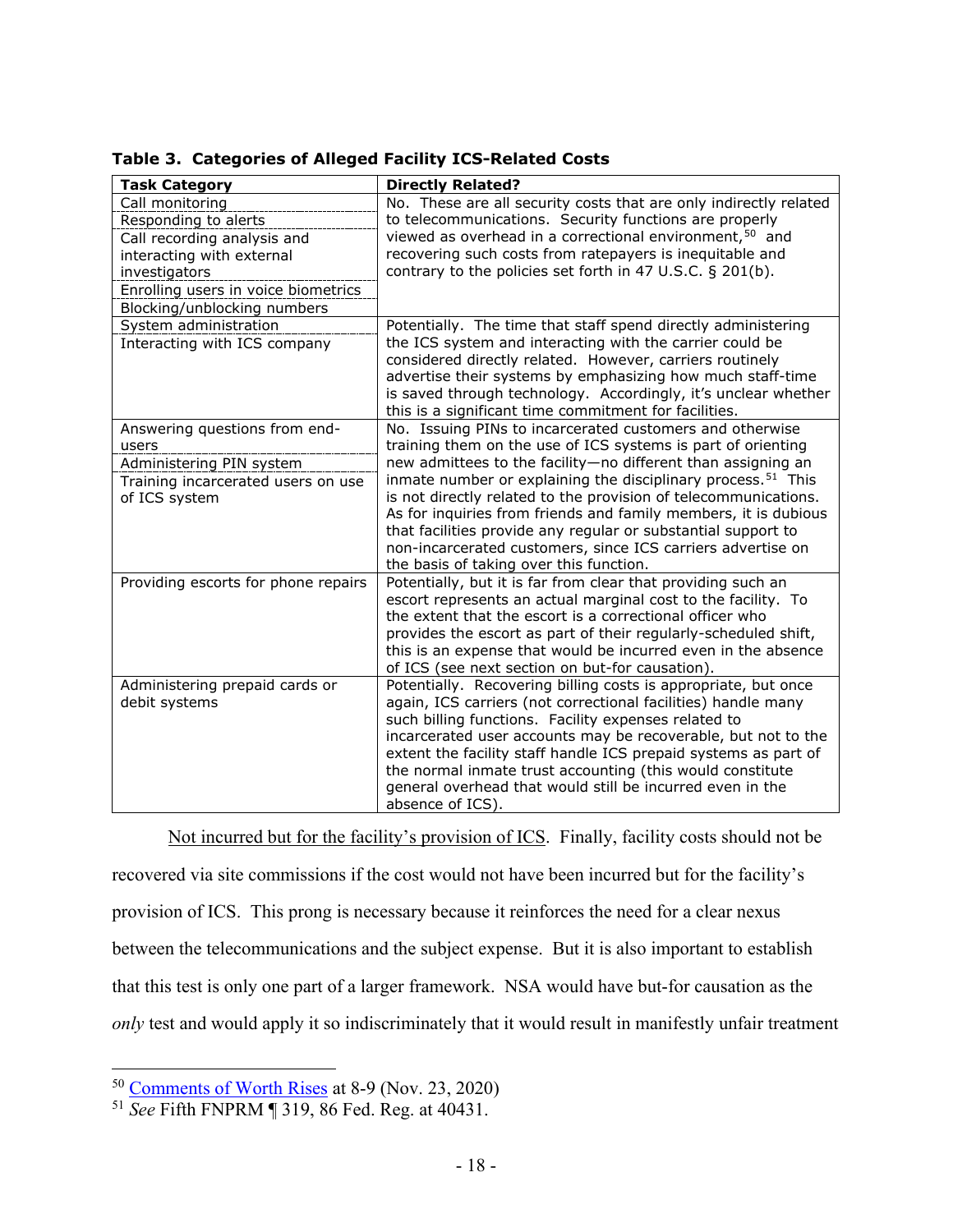of ratepayers. For example, many correctional systems employ internal investigators. NSA argues that the time an investigator spends reviewing phone data should be recoverable, because he or she would not spend time on such a task but for the calls placed on the ICS system. This myopic approach ignores the reality that the investigator would be paid to investigate regardless of whether there is a phone system—just because the ICS system's monitoring feature provides additional investigative tools does not mean that family members should be forced to pay for this facility overhead.

PPI's proposal, discussed above, is flexible enough to apply to different types of data. The current record contains evidence that the Commission has used to calculate  $2\phi$  per minute site-commission recovery.<sup>[52](#page-21-2)</sup> By applying PPI's proposed framework, we are confident that the Commission can substantially reduce this figure below the current  $2\phi$  level. To the extent that any parties wish to increase the allowed facility recovery from the current level, it is their burden to come forward with relevant and reliable evidence.

### <span id="page-21-0"></span>**V. Available Evidence Indicates Procurement Practices Favor the Dominant Carriers by Erecting Substantial Barriers to Entry into the ICS Market**

The Commission poses several questions regarding ICS bidding markets and facility procurement practices.[53](#page-21-3) To help the Commission enhance the current record, PPI has analyzed certain procurement trends based on public records. We present our findings here, along with a proposal to encourage greater competition in the ICS industry.

#### <span id="page-21-1"></span>**A. Contract Durations are Long and Incumbent Carriers Frequently Evade Competitive Rebidding through Serial Contract Extensions**

The Commission seeks information regarding lengths of ICS monopoly contracts with correctional facilities.[54](#page-21-4) In response to this question, PPI examined 93 contract documents from counties in four states (complete details are available in **Appendix 3**). Our review reveals two important trends that indicate a lack of competition in the bidding market. First, incumbent

<span id="page-21-2"></span><sup>52</sup> *But see* Third R&O ¶ 136 ("[The Commission's] updated analysis supports a facility-related rate component of less than the \$0.02 allowance we originally calculated.").

<span id="page-21-3"></span><sup>53</sup> Fifth FNPRM ¶¶ 350-358, 86 Fed. Reg. at 40437-38.

<span id="page-21-4"></span><sup>54</sup> *Id.* ¶ 353, 86 Fed. Reg. at 40437.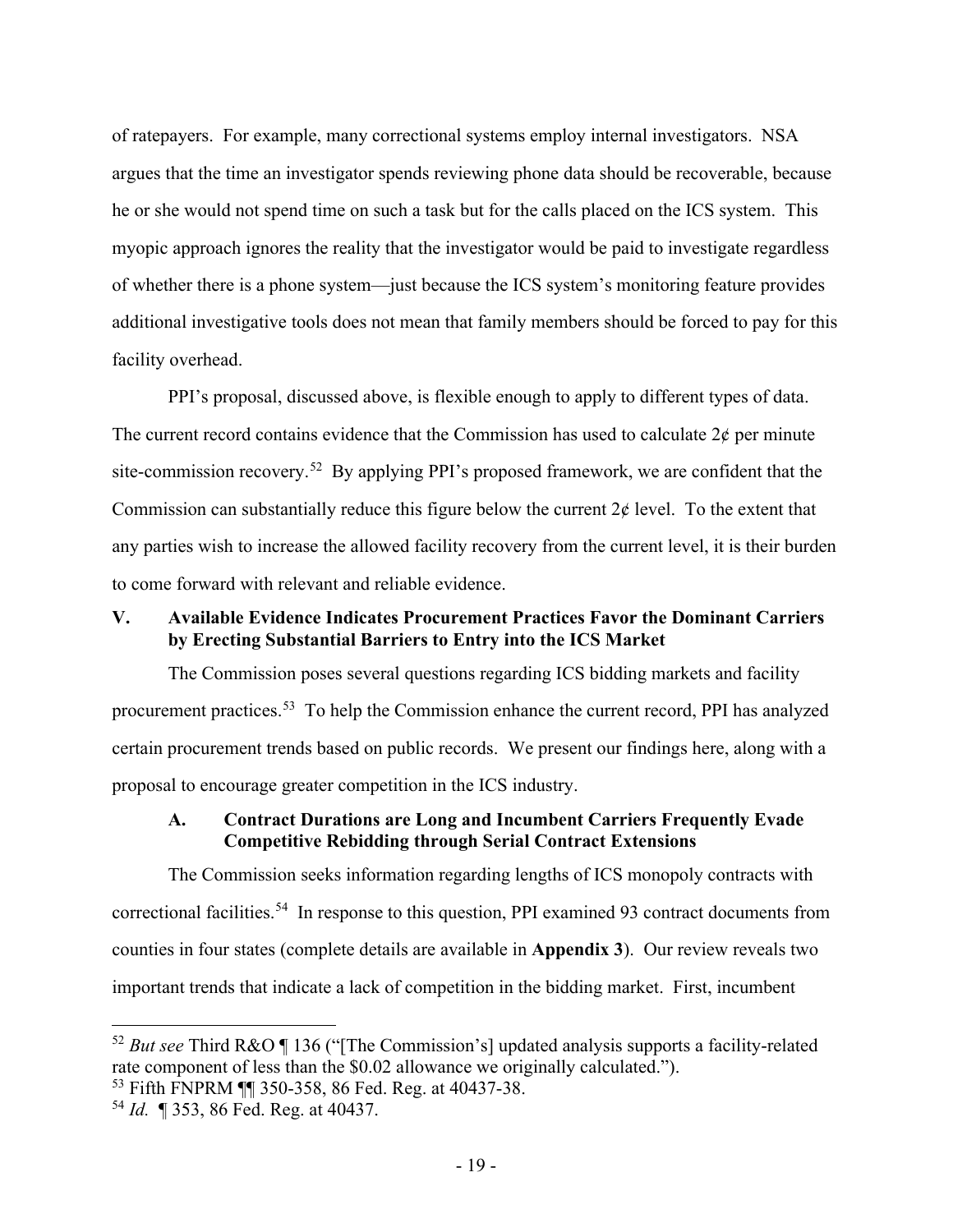carriers and facilities utilize various methods to extend contracts and avoid competitive rebidding. Appendix 3 shows 66 contracts that have been either expressly amended to extend the term (Table 1) or have been extended through option periods, automatic renewal, or informal mutual agreement of the parties (Table 2). These contracts had an average original average term of 50 months, but through these various methods the contract terms have more than doubled, to an average of 119 months.

Second, *initial* contract terms are also growing longer. The average initial term for the 66 extended contracts noted above (originally issued between 1999 and 2019) is 50 months. But the contracts we reviewed that are still in their initial terms (contracts originating from 2013 through 2020) have an average term of 63 months.

These trends are not just about the avoidance of bidding competition, but they also constitute a barrier to entry into the ICS market. Contract extensions reduce bidding opportunities, which has both direct and indirect impacts on market competition. Directly, fewer bidding opportunities means fewer chances for competitive carriers to enter the market. In addition, many facilities impose minimum-experience requirements when evaluating bids—thus, contract extensions constitute an indirect barrier because competitive carriers cannot gain the experience necessary to pass the screening requirements for many open bids.

#### <span id="page-22-0"></span>**B. The Prevalence of Bundled Contracts is a Critical Fact that the Commission Must Address**

PPI previously shared the most comprehensive analysis of ICS contract bundling that we have been able to compile from public sources.<sup>[55](#page-22-1)</sup> We encourage the Commission to use its further mandatory data collections to collect a comprehensive picture of the prevalence of bundled contracts, and to quantify *all* revenue and expenses associated with any contract that bundles regulated and unregulated services.

<span id="page-22-1"></span><sup>55</sup> Prison Policy Initiative *Ex parte* [submission re: bundled service contracts](https://ecfsapi.fcc.gov/file/10323139526706/2021-03-23%20-%20Ex%20parte%20re%20bundling%20data.pdf) (Mar. 23, 2021).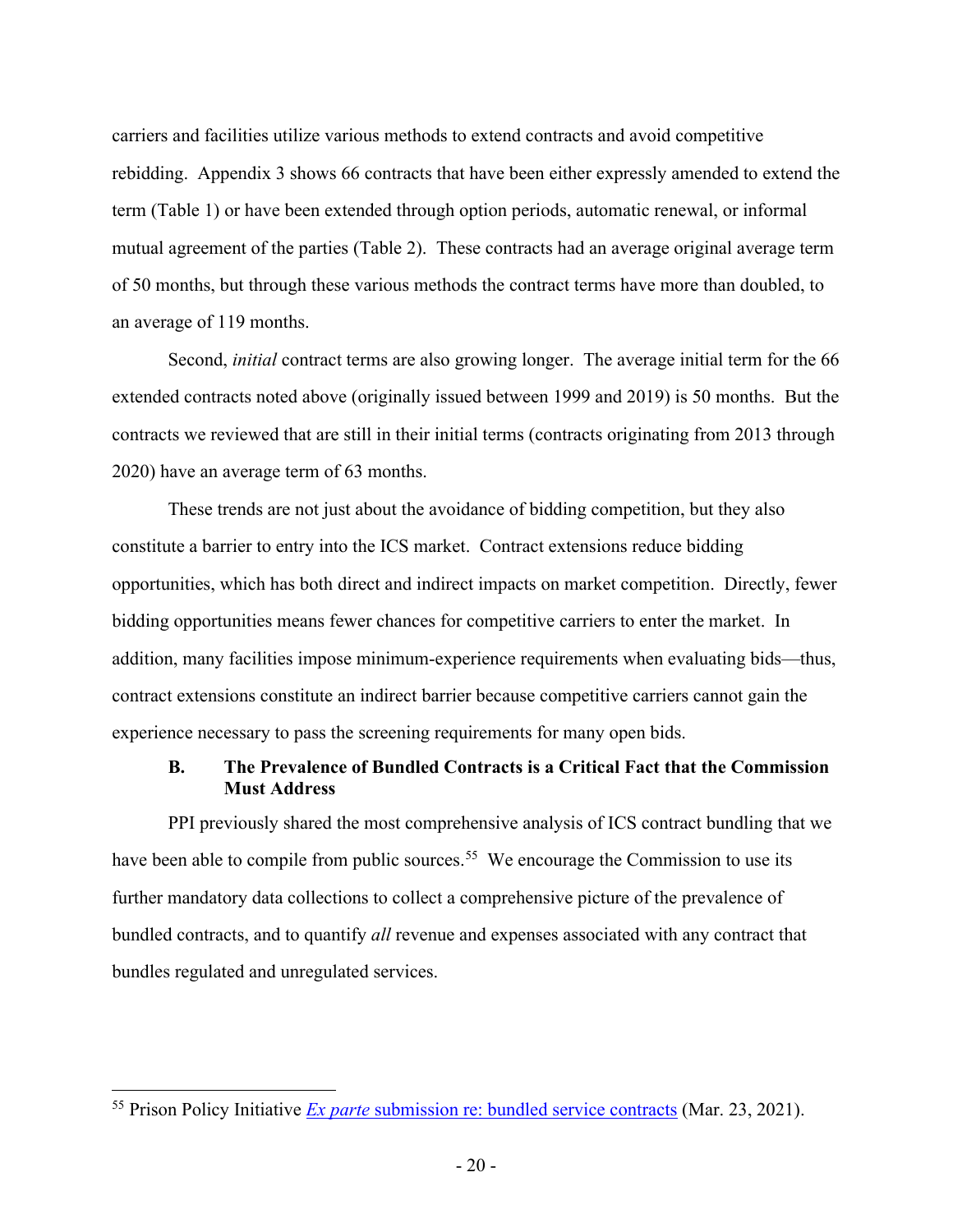#### <span id="page-23-4"></span>**C. The Commission Should Treat Securus and GTL as Dominant Carriers and Structure Permanent Rate Caps to Encourage Competition**

The Commission has noted several times that Securus and GTL collectively dominate the ICS market.[56](#page-23-0) We are confident that an analysis of the bidding market will deliver similar results. The Commission asks whether it should classify Securus and GTL as dominant carriers, and if so, "what type of regulatory regime would promote regulatory certainty and permit us to ensure that inmate calling service rates and charges are just and reasonable."<sup>57</sup> Separately, the Commission asks whether it should set permanent rate caps based on industry-wide average cost data or facility-level data.<sup>58</sup> PPI proposes that these two issues should be decided in tandem.

We suggest that, as part of this rulemaking, the Commission formulate a definition of a dominant carrier.[59](#page-23-3) The Commission should then use the forthcoming mandatory data collection to examine costs on both an industry-wide and facility-level basis. Given the dominant carriers' economies of scale and ability to cover marginal locations, they should be subject to one uniform (i.e., non-tiered) set of price caps based on industry-wide average costs. However, if the review of facility-level expenses reveals an inverse correlation between facility size and carrier costs, then the Commission could calculate a separate (tiered) set of rate caps, based on facility-level data, and apply those caps to competitive carriers. This second set of rate caps would promote competition and ensure that multiple carriers remain available to serve smaller (allegedly highercost) correctional facilities.

<span id="page-23-0"></span><sup>56</sup> *E.g.*, Second R&O ¶ 76, 30 FCC Rcd. at 12801 (Noting that GTL, Securus, and Telmate represent 85% of industry revenue in 2013. GTL subsequently acquired Telmate (*see* Fifth FNPRM ¶ 74, n.220)).

<span id="page-23-1"></span><sup>57</sup> Fifth FNPRM ¶ 358, 86 Fed. Reg. at 40438.

<span id="page-23-2"></span><sup>58</sup> Fifth FNPRM ¶ 303, 86 Fed. Reg. at 40427.

<span id="page-23-3"></span> $59$  The Commission should use its economic expertise to determine the specific parameters of the definition based on market share and/or bidding market patterns, but for purposes of this discussion, we informally propose a 35% market share, measured by revenue, as a reasonable threshold for defining a dominant carrier.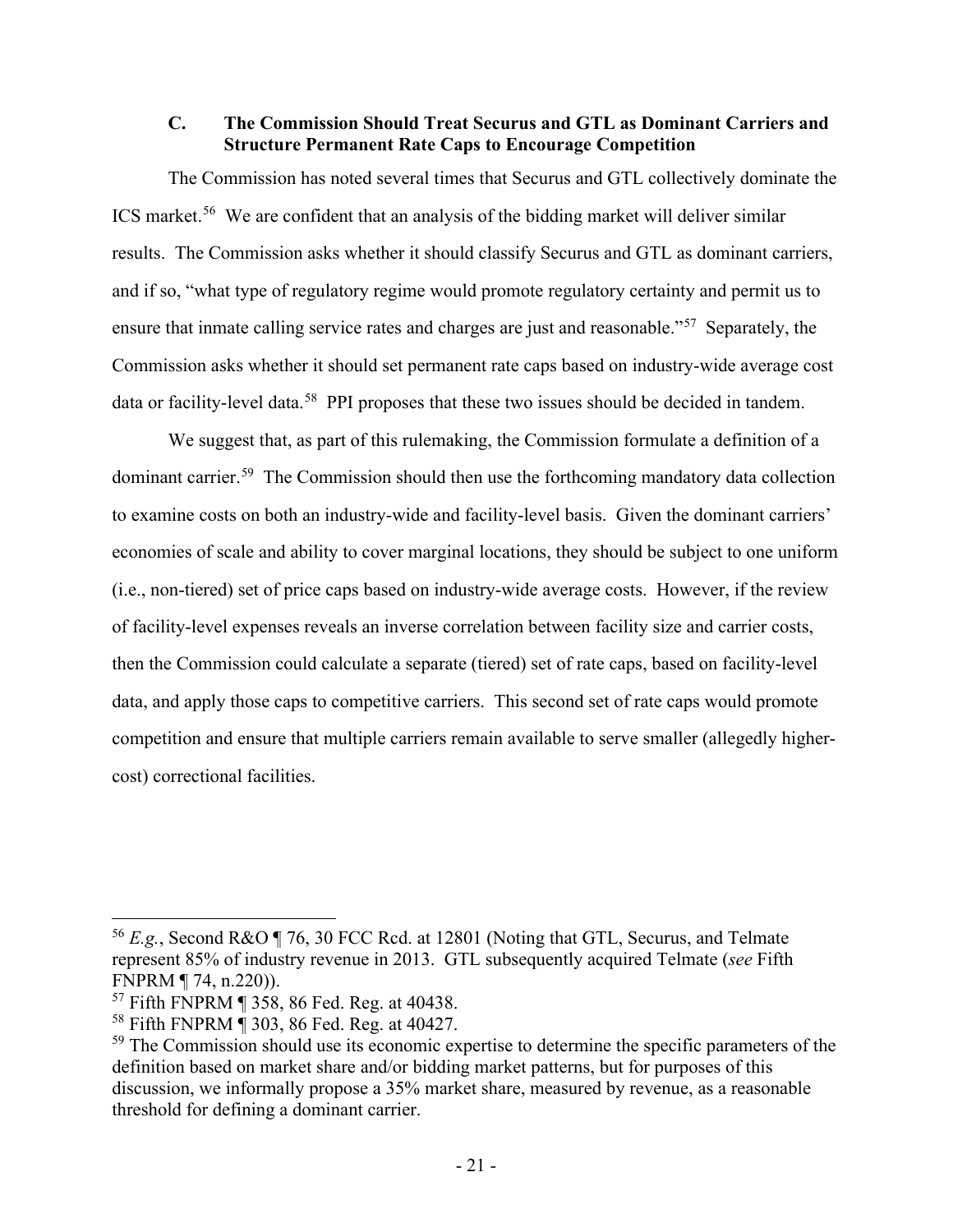### <span id="page-24-0"></span>**VI. The Commission Should Carefully Structure its Actions, Including the Upcoming Mandatory Data Collection, to Provide Information Relevant to Other Miscellaneous Issues Raised in the FNPRM**

The Fifth FNPRM raises several questions that do not fit within the major themes that have dominated this proceeding in recent years. PPI agrees that many of these miscellaneous topics are important. We encourage the Commission to collect and disseminate as much relevant data as possible, with the goal of informing future policies. Four specific issues are discussed below.

# **A. A Regular, Recurring Data Collection Would be Beneficial**

<span id="page-24-1"></span>As illustrated by the labyrinthine path that this proceeding has taken, the ICS market is in a constant state of flux, with new technologies and business practices regularly appearing. To be able to quickly respond to future developments, the Commission should seek to maintain an "evergreen" record through the use of regular recurring mandatory data collections.<sup>[60](#page-24-3)</sup> Such recurring collections could provide ongoing cost data, while being shorter and more focused than the pending Third Mandatory Data Collection (but more probing and adaptable than the annual reports currently filed by carriers). In addition, the Commission could use such periodic collections to calculate facility-level data for the purpose of revising the competitive-carrier price caps that we propose above (see page [21\)](#page-23-4).

# <span id="page-24-2"></span>**B. Carriers Must Provide Substantial Information before the Commission Can Even Begin to Evaluate Alternative Pricing Models**

The Commission seeks comment regarding the potential of "alternative rate structures, such as one under which an incarcerated person would have a specified—or unlimited—number of monthly minutes for use for a predetermined monthly charge."<sup>[61](#page-24-4)</sup> This issue has also been raise in a petition for waiver filed by Securus.<sup>[62](#page-24-5)</sup> These proposed alternative structures are vastly premature as a matter of both law and fact.

<span id="page-24-3"></span><sup>60</sup> *See* Fifth FNPRM ¶ 342, 86 Fed. Reg. at 40435 (seeking comment on "conduct[ing] cost data collections on a more routine, periodic basis").

<span id="page-24-4"></span><sup>61</sup> Fifth FNPRM ¶ 305, 86 Fed. Reg. at 40428.

<span id="page-24-5"></span><sup>&</sup>lt;sup>62</sup> Securus, Petition for Waiver of the Per Minute Rate Requirement to Enable Provision of [Subscription Based Calling Services](https://ecfsapi.fcc.gov/file/10830227993038/Subscription%20Plan%20Waiver%20Petition.PDF) (Aug. 30, 2021).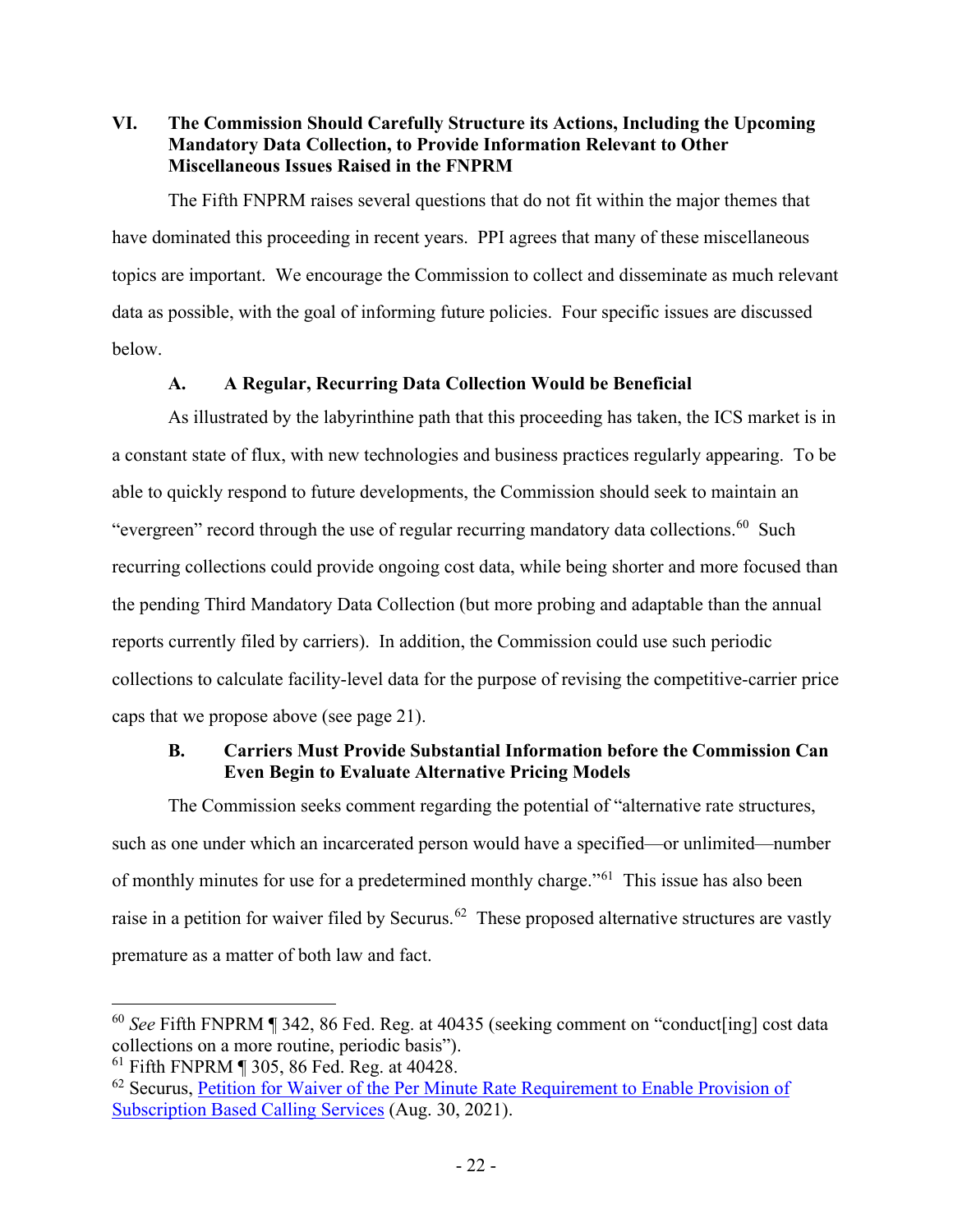Factually, the record contains absolutely no information about how such structures work, and how they impact the reasonableness of rates. As a bare threshold, any carrier advocating for such a rate structure must provide detailed information about the price, information given to consumers, and the terms and conditions imposed on subscribers (details that are conspicuously absent from Securus's petition).

After having reviewed the basic terms of the carriers' proposals, the Commission must then obtain reliable evidence about the "real world" experience of consumers: how are initial disclosures conveyed to customers (especially incarcerated people who lack internet access), what monthly price *and usage* information do customers get (are they provided with adequate information to determine whether their effective per-minute rate under the subscription plan is lower than what they would pay under standard rates?), and how is a customer able to terminate their subscription (does a customer need to call? if so, what are the hold times? if an incarcerated customer is prohibited from using the phone due to segregation, lockdown, work assignment, or medical emergency, can they designate a family member cancel on their behalf?).

Finally, the Commission must review evidence (either projected or actual evidence from similar intrastate calling plans) about the carriers' profits from such plans. Amorphous references to "better cost management and investment decisions"<sup>[63](#page-25-0)</sup> are not adequate. Do carriers advocate for these plans because of administrative simplicity, or is it simply a way to ensure a stream of revenue from a (potentially shifting, but statistically predictable) portion of customers who pay monthly subscription fees but make few or no calls in certain months because of life events?

These facts are legally relevant for two reasons. Under 47 U.S.C. § 201(b), charges *and practices* must be just and reasonable. If carriers use vague or misleading information to lure customers into paying effective per-minute rates under a subscription plan that are higher than (or even equal to) standard rates, then neither the rate nor the practice can be just and reasonable.

<span id="page-25-0"></span><sup>63</sup> *Id.* at 3, n.3.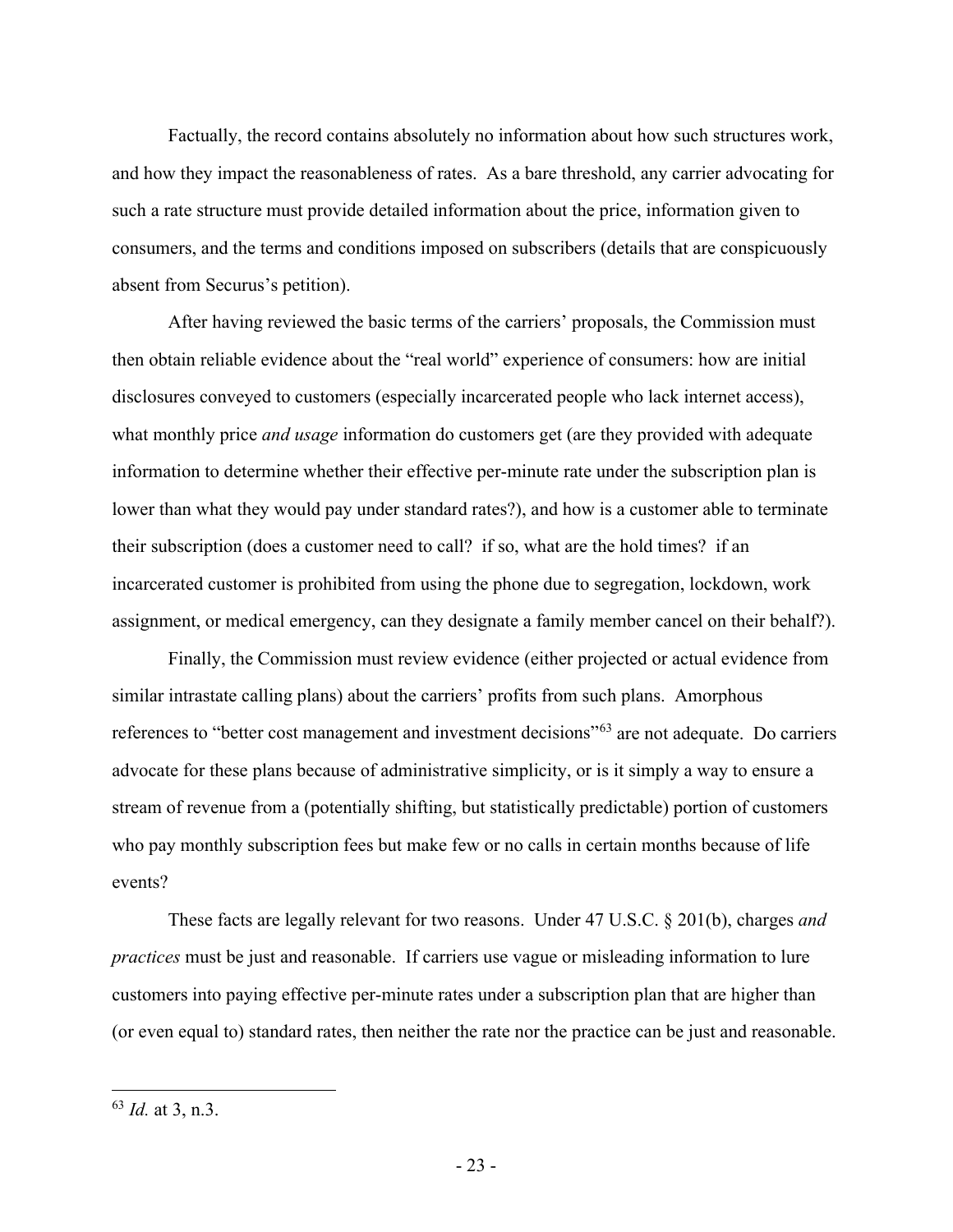Additionally, under 47 U.S.C.  $\S 276(b)(1)(A)$ , the Commission is responsible for ensuring that payphone service providers are "fairly compensated" for payphone calls (ICS calling is statutorily deemed to be payphone calling under  $\S 276(d)$ ). But consumers paying fixed fees for periods in which they do not make calls is not fair, it is excessive. As the Commission has held, "Section 276 requires us to ensure that per-call compensation is fair, which implies fairness to both sides."[64](#page-26-1)

In sum, the Commission has spent years crafting a regulatory framework that addresses numerous problematic practices of the ICS industry. Allowing carriers to toss aside that framework based on a wink and a "trust us" would be folly. If carriers are serious about pushing a subscription-based model, they must provide detailed, accurate, and verifiable information demonstrating that such models are fair to consumers.

#### <span id="page-26-0"></span>**C. The Commission Should Ensure that Non-Filing Companies Are Required to Become Compliant and Participate in the Mandatory Data Collection**

The success of the Commission's oversight of the ICS industry hinges to a significant degree on data collected through the annual-reporting requirement imposed under 47 C.F.R. § 64.6060. Administrative consistency demands that the annual-reporting rule be applied to all ICS carriers, even fringe competitors. Yet, PPI has identified nine carriers who have failed to consistently file annual reports during the three most recent full calendar years. These carriers are reported in **Table 4**. It is also worth noting that PPI does not claim to have comprehensive knowledge of ever ICS carrier operating in the U.S., thus there could be other non-reporting companies in addition to these.

 $\sqrt{2}$ 

 $\langle \rangle$ 

 $\langle \rangle$ 

 $\langle \rangle$ 

<span id="page-26-1"></span><sup>64</sup> *Implementation of the Pay Telephone Reclassification and Compensation Provisions of the Telecommunications Act of 1996*, CC Dkt. No. 96-128, Fifth Order on Reconsideration and Order on Remand ¶ 82, 17 FCC Rcd. 21274, 21302 (Oct. 23, 2002).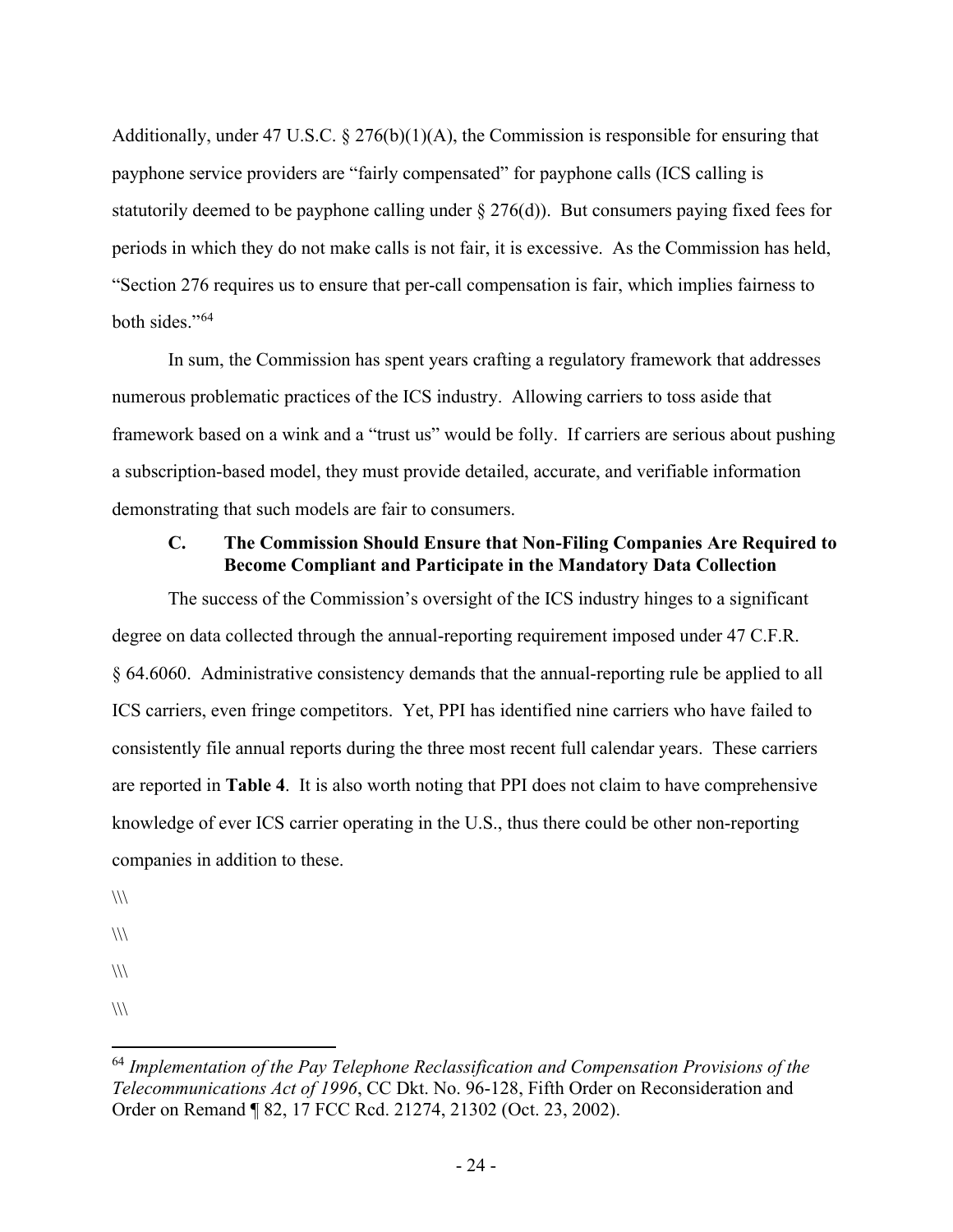#### **Table 4. Non-Filing ICS Carriers**

|                                       | <b>Reports filed</b> |
|---------------------------------------|----------------------|
| Company                               | $(2018-20)$          |
| ATN, Inc./Amtel                       | 2018 only            |
| CenturyLink Public Comm'cns           | 2018-19              |
| City Tele Coin Co. Inc.               | none                 |
| Encartele, Inc.                       | none                 |
| <b>Infinity Networks</b>              | none                 |
| <b>JCW Electronics</b>                | none                 |
| Lattice, Inc.                         | none                 |
| <b>Smart Communications</b>           | 2020 only            |
| Turnkey Corrections (dba TKC Telecom) | none                 |

#### **Note**

Prison Policy Initiative staff used the FCC's ECFS system to search for each carrier's annual reports (Form 2301(a)) in 2018, 2019, and 2020. We have conducted independent research of public sources to determine that the companies listed here do provide ICS services. We also excluded two companies (Protocall, LLC and Preferred Communications of Texas, LLC), which were both acquired by larger ICS carriers.

The Commission has previously noted that it can take action, including imposition of monetary forfeitures, against carriers that do not comply with applicable rules.<sup>65</sup> Because of the paramount importance of accurate information, the Commission should follow through on its previous statements and take enforcement action against non-compliant companies.

#### **D. Greater Access to Contract Information Can Only Help**

<span id="page-27-0"></span>The Commission asks whether "requiring [ICS] contracts to be made publicly available [would] make bidding more competitive."<sup>66</sup> PPI supports a public disclosure-requirement, and notes that it is not just bidders that have an interest in obtaining such information. Public interest advocates and the ICS customers they represent have a strong need to understand the entire economic and legal structure of the ICS system writ large and its constituent contractual agreements. PPI has done substantial research on the ICS industry, and facility contracts are a key piece of this research; yet, we incur substantial time simply requesting and obtaining these

<span id="page-27-1"></span> $65$  Enforcement Bureau Advisory, DA 20-1364, at 1, n.5, 35 FCC Rcd. (citing 47 U.S.C.  $\S$ 503(b)(2) & 47 C.F.R. § 1.80(b)(2)) (Nov. 20, 2020).

<span id="page-27-2"></span><sup>66</sup> Fifth FNPRM ¶ 357, 86 Fed. Reg. at 40438.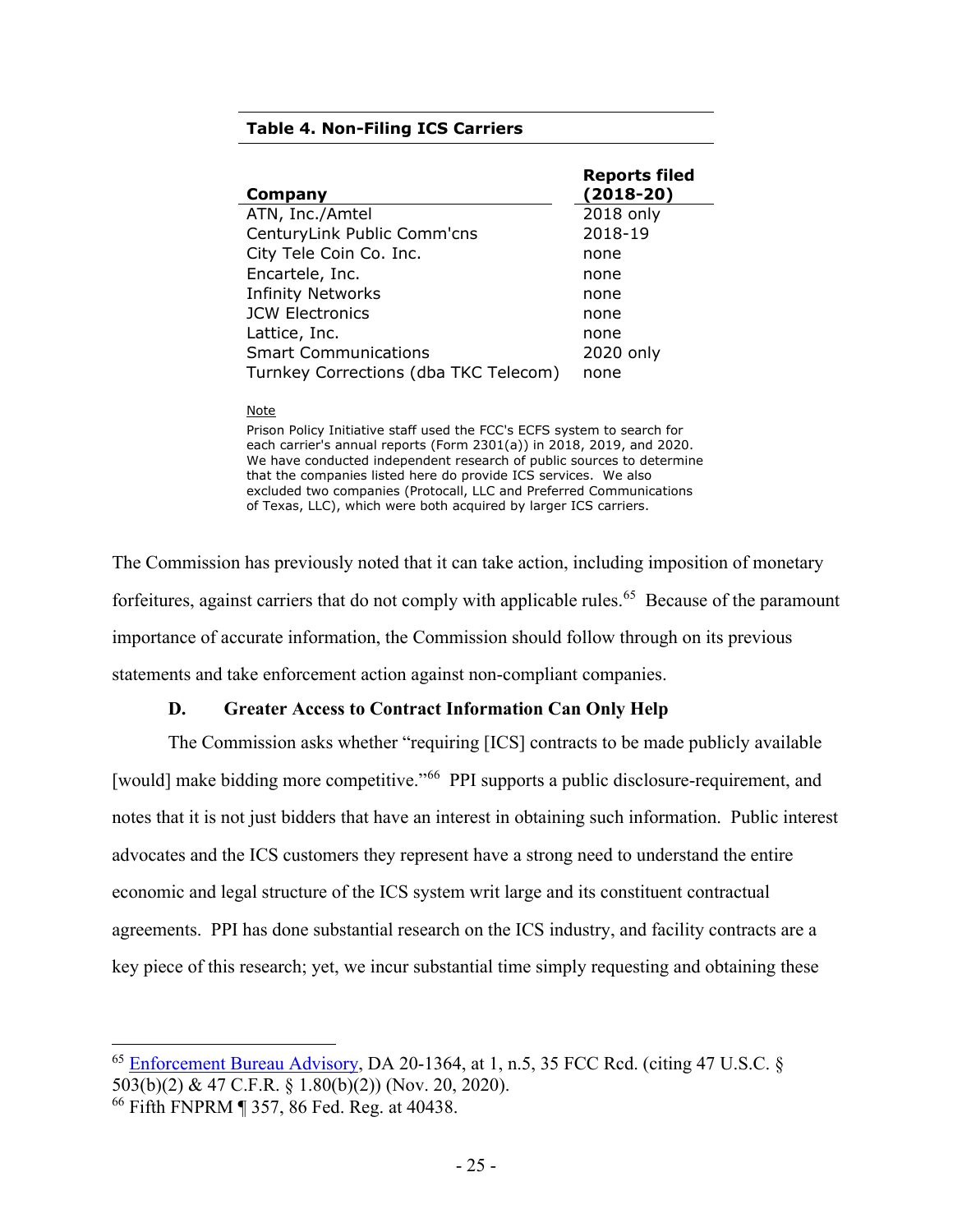public documents on a one-by-one basis. A comprehensive system of proactive disclosure would be beneficial to consumers and competitive carriers.

#### <span id="page-28-0"></span>**VII. Conclusion**

PPI appreciates the major strides that the Commission has taken over the years to reform the ICS industry, and we thank the Commission for conducting another rulemaking and data collection. As explained above, PPI believes that the next phase in the fight against unfair ICS practices includes addressing particular concerns of jail customers, curtailing unfair ancillary fee practices, and reducing the economic burdens caused by site-commission payments and USF assessments. Armed with the record that has already been compiled, plus the results of the upcoming data collection, we are confident that the Commission can address these problems and take steps to promote a competitive marketplace. As in the past, millions of ICS users await prompt and decisive action, and PPI encourages the Commission to take every lawful action to provide economic relief to consumers.

Respectfully submitted,

# PRISON POLICY INTIATIVE, INC

#### */s/ Stephen Raher*

Peter Wagner, Executive Director Stephen Raher, General Counsel Andrea Fenster, Staff Attorney P.O. Box 127 Northampton, MA 01060 (413) 527-0845

September 27, 2021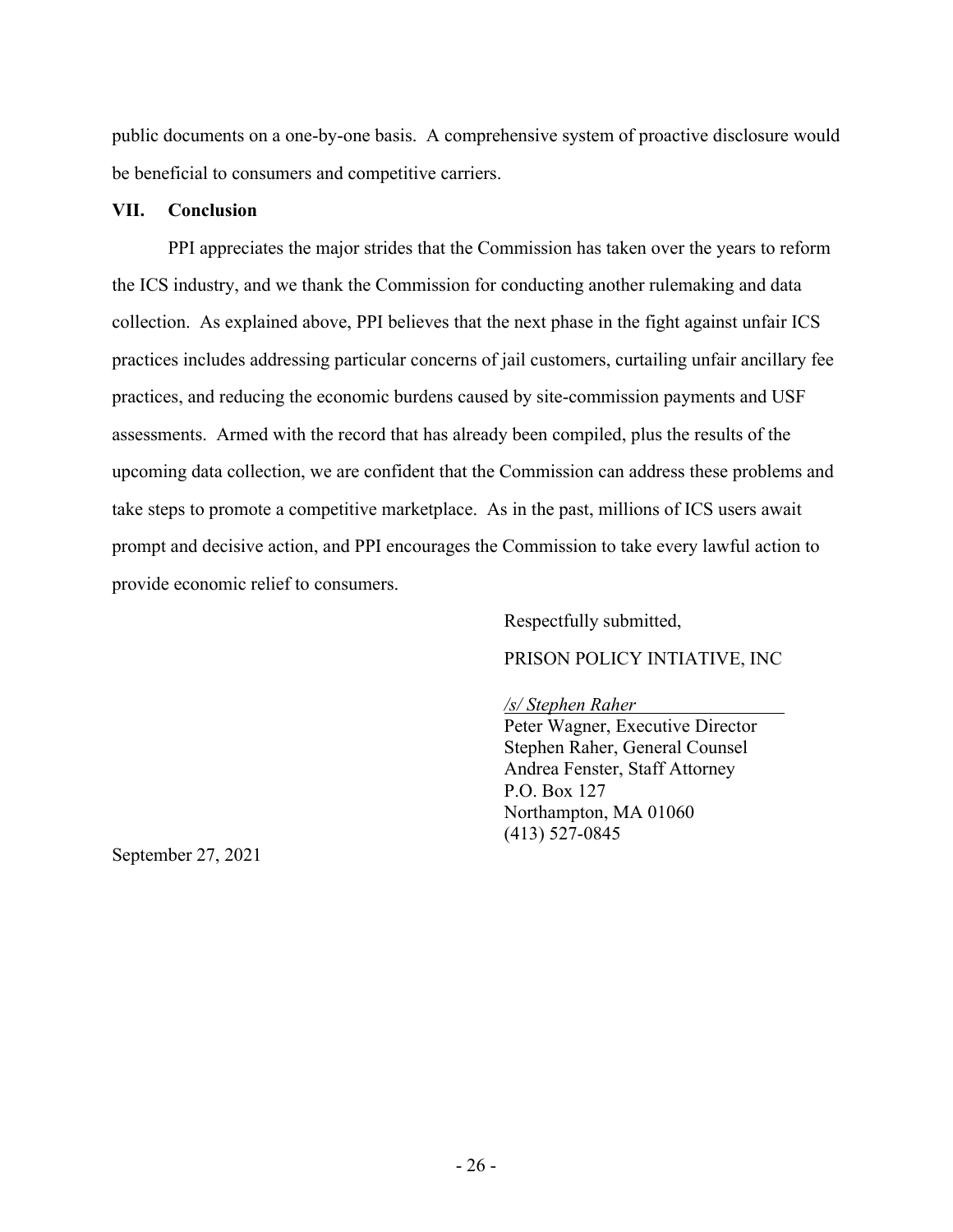# **APPENDIX 1**

Comments of Prison Policy Initiative, Inc. on Fifth Further Notice of Proposed Rulemaking

*Large Jail Phone Rates*

*Interstate rates at jurisdictions with average daily jail populations over 1,000 (as of June 2021)*

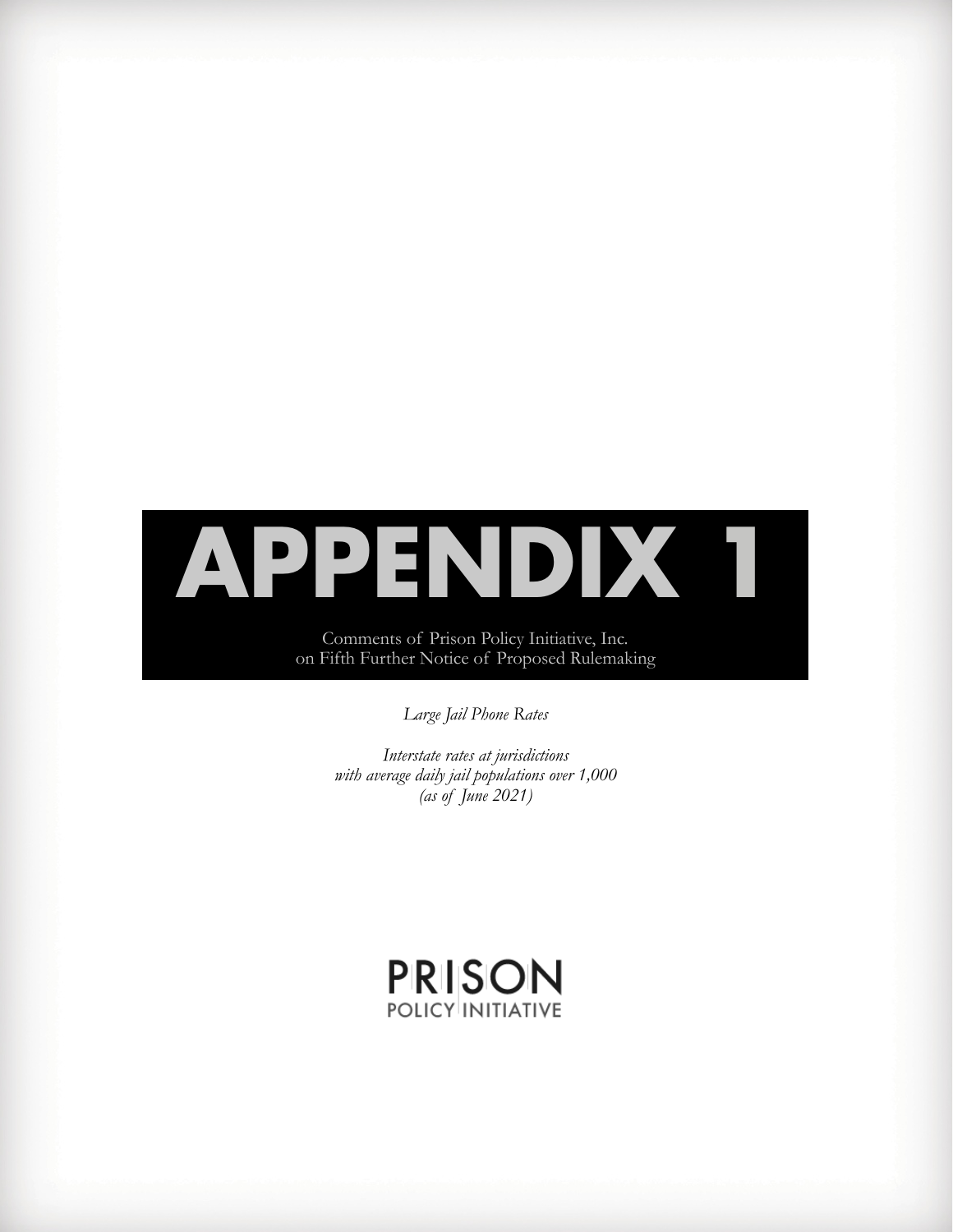# **Interstate Phone Rates at Jurisdictions with Jail ADP over 1,000**

| Interstate Rates Exceeding 16¢ / min          |                   |                    |                                    |                                                 |  |  |
|-----------------------------------------------|-------------------|--------------------|------------------------------------|-------------------------------------------------|--|--|
| Jurisdiction/Facility                         | Avg. Daily<br>Pop | <b>Carrier</b>     | <b>Interstate</b><br>Rate (\$/min) | <b>Intrastate</b><br>Rate<br><b>Difference?</b> |  |  |
| Maricopa County (AZ) Jail Sys.                | 8,099             | GTL                | 0.20                               |                                                 |  |  |
| Pima County (AZ) Adult Det. Cplx.             | 2,018             | <b>GTL</b>         | 0.20                               |                                                 |  |  |
| Pinal Co. (AZ) Jail                           | 1,121             | Securus            | 0.18                               |                                                 |  |  |
| Fresno County (CA) Jail                       | 3,017             | <b>GTL</b>         | 0.18                               |                                                 |  |  |
| Kern County (CA) Lerdo Pre-Trial Facility     | 1,209             | Securus            | 0.21                               | Higher $(10¢)$                                  |  |  |
| Los Angeles County (CA) - multiple facilities | 17,533            | <b>GTL</b>         | 0.21                               |                                                 |  |  |
| Monterey County (CA) Jail                     | 1,100             | Telmate            | 0.21                               |                                                 |  |  |
| Orange County (CA) - multiple facilities      | 4,510             | <b>GTL</b>         | 0.21                               | Higher $(2¢)$                                   |  |  |
| Riverside County (CA) - multiple facilities   | 2,582             | Securus            | 0.20                               | Lower $(-6¢)$                                   |  |  |
| Sacramento County (CA) - multiple facilities  | 4,132             | <b>ICSolutions</b> | 0.21                               |                                                 |  |  |
| San Diego County (CA) Det. Fac.               | 1,739             | Securus            | 0.21                               | Higher (12¢)                                    |  |  |
| San Joaquin County (CA) Jail                  | 1,350             | Securus            | 0.21                               |                                                 |  |  |
| Adams County (CO) Det. Fac.                   | 1,046             | <b>ICSolutions</b> | 0.21                               |                                                 |  |  |
| Arapahoe County (CO) Sheriff's Office         | 1,076             | Securus            | 0.21                               | $Higher^{\dagger}$                              |  |  |
| El Paso County (CO) Criminal Justice Ctr      | 1,485             | <b>GTL</b>         | 0.21                               | Higher (23¢)                                    |  |  |
| Jefferson County (CO) Jail                    | 1,141             | Securus            | 0.21                               |                                                 |  |  |
| Broward County (FL) Jails                     | 4,610             | Securus            | 0.21                               | Lower $(-9¢)$                                   |  |  |
| Metro West Det. Ctr. (FL)                     | 2,109             | <b>GTL</b>         | 0.21                               | Lower $(-7¢)$                                   |  |  |
| Pre-Trial Det. Ctr. (FL)                      | 1,260             | <b>GTL</b>         | 0.21                               | Lower $(-7¢)$                                   |  |  |
| Lee County (FL) Core Facility                 | 1,038             | GTL                | 0.21                               | Higher $(1¢)$                                   |  |  |
| Marion County (FL) Jail                       | 1,479             | Securus            | 0.21                               | Higher (14¢)                                    |  |  |
| Palm Beach County (FL) Main Det. Ctr.         | 1,805             | Securus            | 0.21                               | Higher (6¢)                                     |  |  |
| Pasco County (FL) Det. Fac.                   | 1,486             | ICSolutions        | 0.21                               |                                                 |  |  |
| Pinellas County (FL) Jail                     | 2,864             | <b>GTL</b>         | 0.21                               | Higher $(3¢)$                                   |  |  |
| South County (FL) Jail                        | 1,634             | Securus            | 0.21                               | Higher (15¢)                                    |  |  |
| St. Lucie County (FL) Main Jail               | 1,213             | GTL                | 0.21                               | Higher (9¢)                                     |  |  |
| Chatham County (GA) Adult Det. Ctr.           | 1,524             | Paytel             | 0.21                               | Lower $(-2¢)$                                   |  |  |
| Clayton County (GA) Jail                      | 1,283             | Securus            | 0.21                               | Lower $(-3¢)$                                   |  |  |
| Dekalb County (GA) Jail                       | 2,380             | Securus            | 0.21                               | Lower $(-3¢)$                                   |  |  |
| Gwinnett County (GA) Jail                     | 2,180             | Securus            | 0.19                               | Lower $(-6¢)$                                   |  |  |
| Muscogee County (GA) Jail                     | 1,132             | <b>CPC</b>         | 0.18                               |                                                 |  |  |
| Jenkins Corr. Ctr. (GA)                       | 1,136             | Legacy             | 0.21                               | Lower $(-2¢)$                                   |  |  |
| Cook County (IL) Jail                         | 10,565            | Legacy             | 0.06                               |                                                 |  |  |
| Marion County (IN) - multiple facilities      | 2,041             | <b>GTL</b>         | 0.28                               |                                                 |  |  |
| Sedgwick County (KS) Jail and Work Release    | 1,199             | Securus            | 0.21                               | Lower <sup>†</sup>                              |  |  |
| Louisville/Jefferson (KY) Jail Complex        | 1,816             | Securus            | 0.21                               | $Higher^{\dagger}$                              |  |  |
| Ouachita Parish (LA) Corr. Ctr.               | 1,050             | <b>GTL</b>         | 0.18                               |                                                 |  |  |
| East Baton Rouge Prison (LA)                  | 1,650             | ICSolutions        | 0.21                               | Lower $(-6¢)$                                   |  |  |
| Orleans Parish (LA) Prison                    | 2,468             | Securus            | 0.21                               | Higher $(4¢)$                                   |  |  |
| Bristol County (MA) - multiple facilities     | 1,333             | Securus            | 0.21                               |                                                 |  |  |
| Essex County (MA) CF                          | 1,213             | Securus            | 0.18                               |                                                 |  |  |
| South Bay House of Correction (MA)            | 1,140             | Securus            | 0.18                               |                                                 |  |  |
| Kent County (MI) C.F. & Comm. Reentry Ctr.    | 1,119             | ICSolutions        | 0.21                               |                                                 |  |  |
| Oakland County (MI) Law Enf. Cplx             | 1,177             | <b>ICSolutions</b> | 0.21                               |                                                 |  |  |
| Andrew C. Baird Det. Fac. (MI)                | 2,258             | <b>GTL</b>         | 0.21                               | Higher (41¢)                                    |  |  |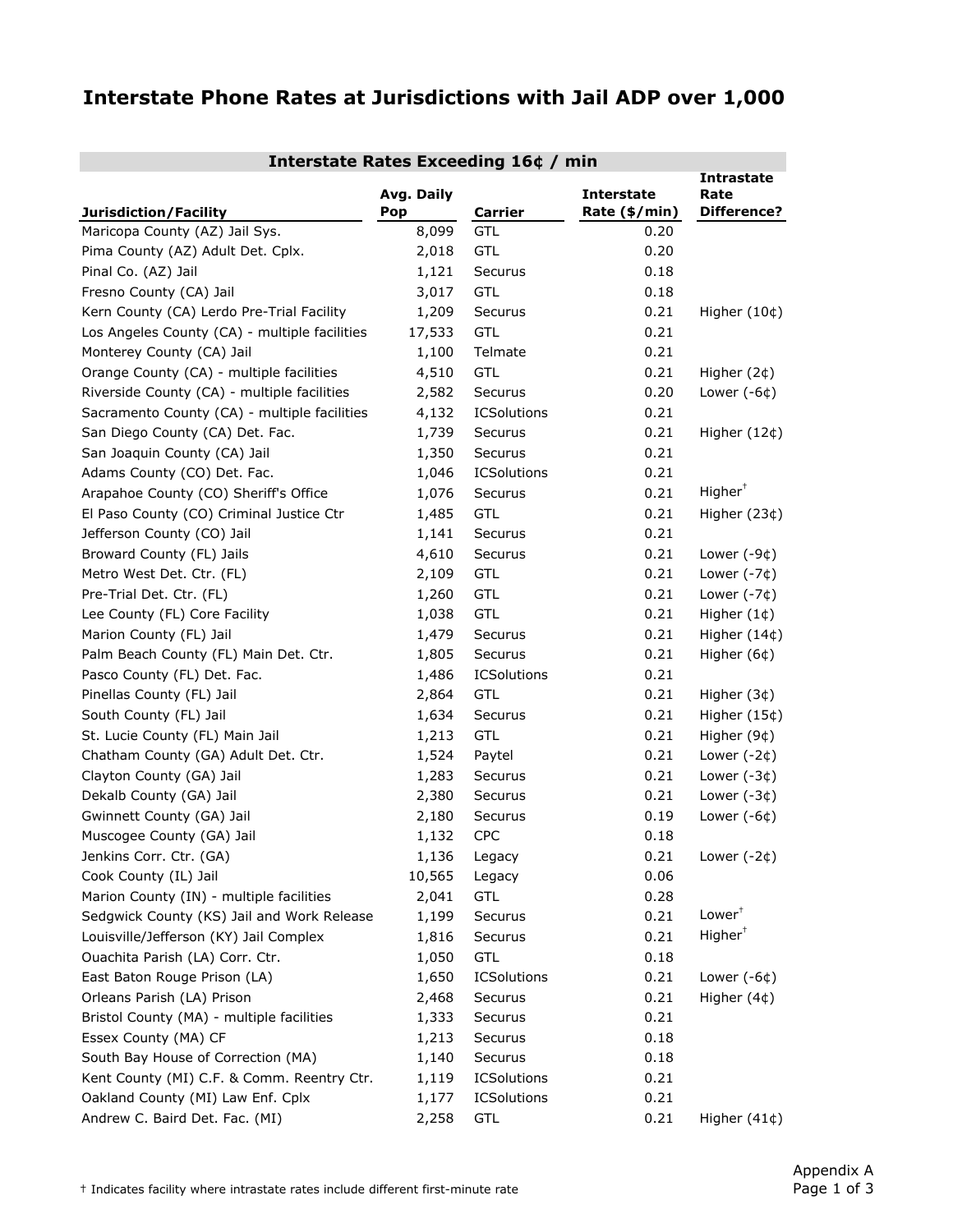| 1,203 | <b>GTL</b>         | 0.21 | Lower $(-8¢)$       |
|-------|--------------------|------|---------------------|
| 3,832 | Securus            | 0.21 |                     |
| 1,254 | <b>GTL</b>         | 0.21 | Higher <sup>†</sup> |
| 1,897 | Securus            | 0.21 |                     |
| 1,252 | Securus            | 0.21 |                     |
| 1,163 | <b>GTL</b>         | 0.21 | Lower $(-7¢)$       |
| 1,226 | <b>GTL</b>         | 0.21 | Higher $(1¢)$       |
| 1,023 | Securus            | 0.21 |                     |
| 1,045 | <b>GTL</b>         | 0.21 | Higher $(3¢)$       |
| 1,940 | <b>GTL</b>         | 0.19 |                     |
| 8,930 | <b>GTL</b>         | 0.17 |                     |
| 1,986 | <b>GTL</b>         | 0.17 |                     |
| 1,252 | Securus            | 0.21 |                     |
| 1,028 | Legacy             | 0.21 |                     |
| 1,131 | Securus            | 0.21 | Lower $(-16¢)$      |
| 3,750 | <b>ICSolutions</b> | 0.21 |                     |
| 1,373 | Securus            | 0.21 | Higher $(4¢)$       |
| 1,395 | <b>GTL</b>         | 0.21 | Lower $(-12¢)$      |
| 7,961 | Securus            | 0.18 |                     |
| 1,228 | <b>ICSolutions</b> | 0.21 |                     |
| 1,140 | Securus            | 0.21 | Higher $(32¢)$      |
| 2,755 | Securus            | 0.21 | Higher <sup>†</sup> |
| 2,036 | <b>GTL</b>         | 0.19 | Lower $(-9¢)$       |
| 1,144 | <b>ICSolutions</b> | 0.21 |                     |
| 1,423 | <b>GTL</b>         | 0.21 |                     |
| 1,267 | <b>GTL</b>         | 0.90 | Lower $(-81¢)$      |
| 1,170 | <b>GTL</b>         | 0.20 |                     |
| 1,658 | <b>ICSolutions</b> | 0.21 |                     |
|       |                    |      |                     |

| Interstate Rates at or under 16¢ / min        |                          |                    |                                    |                                          |  |
|-----------------------------------------------|--------------------------|--------------------|------------------------------------|------------------------------------------|--|
| Jurisdiction/Facility                         | Avg. Daily<br><b>Pop</b> | <b>Carrier</b>     | <b>Interstate</b><br>Rate (\$/min) | <b>Intrastate</b><br>Rate<br>Difference? |  |
| Jefferson County (AL) Birmingham Jail         | 1,177                    | Telmate            | 0.14                               |                                          |  |
| Santa Clara County (CA) - multiple facilities | 3,963                    | <b>GTL</b>         | 0.08                               |                                          |  |
| Santa Barbara County (CA) Jails               | 1,249                    | <b>GTL</b>         | 0.16                               |                                          |  |
| Denver Downtown Det. Ctr. (CO)                | 1,434                    | Securus            | 0.09                               |                                          |  |
| Department of Corrections (Wash. DC)          | 2,288                    | <b>GTL</b>         | 0.08                               |                                          |  |
| Escambia County (FL) Main Jail                | 1,375                    | <b>GTL</b>         | 0.15                               |                                          |  |
| Hillsborough County (FL) Jail                 | 2,090                    | <b>GTL</b>         | 0.10                               |                                          |  |
| Orange County (FL) Corr. Dept.                | 2,923                    | <b>GTL</b>         | 0.15                               |                                          |  |
| Cobb County (GA) Sheriffs Office              | 1,632                    | <b>GTL</b>         | 0.12                               |                                          |  |
| Lexington-Fayette County (KY) Jail            | 1,252                    | Securus            | 0.14                               |                                          |  |
| Baltimore County (MD) Det. Ctr.               | 1,184                    | <b>ICSolutions</b> | 0.16                               | Lower $(-6¢)$                            |  |
| Prince Georges County (MD) Corr. Ctr.         | 1,273                    | <b>GTL</b>         | 0.10                               | Higher $(6¢)$                            |  |
| Plymouth County House of Corrections (MA)     | 1,236                    | Securus            | 0.14                               |                                          |  |
| St. Louis Co. (MO) Dept. of Justice Services  | 1,331                    | Securus            | 0.05                               |                                          |  |
| Washoe County (NV) Det. Ctr.                  | 1,080                    | <b>NCIC</b>        | 0.14                               |                                          |  |
| Camden County (NJ) C.F.                       | 1,497                    | <b>GTL</b>         | 0.05                               |                                          |  |
| Essex County (NJ) C.F.                        | 3,391                    | <b>GTL</b>         | 0.05                               |                                          |  |
| Hudson County (NJ) C.F.                       | 1,806                    | <b>GTL</b>         | 0.05                               |                                          |  |
| Passaic County (NJ) Jail                      | 1,039                    | <b>GTL</b>         | 0.05                               |                                          |  |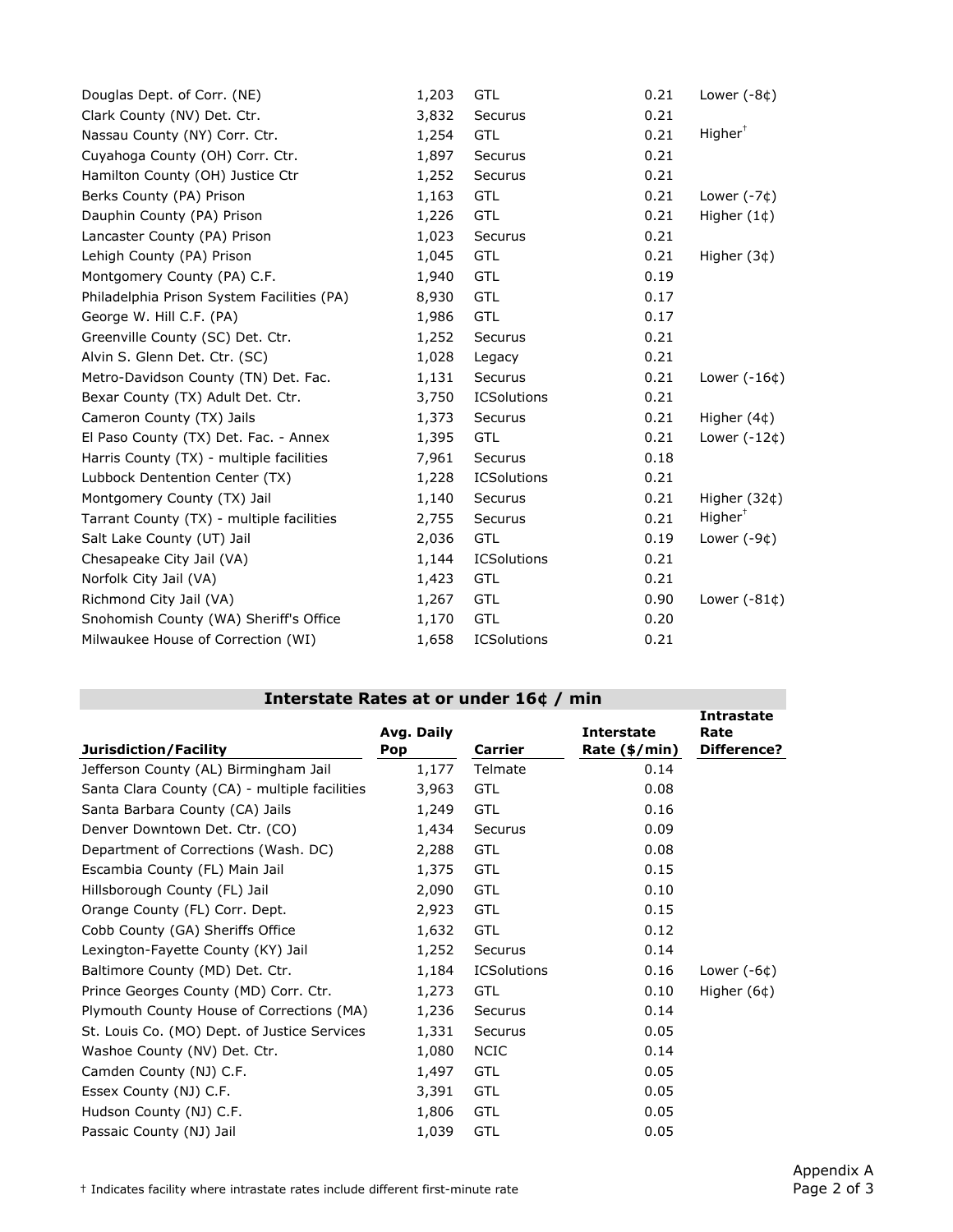| Monroe County (NY) Jail                  | 1,369 | <b>Securus</b> | 0.10 |                 |
|------------------------------------------|-------|----------------|------|-----------------|
| Westchester Dept. of Corr. (NY)          | 1,332 | Securus        | 0.00 |                 |
| Mecklenburg County (NC) Jail North       | 1,909 | <b>GTL</b>     | 0.09 | Lower $(-4.47)$ |
| Franklin County (OH) Corr. Ctr.          | 1,771 | <b>GTL</b>     | 0.04 |                 |
| York County (PA) Prison                  | 2,387 | <b>GTL</b>     | 0.16 |                 |
| Shelby Couty (TN) - multiple facilities  | 4,684 | <b>GTL</b>     | 0.10 |                 |
| Dallas County (TX) - multiple facilities | 5,700 | Securus        | 0.07 |                 |
| Denton County (TX) Jail                  | 1,147 | Securus        | 0.11 |                 |
| Hidalgo County (TX) Adult Det. Ctr.      | 1,097 | Securus        | 0.02 | Higher $(23¢)$  |
| Travis County (TX) Corr. Complex         | 2,345 | Securus        | 0.02 |                 |
| Riverside Regional Jail (VA)             | 1,408 | <b>GTL</b>     | 0.11 |                 |
| Virginia Beach Municipal Corr. Ctr. (VA) | 1,284 | <b>GTL</b>     | 0.11 |                 |
| King County (WA) C.F.                    | 1,910 | <b>Securus</b> | 0.13 |                 |

Methodology: Phone rates were collected by Prison Policy Initiative staff in June 2021 using service provider and jail websites. Not included in this list are fifteen counties with large jails for which staff could not find published phone rates, as well as four large jails operated by New York City, which does no longer charge incarcerated people for phone calls. Facilty identification and average daily population comes from the Bureau of Justice Statistics Census of Jails 2013, available at

https://bjs.ojp.gov/library/publications/census-jails-population-changes-1999-2013.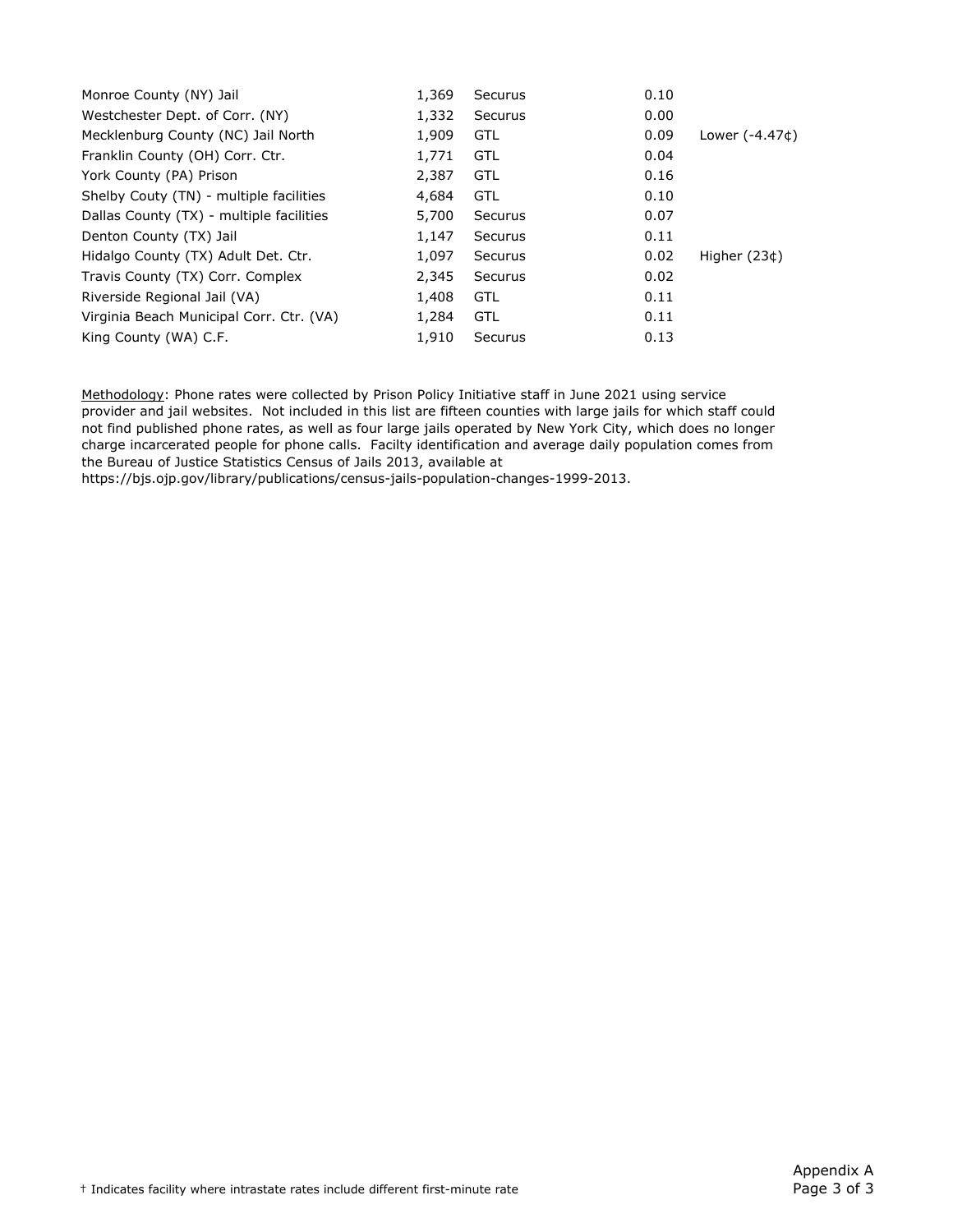

Comments of Prison Policy Initiative, Inc. on Fifth Further Notice of Proposed Rulemaking

> *Prison System Phone Rates as of 2021*

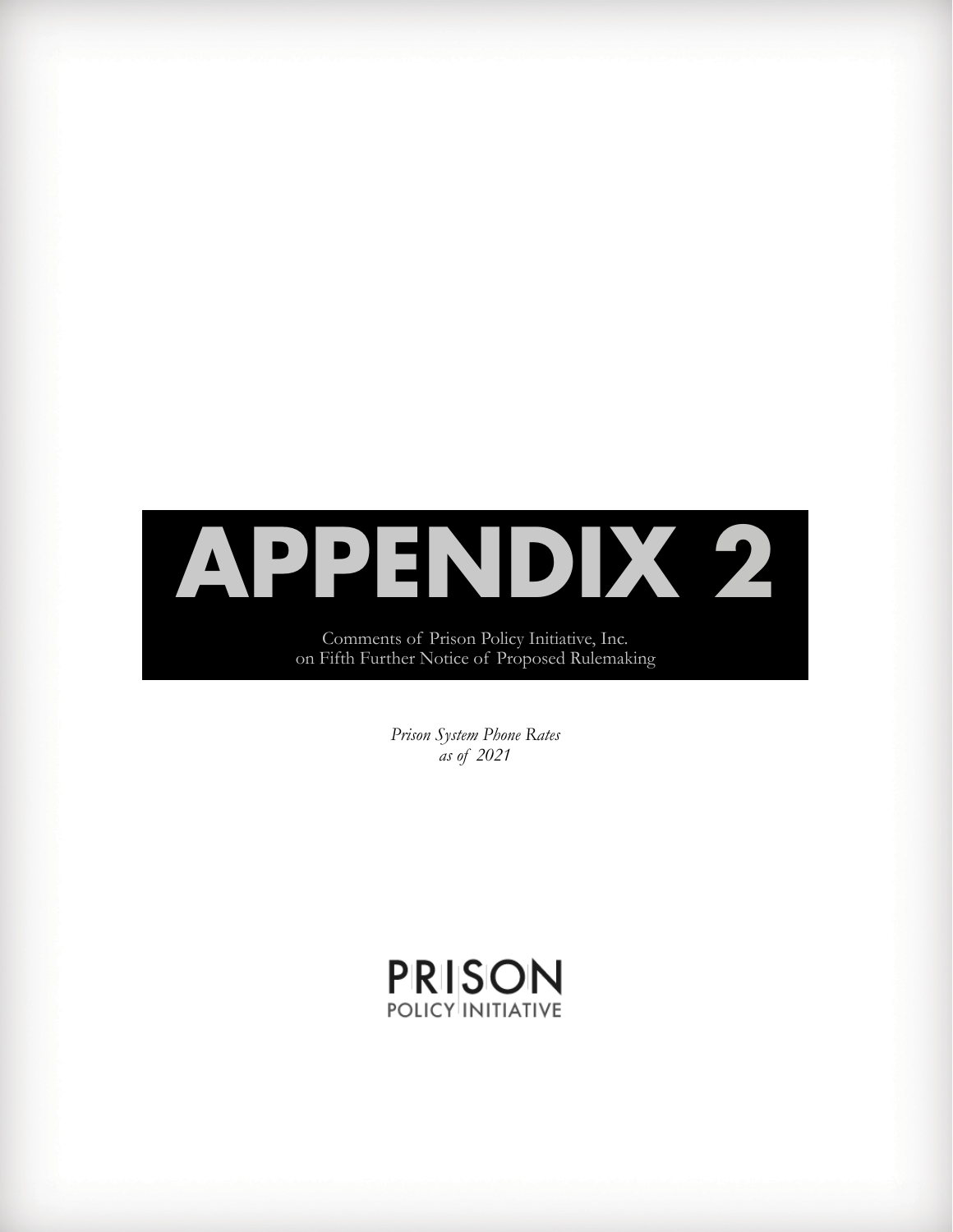#### **Cost of a calling from state prison systems**

As of June 2021

| <b>State</b>           | <b>Interstate</b><br>Rate<br>$(*/min)$ | <b>Carrier</b>         | % rate change<br>from 2018<br>interstate rate | <b>Different</b><br>intrastate<br>rate? <sup>1</sup> |
|------------------------|----------------------------------------|------------------------|-----------------------------------------------|------------------------------------------------------|
| Alaska                 | 0.21                                   | Securus                |                                               |                                                      |
| Alabama                | 0.05                                   | Securus                | $-80.9%$                                      |                                                      |
| Arkansas               | 0.21                                   | Securus                |                                               | Yes (\$0.25)                                         |
| Arizona                | 0.10                                   | CenturyLink/ICSoln     | $-62.2%$                                      |                                                      |
| California             | 0.03                                   | <b>GTL</b>             | $-87.9%$                                      |                                                      |
| Colorado               | 0.08                                   | <b>GTL</b>             | $-33.3%$                                      |                                                      |
| Connecticut            | 0.21                                   | Securus                |                                               | Yes $($0.24)$                                        |
| Delaware               | 0.04                                   | <b>GTL</b>             |                                               |                                                      |
| Florida                | 0.14                                   | <b>GTL</b>             | $-3.3%$                                       |                                                      |
| Georgia <sup>2</sup>   | 0.21                                   | Securus                |                                               | Yes $($0.16)$                                        |
| Hawaii                 | 0.20                                   | <b>GTL</b>             |                                               | Yes $($0.13)$                                        |
| Iowa                   | 0.11                                   | Iowa $DOC3$            |                                               |                                                      |
| Idaho                  | 0.08                                   | <b>ICSolutions</b>     | $-27.3%$                                      |                                                      |
| Illinois               | 0.01                                   | Securus                | $-3.6%$                                       |                                                      |
| Indiana                | 0.21                                   | <b>GTL</b>             |                                               | Yes $($0.24)$                                        |
| Kansas                 | 0.18                                   | <b>ICSolutions</b>     |                                               |                                                      |
| Kentucky               | 0.21                                   | Securus                |                                               |                                                      |
| Louisiana              | 0.21                                   | Securus                |                                               |                                                      |
| Massachusetts          | 0.13                                   | Securus                | 20.4%                                         | Yes $($0.12)$                                        |
| Maryland               | 0.03                                   | <b>GTL</b>             | $-7.7%$                                       |                                                      |
| Maine <sup>5</sup>     | 0.09                                   | Maine DOC <sup>4</sup> |                                               |                                                      |
| Michigan               | 0.16                                   | <b>GTL</b>             | $-23.8%$                                      |                                                      |
| Minnesota              | 0.05                                   | <b>GTL</b>             |                                               |                                                      |
| Missouri               | 0.05                                   | Securus                |                                               |                                                      |
| Mississippi            | 0.04                                   | <b>GTL</b>             |                                               |                                                      |
| Montana                | 0.10                                   | <b>ICSolutions</b>     | $-30.2%$                                      |                                                      |
| North Carolina         | 0.10                                   | <b>GTL</b>             |                                               |                                                      |
| North Dakota           | 0.08                                   | Securus                | $-0.4%$                                       |                                                      |
| Nebraska               | 0.06                                   | <b>GTL</b>             |                                               |                                                      |
| New Hampshire          | 0.01                                   | <b>GTL</b>             |                                               |                                                      |
| New Jersey             | 0.04                                   | <b>GTL</b>             |                                               |                                                      |
| <b>New Mexico</b>      | 0.08                                   | Securus                |                                               |                                                      |
| Nevada                 | 0.11                                   | Securus                |                                               |                                                      |
| New York               | 0.04                                   | Securus                |                                               |                                                      |
| Ohio                   | 0.05                                   | <b>GTL</b>             |                                               |                                                      |
| Oklahoma               | 0.20                                   | Securus                | $-1.0%$                                       |                                                      |
| Oregon                 | 0.09                                   | <b>ICSolutions</b>     | $-35.7%$                                      |                                                      |
| Pennsylvania           | 0.06                                   | Securus                |                                               |                                                      |
| Rhode Island           | 0.06                                   | Securus                | 25.4%                                         |                                                      |
| South Carolina         | 0.06                                   | <b>GTL</b>             | $-38.5%$                                      |                                                      |
| South Dakota           | 0.06                                   | <b>GTL</b>             | $-25.0%$                                      |                                                      |
| Tennessee <sup>5</sup> | 0.21                                   | <b>GTL</b>             |                                               | Yes $($0.16)$                                        |
| <b>Texas</b>           | 0.06                                   | Securus                |                                               |                                                      |
| Utah                   | 0.19                                   | <b>GTL</b>             |                                               | Yes $($0.10)$                                        |
| Virginia               | 0.04                                   | <b>GTL</b>             |                                               |                                                      |
| Vermont                | 0.07                                   | <b>GTL</b>             |                                               | Yes (\$0.04)                                         |

Appendix 2 Page 1 of 2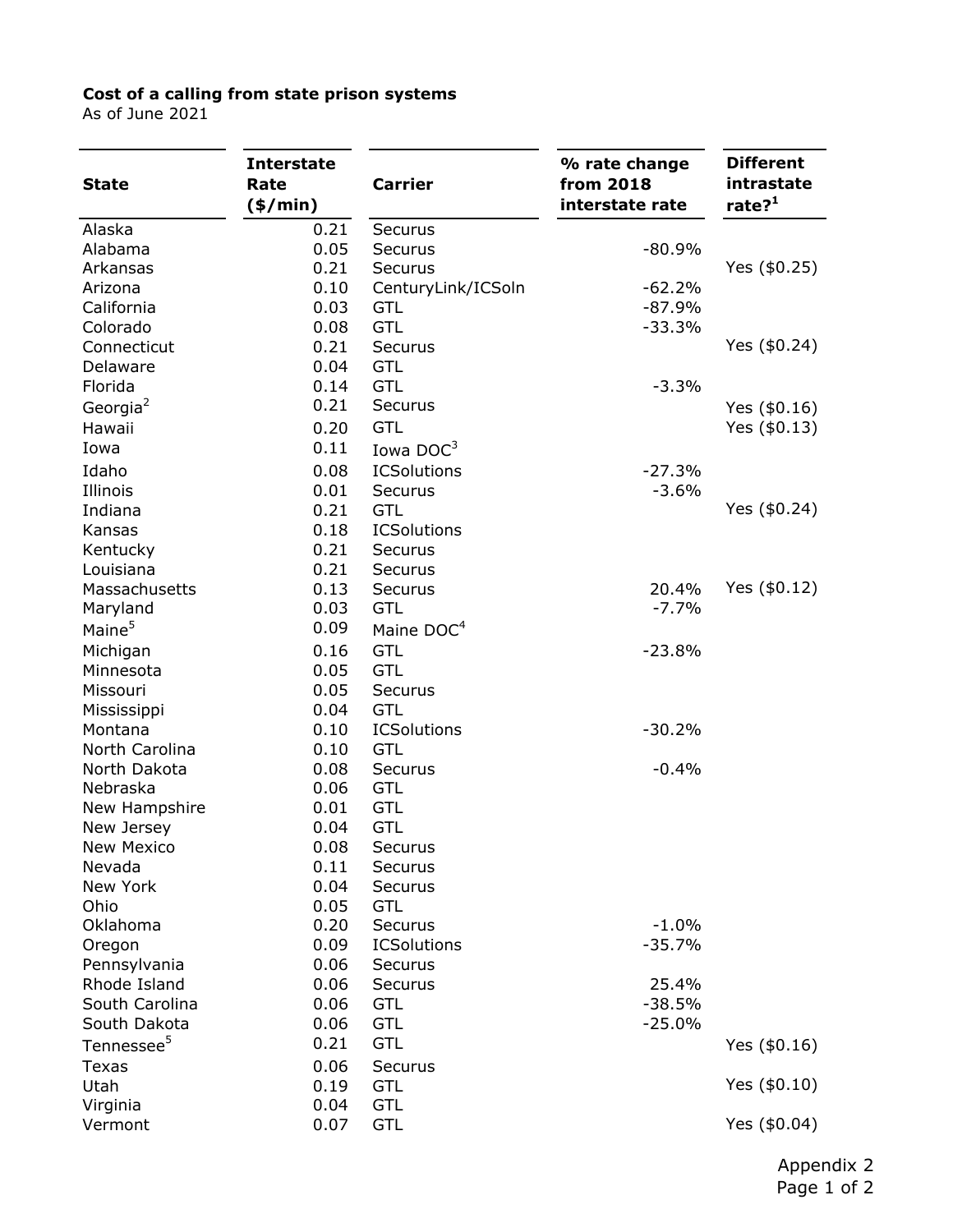| <b>State</b>  | <b>Interstate</b><br>Rate<br>(\$/min) | <b>Carrier</b>     | % rate change<br>from 2018<br>interstate rate | <b>Different</b><br>intrastate<br>rate? <sup>1</sup> |
|---------------|---------------------------------------|--------------------|-----------------------------------------------|------------------------------------------------------|
| Washington    | 0.11                                  | GTL                |                                               |                                                      |
| Wisconsin     | 0.06                                  | <b>ICSolutions</b> | $-66.7\%$                                     |                                                      |
| West Virginia | 0.03                                  | <b>ICSolutions</b> |                                               |                                                      |
| Wyoming       | 0.11                                  | <b>ICSolutions</b> |                                               |                                                      |

#### Notes

1. Where intrastate rates differ, the per-minute cost for an intrastate call is shown in parentheses

2. Calls can be as low as 13¢ per minute, depending on end point locations.

3. The Iowa Department of Corrections has its own system for calling. However, it buys bandwith wholesale from ICSolutions. More information can be found at https://www.prisonpolicy.org/blog/2017/08/28/merger/.

4. The Maine Department of Corrections has its own system for calling. As of August 2017, it bought bandwith wholesale from Legacy. However, the Maine DOC is now listed on GTL's website. More information can be found at

https://www.prisonpolicy.org/blog/2017/08/28/merger/.

5. Calls can be as low as 7¢ per minute, depending on end point locations.

#### Methodology

Prison Policy Initiative staff manually looked up prepaid rates on providers' and state corrections departments' websites for both intrastate and interstate calls in June 2021. For intrastate calls, we got a rate quote for a phone call to each state's governor's office, and for out-of-state calls we used an out-of-state number. Rates from 2018 are published as Appendix 4 to Prison Policy Initiative's State of Phone Justice report, available at https://www.prisonpolicy.org/phones/appendix\_table\_4.html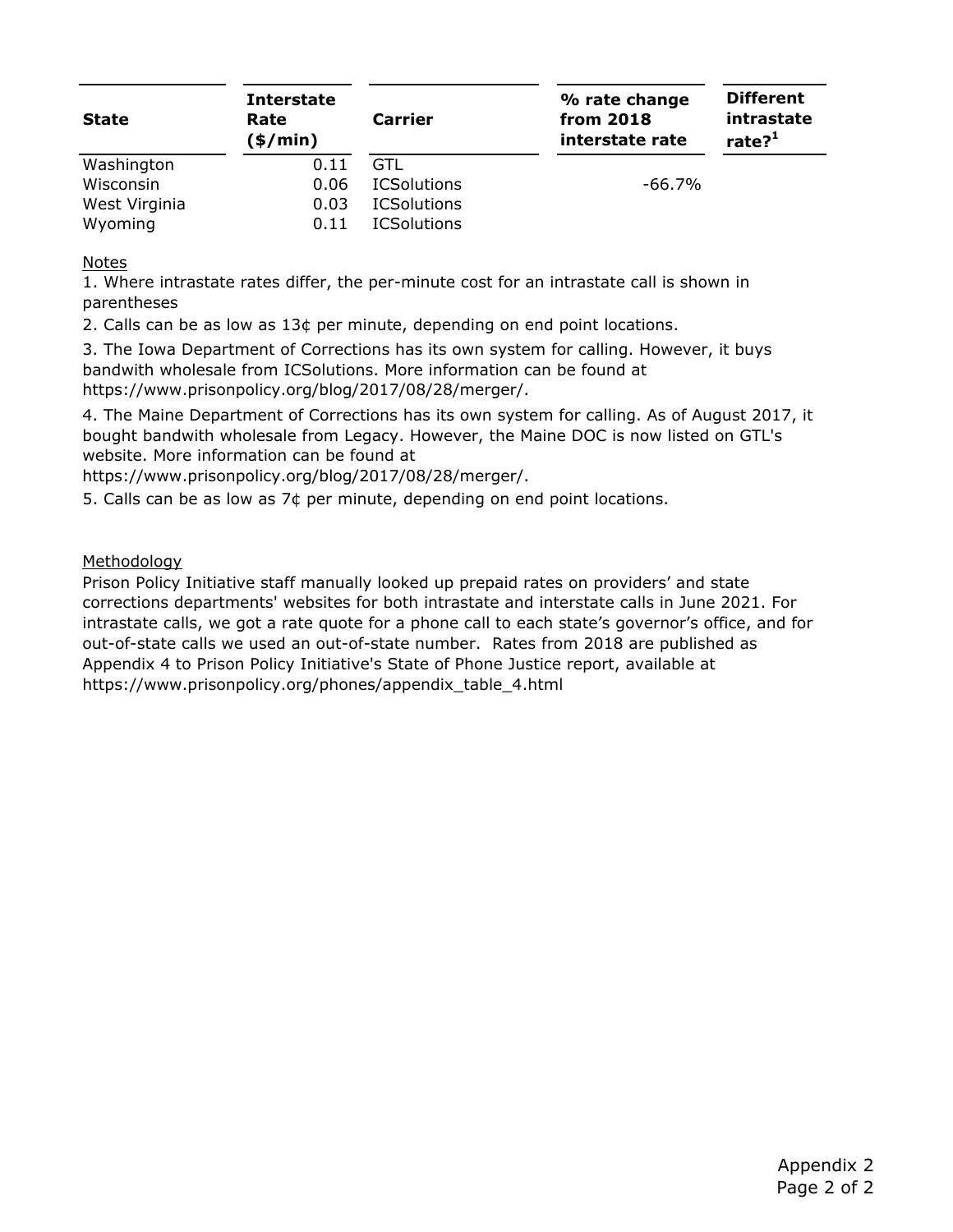

on Fifth Further Notice of Proposed Rulemaking

*Analysis of ICS Contract Durations*

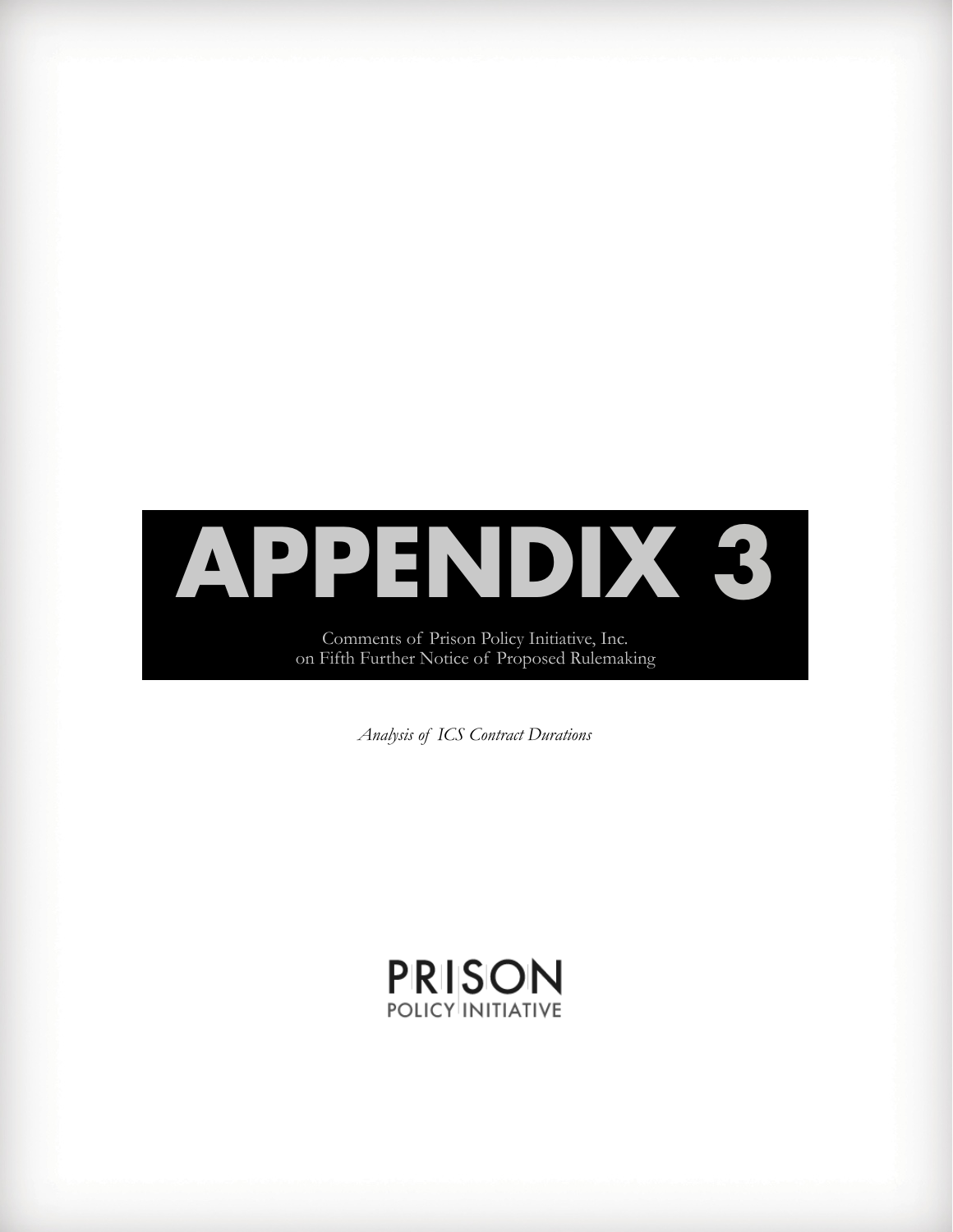### **Methodology**

Prison Policy Initiative conducted this analysis of ICS contract terms using contract documents obtained from county jails through open records requests. Requests were sent to counties in four states (California, Massachusetts, New York, and Wisconsin). One hundred counties responded, although seven were omitted from this analysis because they did not provide complete contract documents.

Of the 93 counties included, 7 are in California, 13 are in Massachusetts, 49 are in New York, and 24 are in Wisconsin.

The results are presented in three separate tables:

Table 1 consists of contracts that have been amended to extend the original term.

Table 2 consists of contracts that have passed their original term, but the incumbent carrier is still providing service to the relevant facility. [\\*](#page-37-0) In these situations, the contract has been extended either by the exercise of an option period, auto-renewal provisions, or by the parties' mutual, informal agreement to continue the contractual relationship. The nature of the renewal or extension is noted in the table.

Table 3 contains contracts for which the initial term has not yet passed.

# Definitions

Except as noted otherwise, in all three tables, "contract date" is defined as the date of the last signature on the original contract, and the "length of initial contract" is based on the contract's description of its initial term.

<span id="page-37-0"></span><sup>\*</sup> This analysis was conducted over several months in 2021. For a handful of contracts that expired in mid-2021, it is possible that some facilities either further extended the contract or issued a contract to a new carrier soon after we obtained and reviewed the documents.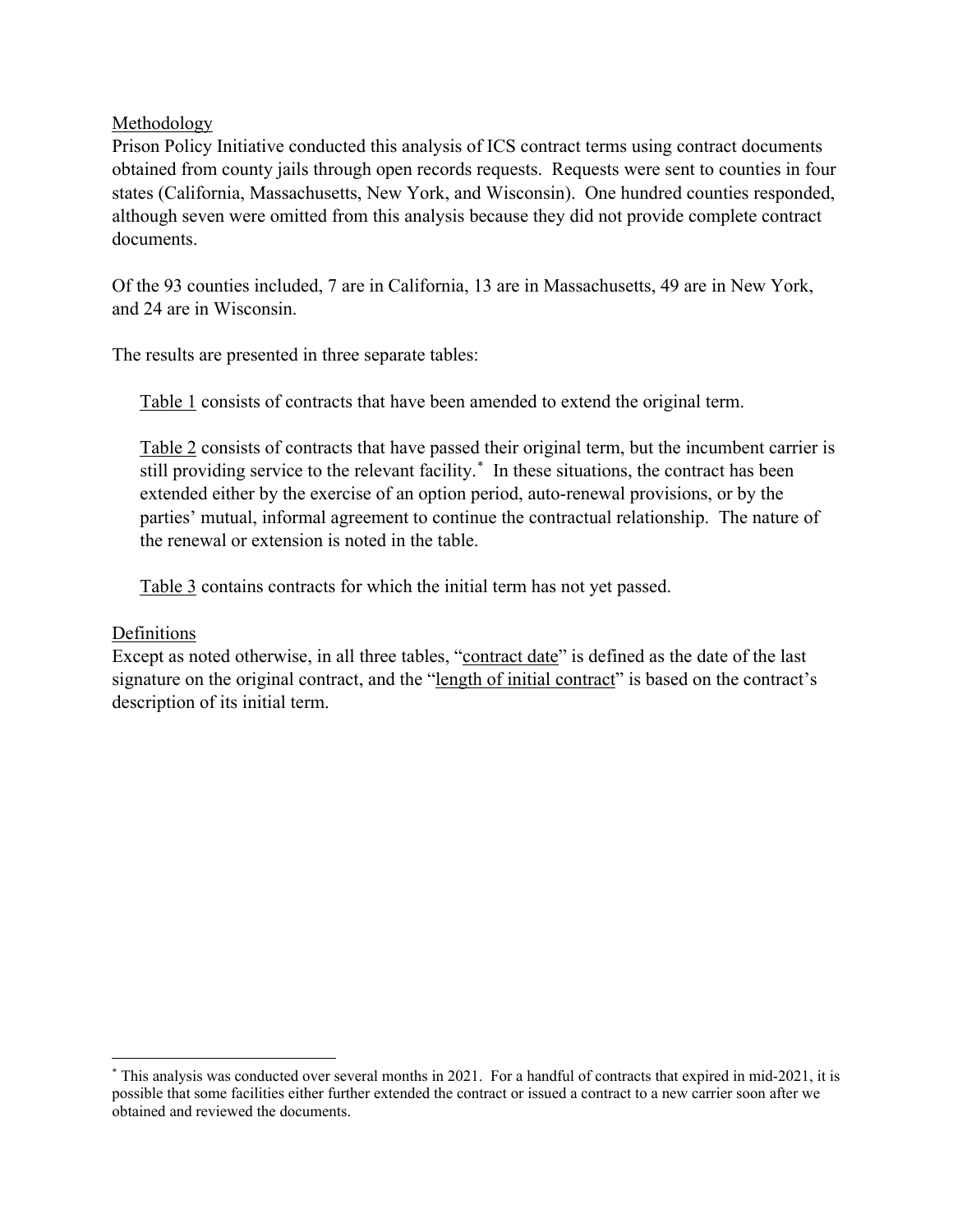#### **Table 1. Contracts extended by amendment**

| County (State)    | Carrier            | <b>Contract date</b> | Length of initial<br>contract (months) | Length of Contract, as<br>amended                                                                     |
|-------------------|--------------------|----------------------|----------------------------------------|-------------------------------------------------------------------------------------------------------|
| Glenn (CA)        | PCS/GTL            | 9/30/2007            | 24                                     | 180                                                                                                   |
| Imperial (CA)     | Telmate/GTL        | 6/1/2015             | 35                                     | 71                                                                                                    |
| Calaveras (CA)    | <b>GTL</b>         | 12/29/2015           | 60                                     | 120                                                                                                   |
| Suffolk (MA)      | Securus            | 8/1/2019             | 43                                     | 103                                                                                                   |
| Tompkins (NY)     | GTL                | 6/15/1999            | 60                                     | 288                                                                                                   |
| Broome (NY)       | <b>GTL</b>         | 1/26/2009            | 12                                     | 156                                                                                                   |
| Steuben (NY)      | GTL                | 2/20/2009            | 60                                     | 144                                                                                                   |
| Tioga (NY)        | GTL                | 5/19/2009            | 60                                     | 192                                                                                                   |
| Clinton (NY)      | GTL                | 10/5/2009            | 60                                     | 168                                                                                                   |
| Washington (NY)   | GTL                | 4/12/2010            | Unknown <sup>+</sup>                   | 167                                                                                                   |
| Niagara (NY)      | <b>GTL</b>         | 4/12/2012            | 60                                     | 110                                                                                                   |
| Erie (NY)         | <b>ICSolutions</b> | 7/2/2012             | 60                                     | 122                                                                                                   |
| Chemung (NY)      | <b>GTL</b>         | 12/9/2013            | 48                                     | 100                                                                                                   |
| Cattaraugus (NY)  | <b>GTL</b>         | 5/21/2014            | 59                                     | 95                                                                                                    |
| Seneca (NY)       | GTL                | 8/9/2014             | 60                                     | 108                                                                                                   |
| Fulton (NY)       | GTL                | 10/1/2014            | 60                                     | 108                                                                                                   |
| Oswego (NY)       | GTL                | 10/22/2014           | 60                                     | 87                                                                                                    |
| Madison (NY)      | GTL                | 11/18/2014           | 60                                     | 83                                                                                                    |
| St. Lawrence (NY) | GTL                | 2/20/2015            | 60                                     | 108                                                                                                   |
| Yates (NY)        | GTL                | 3/16/2015            | Unknown <sup>+</sup>                   | 72                                                                                                    |
| Schuyler (NY)     | <b>GTL</b>         | 3/23/2015            | 60                                     | 119                                                                                                   |
| Suffolk (NY)      | Securus            | 5/1/2015             | 47                                     | 71                                                                                                    |
| Wyoming (NY)      | GTL                | 6/11/2015            | 60                                     | 108                                                                                                   |
| Delaware (NY)     | GTL                | 10/13/2015           | $Unknown^T$                            | 96                                                                                                    |
| Lewis (NY)        | GTL                | Not provided         | Unknown*                               | Unknown (most recent                                                                                  |
|                   |                    |                      |                                        | amendment extends term<br>by 36 months)                                                               |
| Jefferson (WI)    | Securus            | 5/9/2007             | 60                                     | 191                                                                                                   |
| Polk (WI)         | Securus            | 12/7/2007            | 36                                     | 191                                                                                                   |
| Sheboygan (WI)    | Securus            | 1/11/2008            | 48                                     | 168                                                                                                   |
| Columbia (WI)     | Securus            | 12/14/2009           | 36                                     | 167                                                                                                   |
| Green (WI)        | Securus            | 12/16/2009           | 36                                     | 155                                                                                                   |
| Kenosha (WI)      | GTL                | 12/1/2010            | 60                                     | 156                                                                                                   |
| Price (WI)        | Securus            | 8/19/2011            | 60                                     | 131                                                                                                   |
| La Crosse (WI)    | Securus            | 12/31/2011           | 37                                     | 113                                                                                                   |
| Eau Claire (WI)   | Securus            | 1/3/2012             | 25                                     | 151                                                                                                   |
| Marathon (WI)     | Securus            | 3/25/2013            | 60                                     | 102                                                                                                   |
| Chippewa (WI)     | Securus            | 4/25/2013            | 50                                     | 98                                                                                                    |
| Monroe (WI)       | Securus            | 12/17/2015           | 36                                     | 97                                                                                                    |
| Milwaukee (WI)    | CenturyLink/ICS    | 1/21/2016            | 24                                     | 59                                                                                                    |
| Adams (WI)        | Securus            | Not provided         | Unknown*                               | Unknown (most recent<br>amendment extends term<br>by 48 months $+$ three 12-<br>month option periods) |
| Manitowoc (WI)    | Securus            | Not provided         | Unknown*                               | Unknown (most recent<br>amendment extends term<br>by 36 months $+$ two 12-<br>month option periods)   |
| Waupaca (WI)      | Securus            | Not provided         | Unknown*                               | Unknown (most recent<br>amendment extends term<br>by 60 months)                                       |
| <b>Averages</b>   |                    |                      | 49                                     | 129                                                                                                   |

Notes \* County only provided the most recent amendment; term of that amendment has not passed. † County did not provide original contract, but the date of the original contract is referenced in the most recent amendment.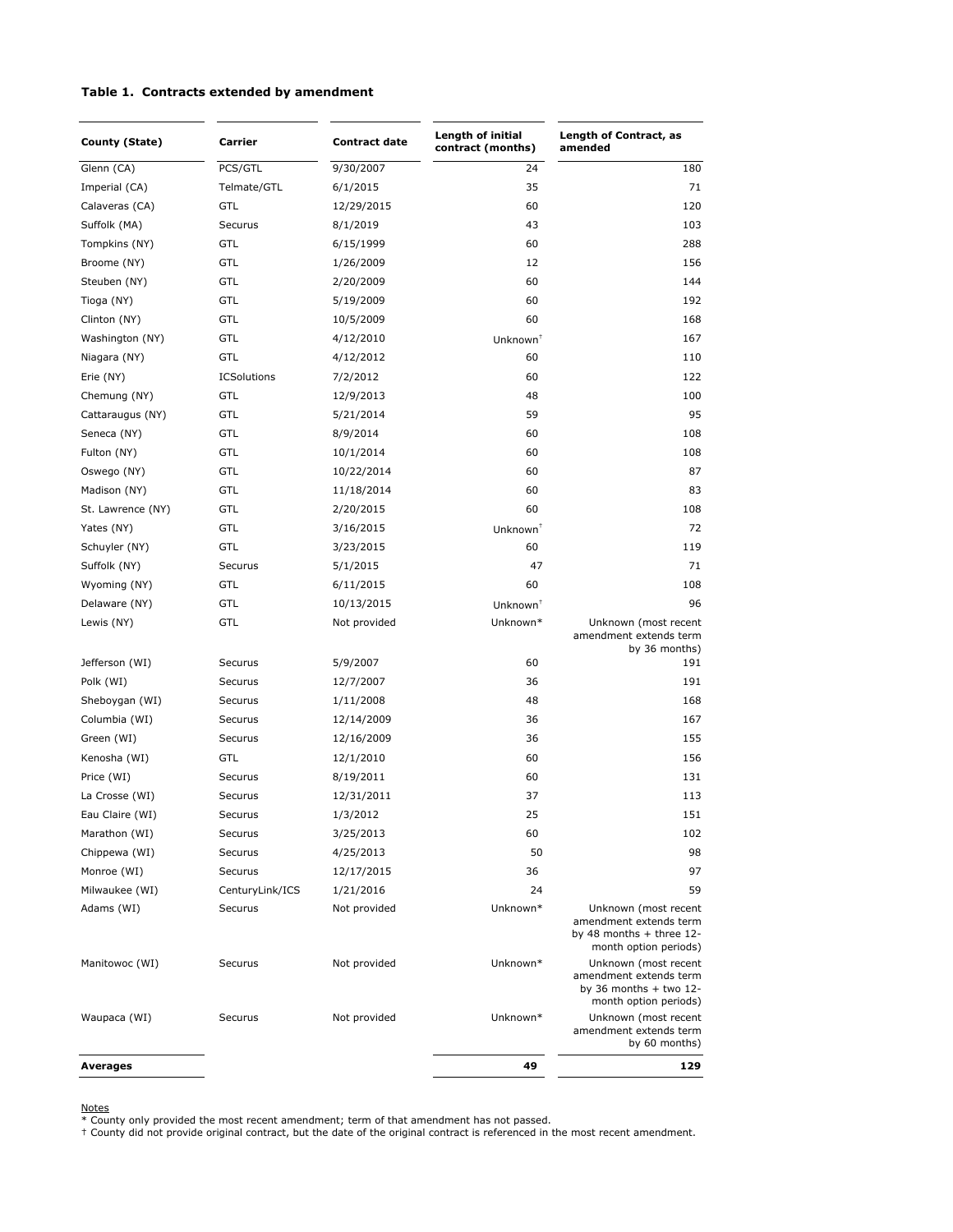#### **Table 2. Contracts extended through options, renewals, or mutual consent**

| County (State)   | Carrier     | <b>Contract date</b> | Length of initial<br>contract<br>(months)                                                                      | <b>Nature of Renewal/Extension</b>                                                                                                                                                                                            | Length of contract,<br>through most recent<br>extension |
|------------------|-------------|----------------------|----------------------------------------------------------------------------------------------------------------|-------------------------------------------------------------------------------------------------------------------------------------------------------------------------------------------------------------------------------|---------------------------------------------------------|
| Monterey (CA)    | Telmate/GTL | 12/14/2016           | 35                                                                                                             | Renewal option (1 yr)                                                                                                                                                                                                         | 59                                                      |
| Shasta (CA)      | <b>GTL</b>  | 7/17/2018            | 36                                                                                                             | Automatic renewal (two 1-yr terms)                                                                                                                                                                                            | 48                                                      |
| Dukes (MA)       | Securus     | 6/11/2012            | 60<br>Automatic renewal (one 60-month term)                                                                    |                                                                                                                                                                                                                               | 120                                                     |
| Wayne (NY)       | <b>GTL</b>  | 9/11/2006            | 60                                                                                                             | Original option terms have expired;<br>contract appears to have been extended<br>through mutual consent. <sup>T</sup>                                                                                                         | 180                                                     |
| Greene (NY)      | GTL         | 6/8/2009             | 60                                                                                                             | Automatic renewal (unlimited 1-year<br>terms)                                                                                                                                                                                 | 156                                                     |
| Oneida (NY)      | GTL         | 6/15/2009            | 36                                                                                                             | Automatic renewal (unlimited 1-year<br>terms)                                                                                                                                                                                 | 156                                                     |
| Nassau (NY)      | GTL         | 1/14/2010            | 36<br>Original option terms have expired;<br>contract appears to have been extended<br>through mutual consent. |                                                                                                                                                                                                                               | 140                                                     |
| Warren (NY)      | <b>GTL</b>  | 2/2/2010             | Unknown                                                                                                        | Automatic renewal (unlimited 1-year<br>terms)                                                                                                                                                                                 | 144                                                     |
| Rensselaer (NY)  | <b>GTL</b>  | 3/4/2010             | 36                                                                                                             | Original option terms have expired;<br>contract appears to have been extended<br>through mutual consent. <sup>T</sup>                                                                                                         | 138                                                     |
| Orange (NY)      | <b>GTL</b>  | 2/2/2011             | 60                                                                                                             | Original option terms have expired;<br>contract appears to have been extended<br>through mutual consent.                                                                                                                      | 127                                                     |
| Sullivan (NY)    | <b>GTL</b>  | 5/27/2011            | 60                                                                                                             | Automatic renewal (unlimited 1-year<br>terms)                                                                                                                                                                                 | 132                                                     |
| Otsego (NY)      | <b>GTL</b>  | 12/20/2011           | 60                                                                                                             | Automatic renewal (unlimited 1-year<br>terms)                                                                                                                                                                                 | 120                                                     |
| Montgomery (NY)  | <b>GTL</b>  | 4/13/2012            | 60                                                                                                             | Automatic renewal (unlimited 1-year<br>terms)                                                                                                                                                                                 | 120                                                     |
| Jefferson (NY)   | GTL         | 10/10/2012           | 60                                                                                                             | Automatic renewal (unlimited 1-year<br>terms)                                                                                                                                                                                 | 108                                                     |
| Herkimer (NY)    | <b>GTL</b>  | 10/24/2014           | 60                                                                                                             | Automatic renewal (unlimited 1-year<br>terms)                                                                                                                                                                                 | 96                                                      |
| Schenectady (NY) | GTL         | 8/14/2015            | 60                                                                                                             | Automatic renewal (unlimited 1-year<br>terms)                                                                                                                                                                                 | 84                                                      |
| Dutchess (NY)    | <b>GTL</b>  | 9/29/2015            | 60                                                                                                             | Automatic renewal (unlimited 1-year<br>terms)                                                                                                                                                                                 | 60                                                      |
| Columbia (NY)    | GTL         | 12/29/2017           | 36                                                                                                             | Automatic renewal (unlimited 1-year<br>terms)                                                                                                                                                                                 | 48                                                      |
| Westchester (NY) | GTL         | 11/9/2018            | 32                                                                                                             | Renewal option (2 yr)                                                                                                                                                                                                         | 56                                                      |
| Cortland (NY)    | GTL         | 2/2015               | 60                                                                                                             | Automatic renewal (unlimited 1-year<br>terms)                                                                                                                                                                                 | 75                                                      |
| Allegany (NY)    | <b>GTL</b>  | 2009                 | 60                                                                                                             | Original contract not provided, but county<br>states that initial contract began in 2009,<br>and was a 5-year contract that expired in<br>2014 and has been renewed every year.<br>Contract length listed here is approximate | 144                                                     |
| Juneau (WI)      | Securus     | 2/7/2013             | 60                                                                                                             | Automatic renewal (unlimited 1-year<br>terms)                                                                                                                                                                                 | 108                                                     |
| Vernon (WI)      | Securus     | 5/27/2016            | 60                                                                                                             | No specification of renewal terms;<br>contract appears to have been extended<br>through mutual consent. <sup>†</sup>                                                                                                          | 63                                                      |
| Wood (WI)        | Securus     | 6/6/2016             | 60                                                                                                             | No specification of renewal terms;<br>contract appears to have been extended<br>through mutual consent. <sup>T</sup>                                                                                                          | 63                                                      |
| Barron (WI)      | Securus     | 4/27/2018            | 36                                                                                                             | Automatic renewal (two 1-yr terms)                                                                                                                                                                                            | 48                                                      |
| Averages         |             |                      | 52                                                                                                             |                                                                                                                                                                                                                               | 104                                                     |

Notes † Extended contract duration calculated as original contract date through September 2021.